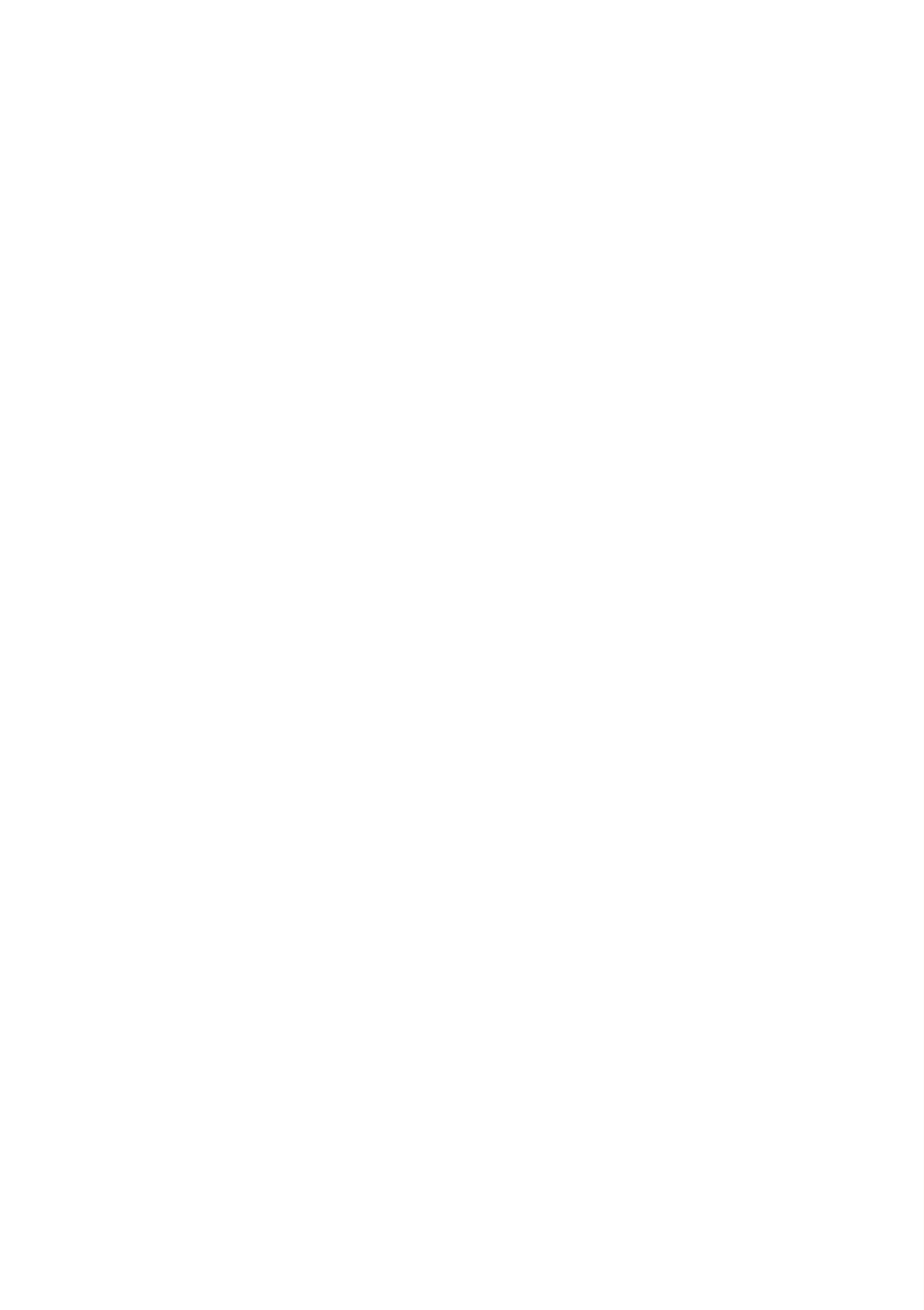Published in August 2009 by Te Pou o Te Whakaaro Nui The National Centre of Mental Health Research, Information and Workforce Development.

PO Box 108-244, Symonds Street, Auckland, New Zealand

ISBN 978-1-877537-51-6.

web www.tepou.co.nz email info@tepou.co.nz

#### Disclaimer

This guide has been prepared by the Royal Australian and New Zealand College of Psychiatrists (RANZCP) and Mental Health Programmes Limited (Te Pou) as general guidance and is based on current medical knowledge and practice at the time of its preparation. It is not intended to be comprehensive or a substitute for individual medical advice, which may vary depending on your circumstances. RANZCP and Te Pou will not be liable for any consequences resulting from a reliance on statements made in this guide. You should seek specific medical advice before taking (or failing to take) any action in relation to the matters covered.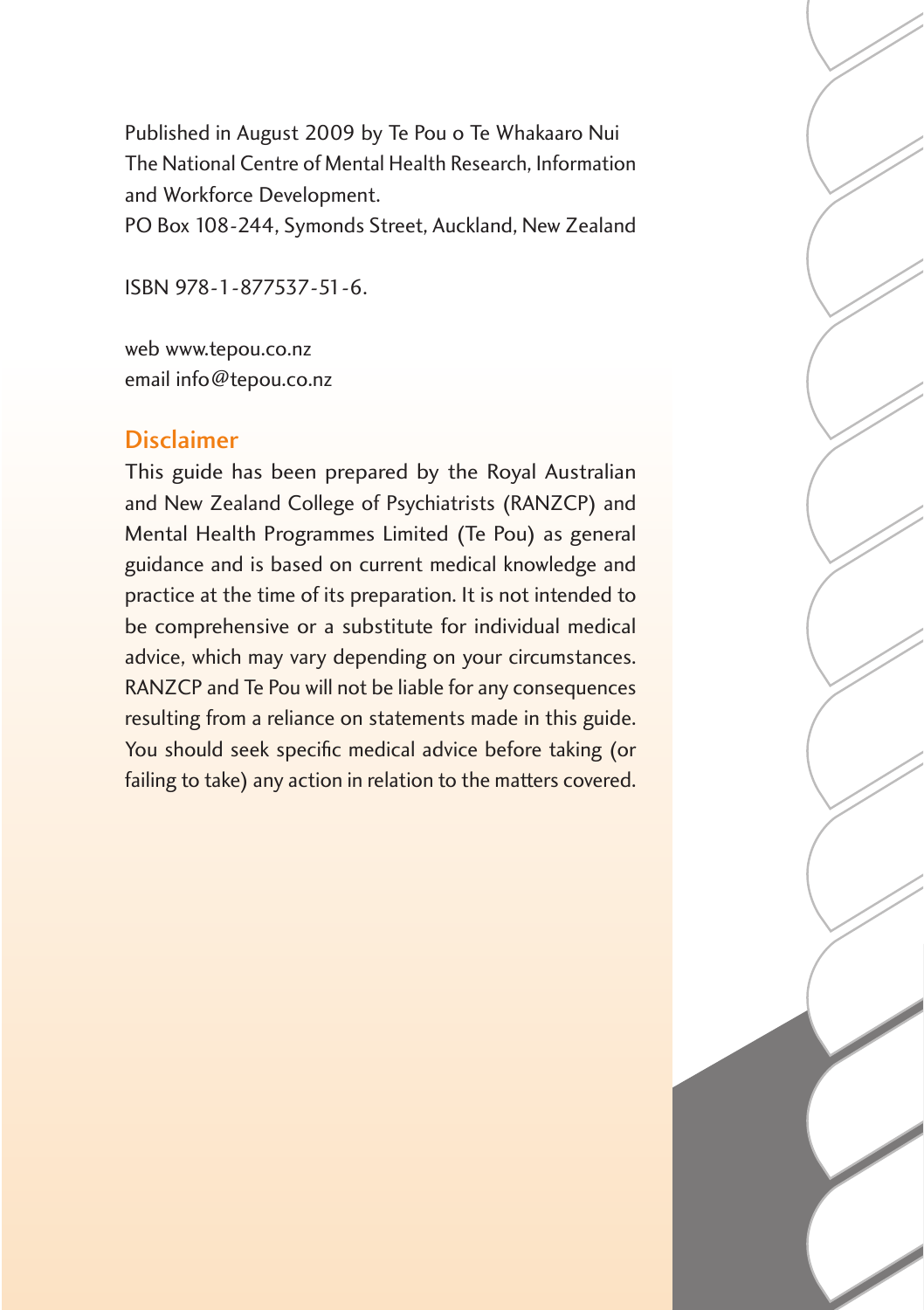#### Acknowledgements

Many organisations and individuals were involved in the development of this guide. This included the National Association of Mental Health Service Consumer Advisors. We thank them all for generously giving their time.

#### Project steering group

The Mental Health Professional Liaison Committee: Suzette Gisler (Te Ao Maramatanga: The New Zealand College of Mental Health Nurses) Ann Connell (The New Zealand College of Clinical Psychologists – NZCCP) Nigel Fairley (NZCCP) Dr Elisabeth Harding (The Royal New Zealand College of General Practitioners) Dr Clive Bensemann, (The Royal Australian and New Zealand College of Psychiatrists – RANZCP) Dr Jo Thornton (RANZCP) Dr Rosie Edwards (RANZCP)

#### RANZCP project team

A GUIDE TO THERAPIES

Audrey Holmes (Manager, New Zealand National Office) Ange Wadsworth (Policy project officer, New Zealand National Office)

With thanks to Caroline Greig (Executive Director, NZCCP) for providing additional project support.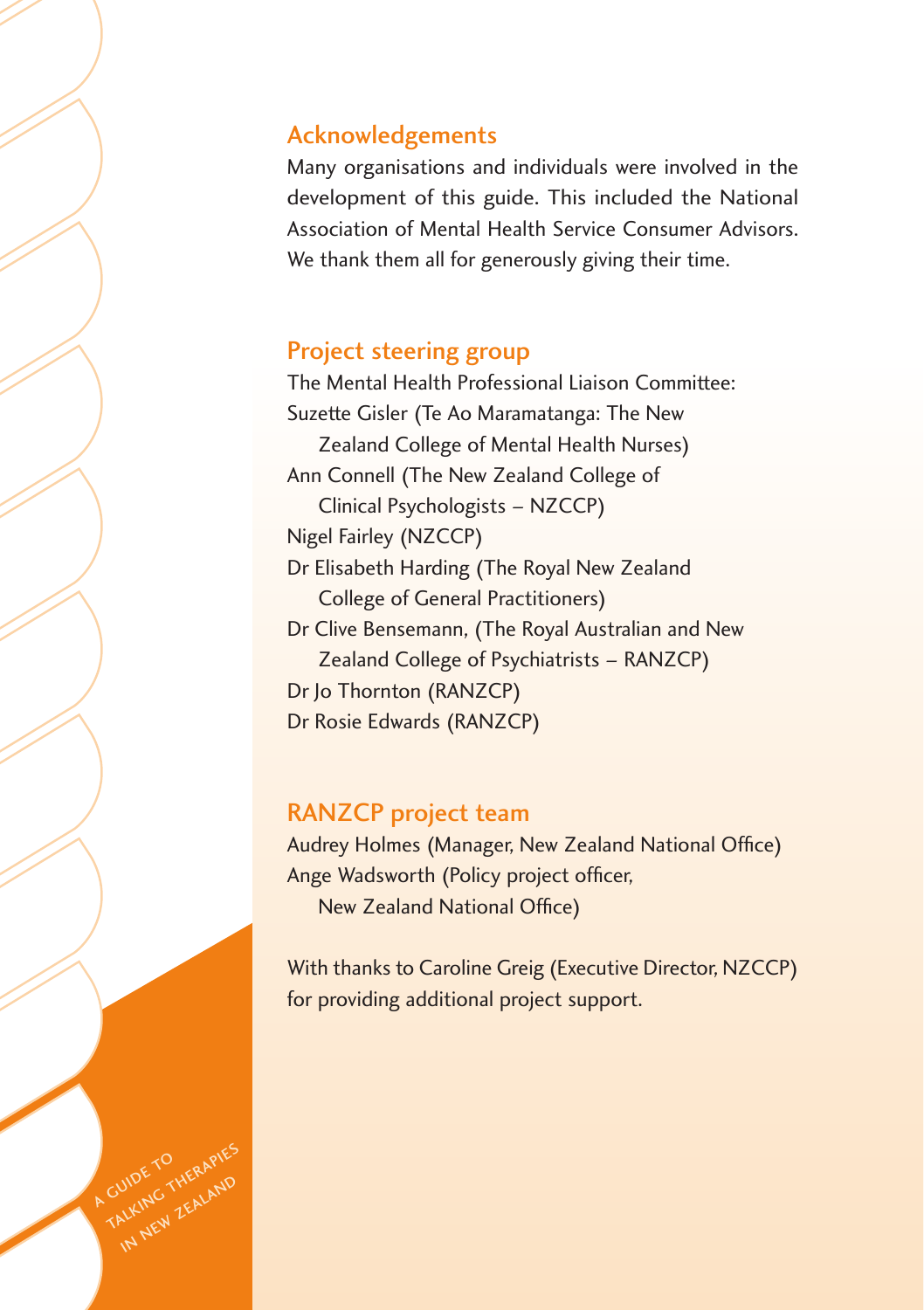# **Contents**

| 1. What's this guide about?                              | 3              |
|----------------------------------------------------------|----------------|
| Who is this guide for?                                   | 3              |
| What is a talking therapy?                               | 3              |
| Who do talking therapies help?                           | $\overline{4}$ |
| Why should I see a therapist?                            | 5              |
| Who gives talking therapies?                             | 7              |
| What's it like to have talking therapy?                  | 8              |
| How do I find a talking therapist?                       | 8              |
| 2. Working together – you and your therapist             | 13             |
| Why is the relationship important?                       | 14             |
| What is the therapist's role?                            | 14             |
| What can I do to get the most out of therapy?            | 15             |
| Will I have the same therapist each session?             | 16             |
| What if we don't get along?                              | 17             |
| What are professional boundaries?                        | 17             |
| Tips for your first session                              | 19             |
| Confidentiality                                          | 19             |
| 3. Talking therapies used in New Zealand                 | 21             |
| What do the different talking therapies help with?       | 22             |
| Counselling                                              | 25             |
| Bibliotherapy                                            | 29             |
| Cognitive behaviourial therapy                           | 32             |
| Computerised cognitive behaviourial therapy              | 36             |
| Family therapy                                           | 39             |
| <b>Motivational interviewing</b>                         | 44             |
| Psychotherapy                                            | 49             |
| Psychotherapy with children                              | 53             |
| Dialectical behaviour therapy                            | 58             |
| Interpersonal psychotherapy                              | 62             |
| Problem solving therapy                                  | 65             |
| Multisystemic therapy                                    | 69             |
| 4. Further information                                   | 75             |
| How do I check my therapist is qualified and registered? | 75             |
| What if my therapist crosses professional boundaries?    | 77             |
| How do I give feedback on my therapist?                  | 77             |
| <b>References</b>                                        | 79             |
|                                                          |                |

page 1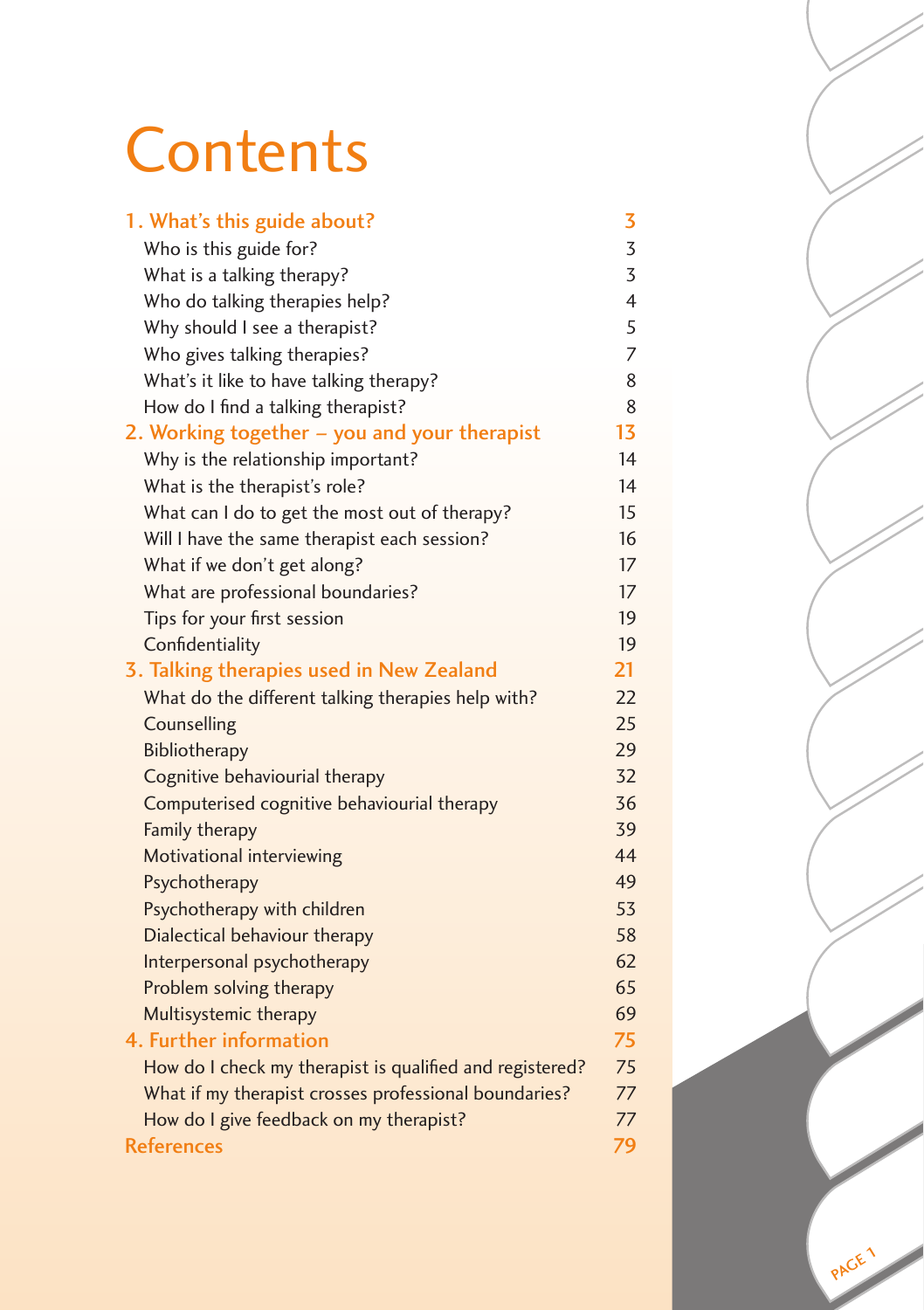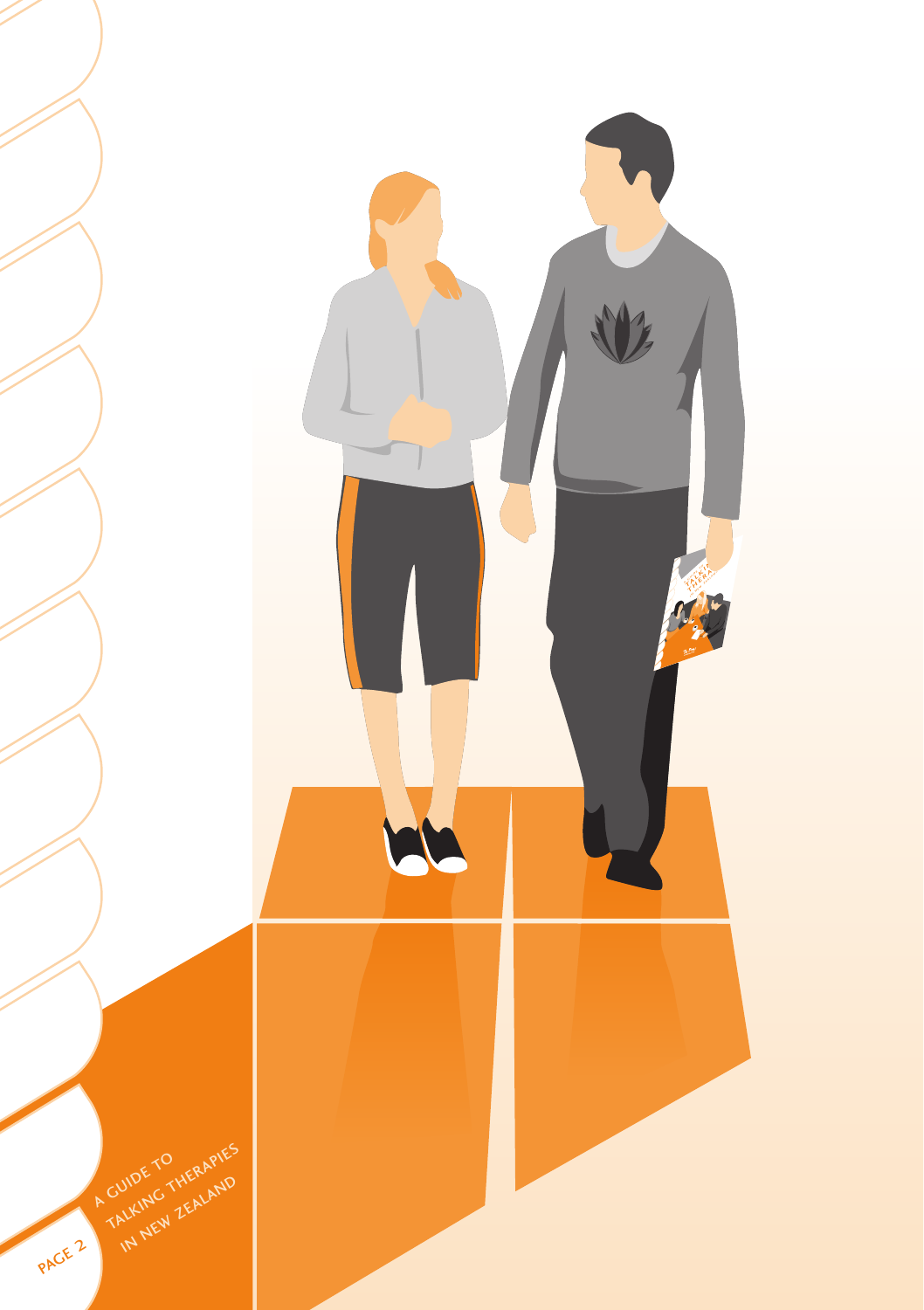# 1. What's this guide about?

# Who is this guide for?

This guide is for everyone who would like information about talking therapies used in New Zealand.

# What is a talking therapy?

Talking therapies can help us understand and make positive changes to our thinking, behaviour, feelings, relationships and emotional well-being.<sup>1</sup>

Talking about our thoughts, feelings and issues is an important way of dealing with them. Our friends and family/whanau can often help us, but sometimes we may need the help of a professional therapist. Therapists are trained to listen carefully and they will help you to find your own answers.

There are many kinds of talking therapies used in New Zealand. Counselling and psychotherapy are probably the most widely known. The therapies in this guide have been included because there is good evidence that they work for many people.

Research has shown that these therapies help people bring about the changes they want in their lives. Talking therapy may be the only help you need to resolve your issues or it may be recommended as part of your treatment plan.

<sup>1 –</sup> Te Pou, 2007; Mental Health Foundation UK, 2009; National Health Service Scotland, 2008;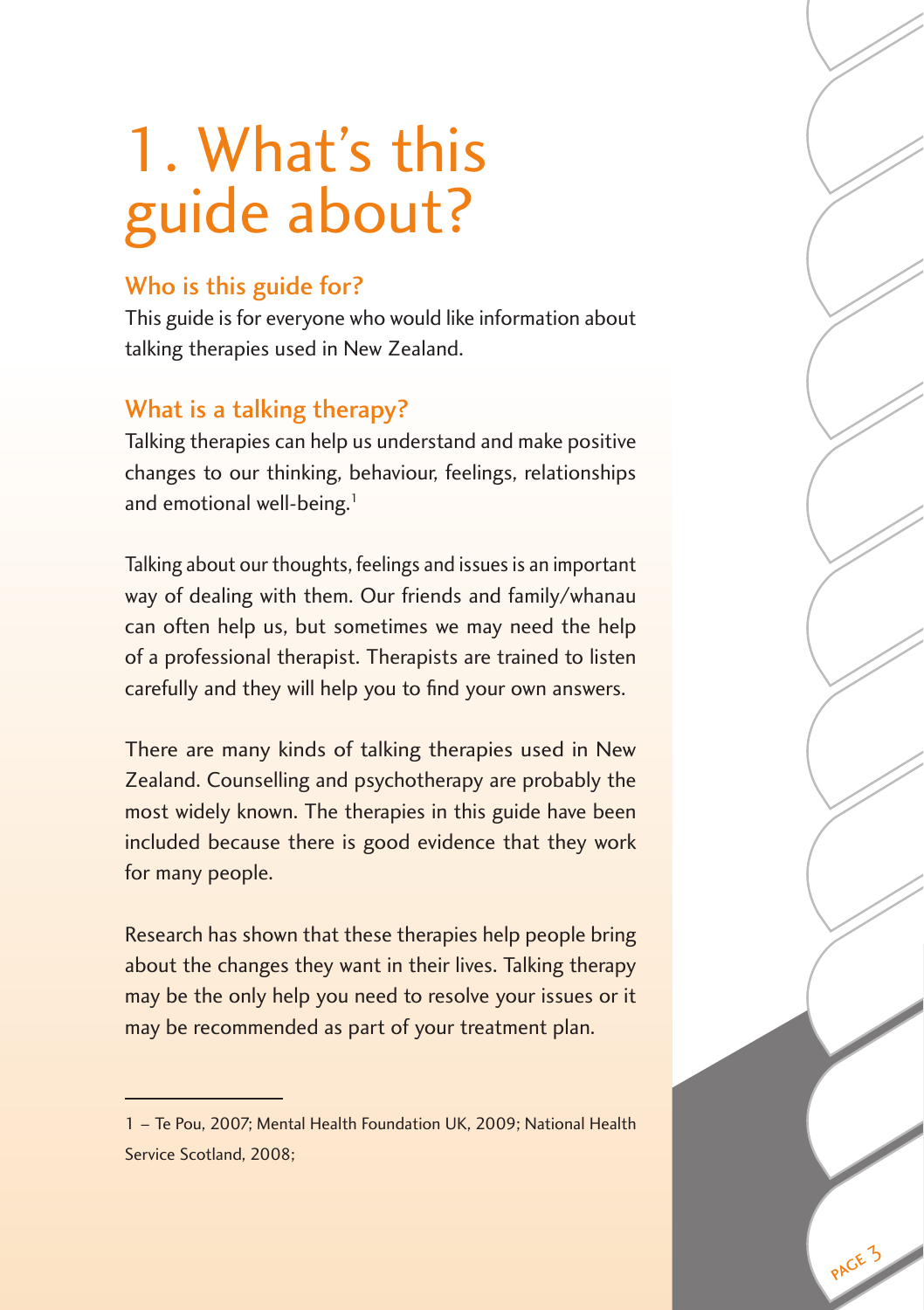This guide uses the term talking therapies. Talking therapies are also known as:

- therapy
- psychological therapies or treatments
- talking treatments
- counselling

PAGE A

• psychotherapies.

#### Who do talking therapies help?

Talking therapies can help people who are distressed by difficult events from the past or present, people with diagnosed mental health issues and their family/whanau, and people who want to understand themselves better.

Talking therapies can help with depression, anxiety, obsessions, panic, phobias and relationship issues. They can help with grief and other emotions such as anger or shame. Talking therapies can help with chronic physical conditions, alcohol, smoking, drug and gambling issues, and with complex mental health issues.

Talking therapies can help with issues affecting children and young people, and families/whanau.

Talking therapies are often used with medication to treat issues, and for some people this can be more effective than either treatment would be if used on its own.

The talking therapies in this guide have mostly been developed in the UK, Europe and the United States. There are kaupapa Maori talking therapy approaches, and these may be available in your area. Your best sources of information about these are your marae and local kaupapa Maori services. To date there has been little research on talking therapies for Maori, Pacific, Asian and other cultural groups in New Zealand.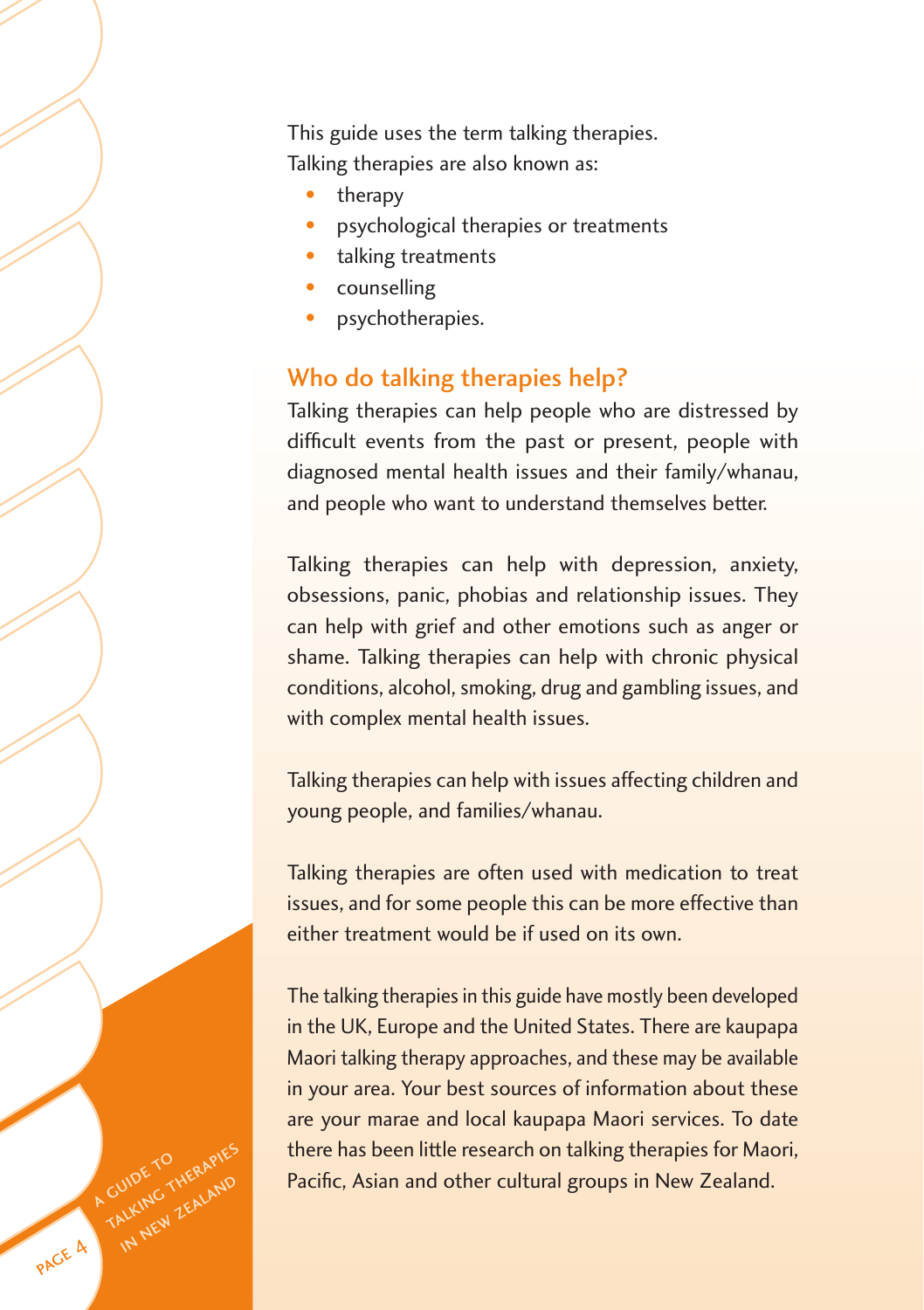#### Why should I see a therapist?

It's increasingly recognised that talking therapies can make a significant contribution to mental well-being for many people. However, there are still some common myths about talking therapies.

#### "I can work out my problems myself."

Talking therapy can help you work through your issues more quickly and thoroughly. It can be useful to talk with someone you can trust, who is objective and trained in working with you to resolve issues.

Going to see a talking therapist is not a sign of weakness and it's more common than you may think. Many people don't tell family/whanau and friends that they have had talking therapy. Other people do tell their family/whanau, who are very supportive. Some talking therapies are family/ whanau based.

# "I've heard talking therapies don't work."

There has been a lot of research on talking therapies, and there is good evidence that the therapies in this guide work for many people.

# "Talking therapies cost money."

It's true that it can cost money to see a therapist, particularly if they are in private practice.

Some talking therapies are subsidised by the government or provided by community organisations like the Samaritans or Presbyterian Support Services, and are free or offered for a small cost or donation/koha. The Accident Compensation Corporation (ACC) and Work and Income also provide counselling services. Access to these services will depend

AGE 5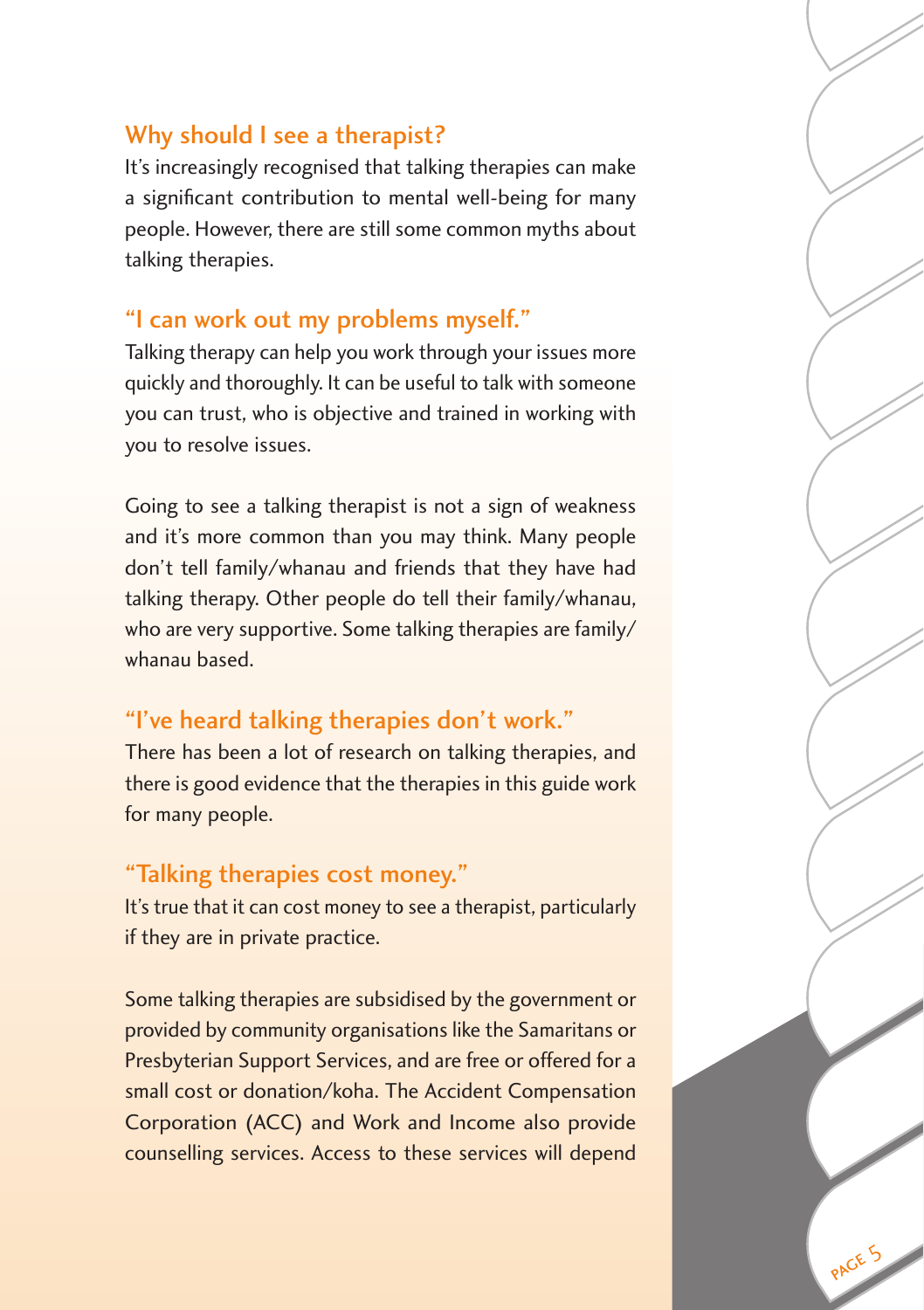on your situation, and usually require an assessment by a mental health professional. Talk to your GP or health provider about what may be available.

Some talking therapies are available through public mental health and addiction services for people with diagnosed moderate to severe mental health issues.

## "You spend years in therapy talking about your childhood."

This is an understanding of one particular type of therapy – psychoanalysis. There are many different types of therapies available now. You can choose to deal with current issues, or explore your past to see how that is affecting you now. The length of time involved will depend on the kind of talking therapy – some are quite brief, while others can last a year or more.

## Why is my general health important?

Our mental health is affected by our general health. We all need to:

• eat well

A GUIDE TO THERAPIES

- exercise regularly
- get around eight hours of sleep a night
- see our GP regularly
- relax: take time for a favourite interest, play some sport, go for a walk on the beach or learn a relaxation technique like meditation
- limit alcohol and avoid non-prescription drugs
- spend time with people who are important to us.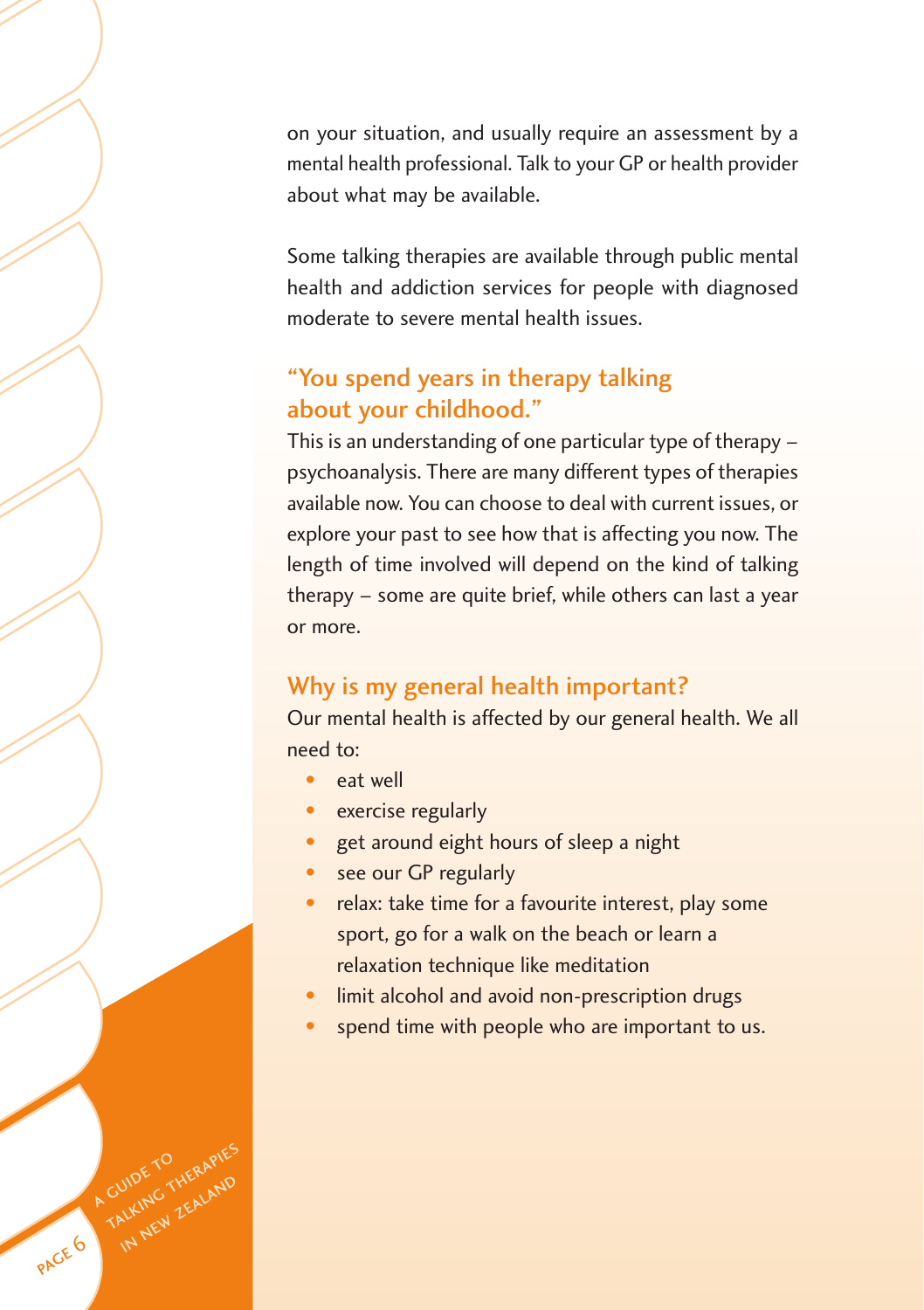## Who gives talking therapies?

Talking therapies may be given by:

- alcohol, drug and gambling workers
- counsellors
- GPs
- occupational therapists
- psychiatrists
- psychologists and clinical psychologists
- psychotherapists
- registered nurses working in mental health or addiction services
- social workers
- whanau or family advisors.

Each talking therapy requires its own training. The above professionals may be fully qualified to practise the therapy they have trained in, or they may have learnt some skills from a particular type of therapy. Some therapies take years to train in. Some talking therapies require the therapist to also have talking therapy. This helps them to understand themselves better when working with you.

Talking therapists work in public services, like a mental health service provided by a district health board or in a medical centre, in community organisations like the Samaritans or Presbyterian Support Services, or in their own private practice.

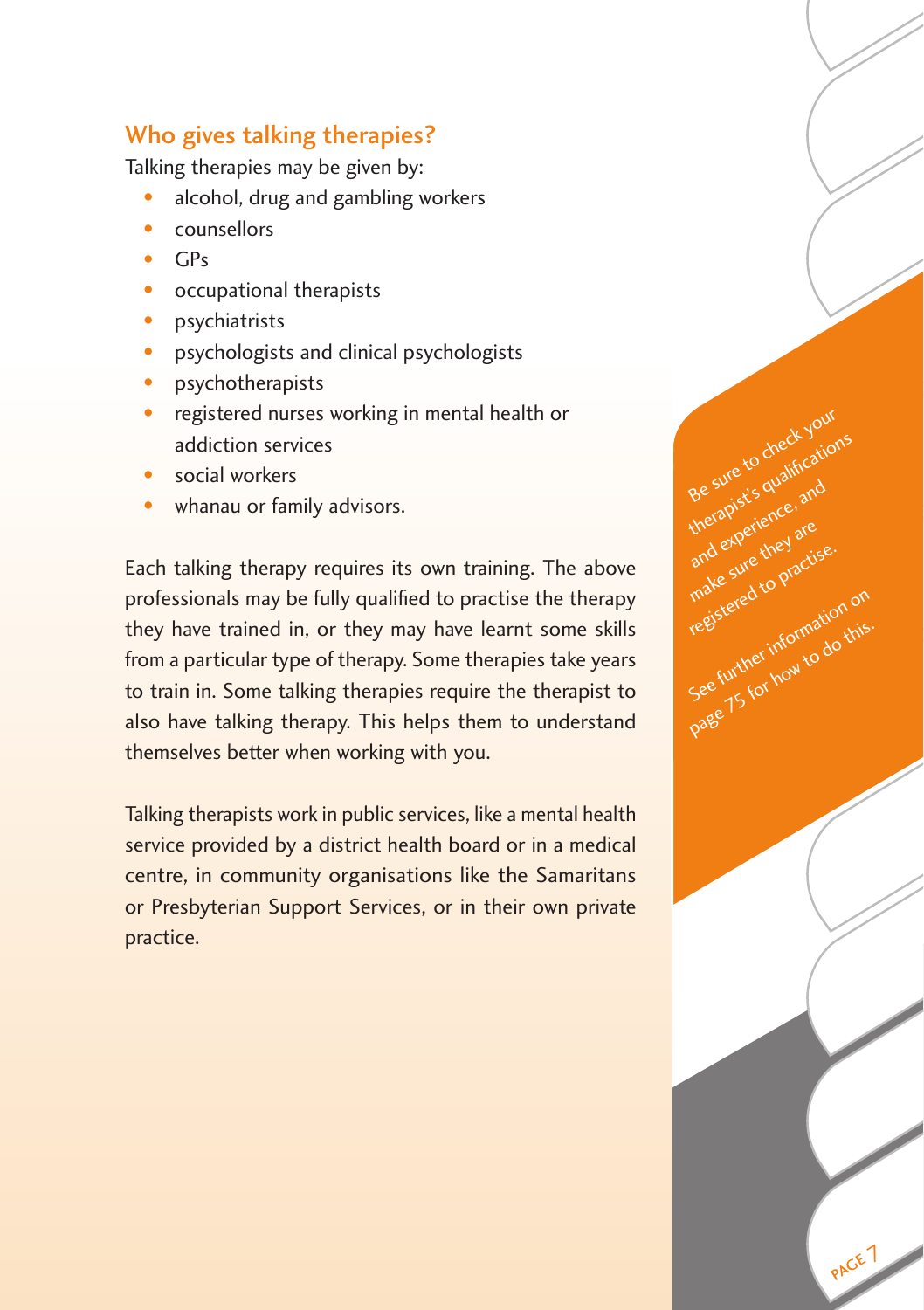

# What's it like to have talking therapy?<sup>2</sup>

Therapy can be in individual sessions or sometimes in groups. An individual therapy session usually lasts about one hour, while a group session may last up to one and a half hours. You will probably have one session per week.

The total number of sessions you have will depend on the type of therapy and your individual needs. Some talking therapies follow a structure and a course of therapy may take a few months. Other talking therapies can be unstructured and a course of therapy may take place over a longer period of time.

# How do I find a talking therapist?

Subsidised or free therapy is available through the public health system and community organisations. Access to these services will depend on your situation, and may require an assessment by a mental health professional. Talking therapies are also available privately. Costs will vary, depending on what the therapist charges. The talking therapies available in your area will also vary.

#### Ask:

- vour GP
- the counsellor at your school
- the health service at your polytechnic or university
- at your marae
- at your local kaupapa Maori service
- your Youth One Stop Shop or a community centre
- your local women's centre or HELP sexual abuse service
- the minister at your church.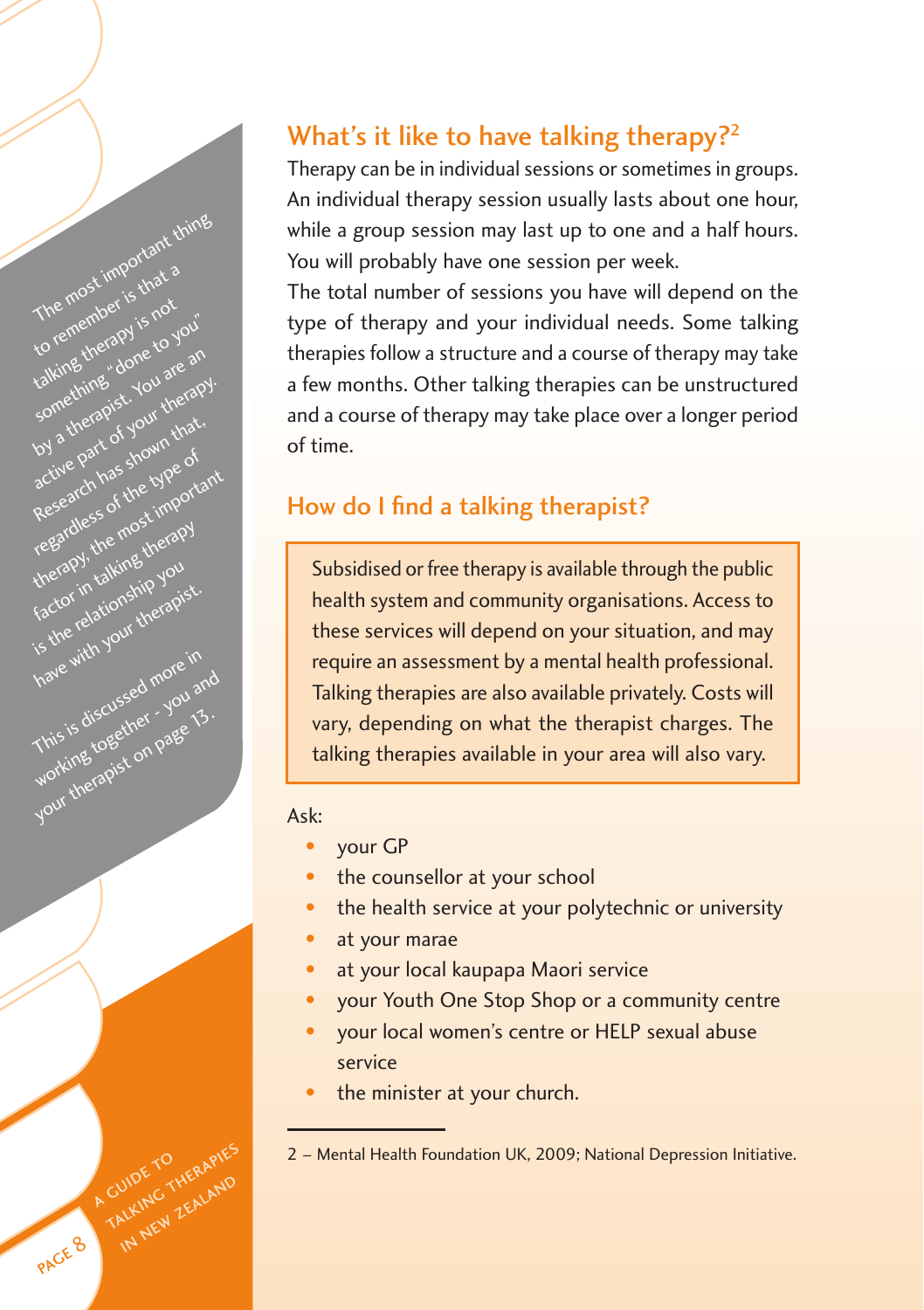- ACC provide counselling for mental injury as the direct result of sexual abuse or assault, or personal injury. Your personal injury must already be covered by ACC. To find out if you are eligible, phone 0800 735 566.
- Talking therapist registration boards and professional organisations have public registers of therapists (see page 76 of this guide for contact details).
- Your local Child, Youth and Family office may have information about therapists in your area who work with children and young people.
- Your local mental health service: in the White Pages, look under "Medical", "Hospital and other Health Service providers". Look for the local hospital or district health board listing, then look for the telephone number under "Mental Health Services". In some cases, it may be under "Psychiatric Services" or "Community Assessment and Treatment Team". There may also be a child and adolescent service. If there is no response, phone the hospital's main telephone number for advice.

If you are a Work and Income client, you may be eligible for subsidised talking therapy (depending on your situation). Talk with your case worker about what may be available.

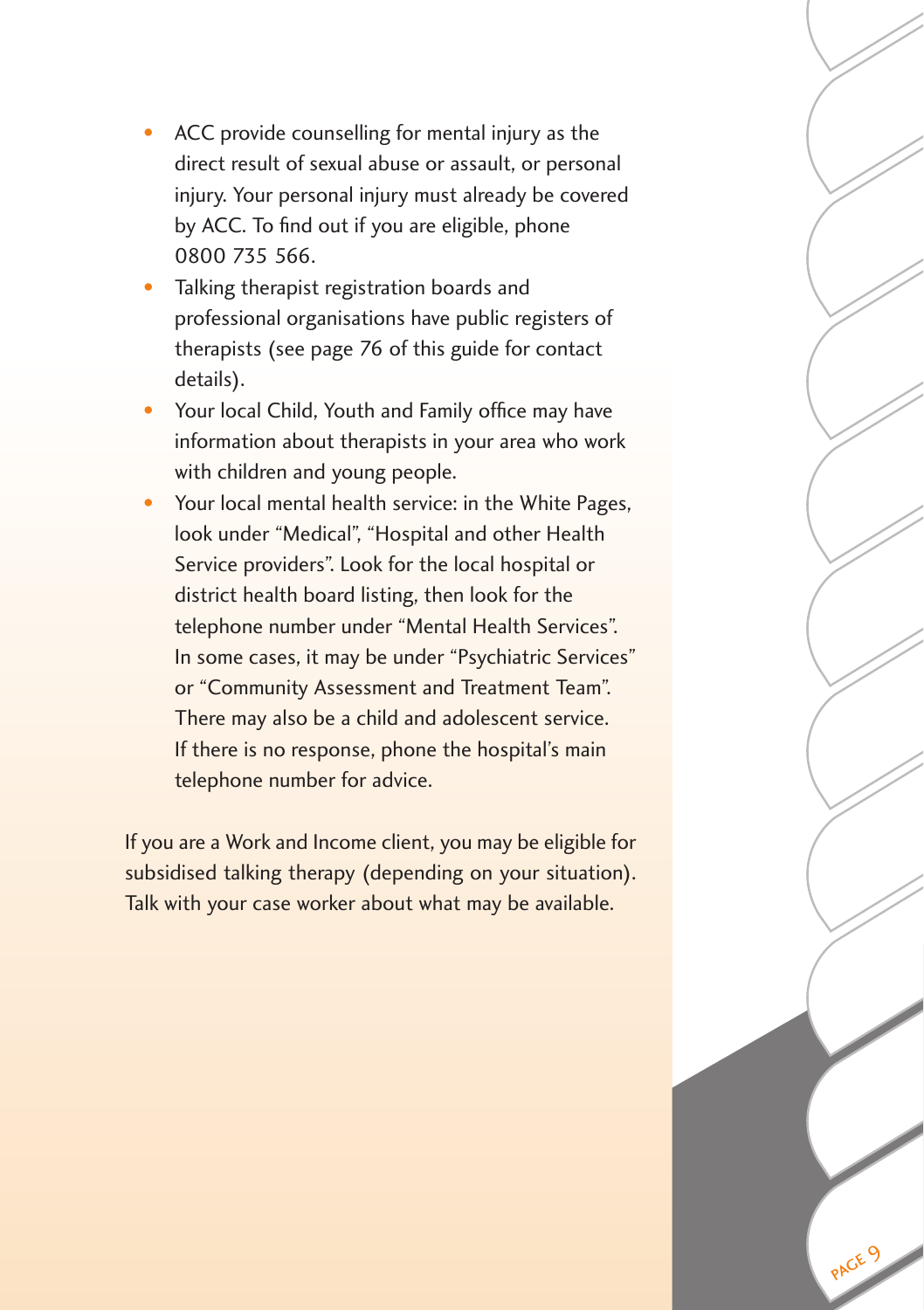

#### Phone:

- Alcohol and Drugs Helpline: 0800 787 797
- Chinese Lifeline: 0800 888 880
- Citizens Advice Bureau: 0800 367 222
- Depression Helpline: 0800 111 757
- Gambling Helpline: 0800 654 655
- Lifeline: 0800 543 354
- Mensline: 0800 636 754
- Outline (gay, lesbian and transgender support): 0800 802 437
- Relationship Services: 0800 735 283
- Samaritans (lower North Island): 0800 726 666
- Youthline: 0800 376 633.

#### Look in:

- the White Pages under "Personal Help Services" in the front section.
- the Yellow Pages under "Addictions Services", "Counselling Services", "Psychologists and Psychology Services", or "Psychotherapists and Psychotherapy Services".

#### Websites:

- talking therapist registration boards or professional organisations have public registers of therapists (see page 76 of this guide for contact details)
- www.webhealth.co.nz: lists mental health services available in some areas of New Zealand, including kaupapa Maori services, and services for Pacific, Asian and other cultural groups
- depression: www.depression.org.nz
- alcohol, drug, smoking and gambling services in your area: [www.addictionshelp.org.nz](http://www.addictionshelp.org.nz)
-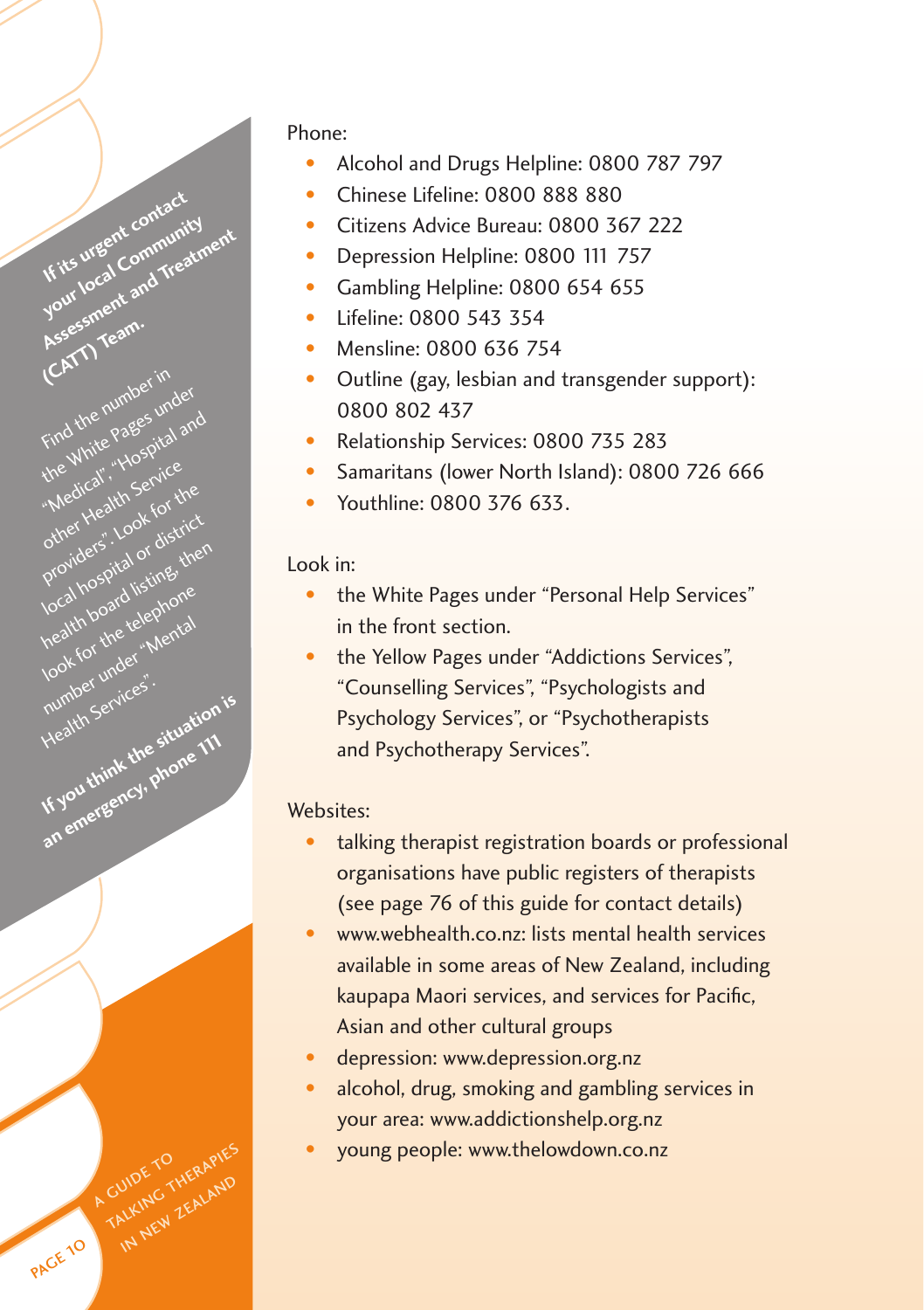- information and support systems for mothers, fathers and families, about postnatal depression and related conditions, like anxiety and bipolar disorder: www.mothersmatter.co.nz
- search the internet under individual professions or talking therapies in your area.

Online therapy:

- New Zealand online therapy trial: www.otago.ac.nz/rid
- depression: www.moodgym.anu.edu.au
- anxiety: [www.ecouch.anu.edu.au](http://www.ecouch.anu.edu.au)
- [www.livinglifeto](http://www.livinglifeto)thefull.com.

See page 36 of this guide for more information about online or computerised therapy.

page 11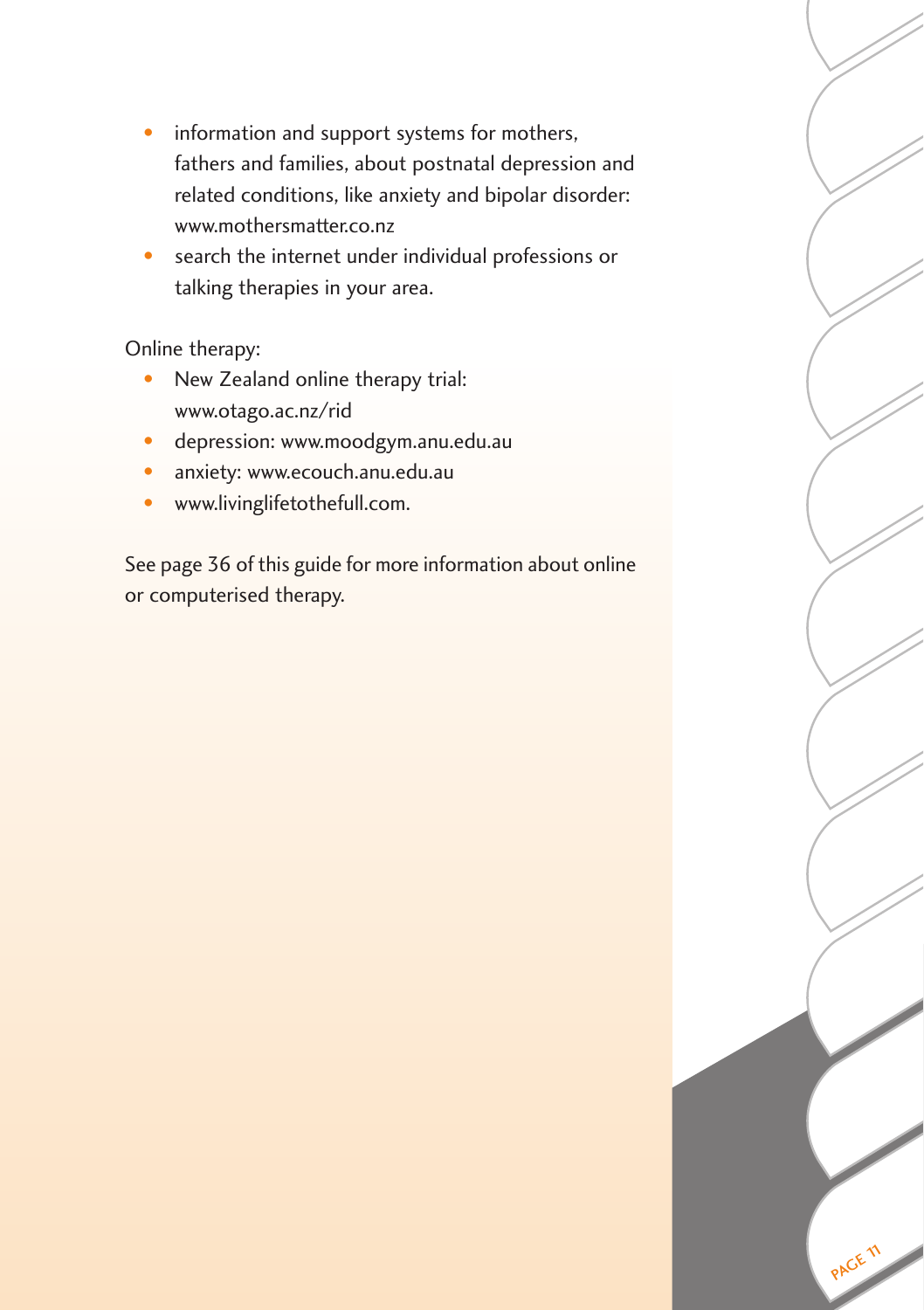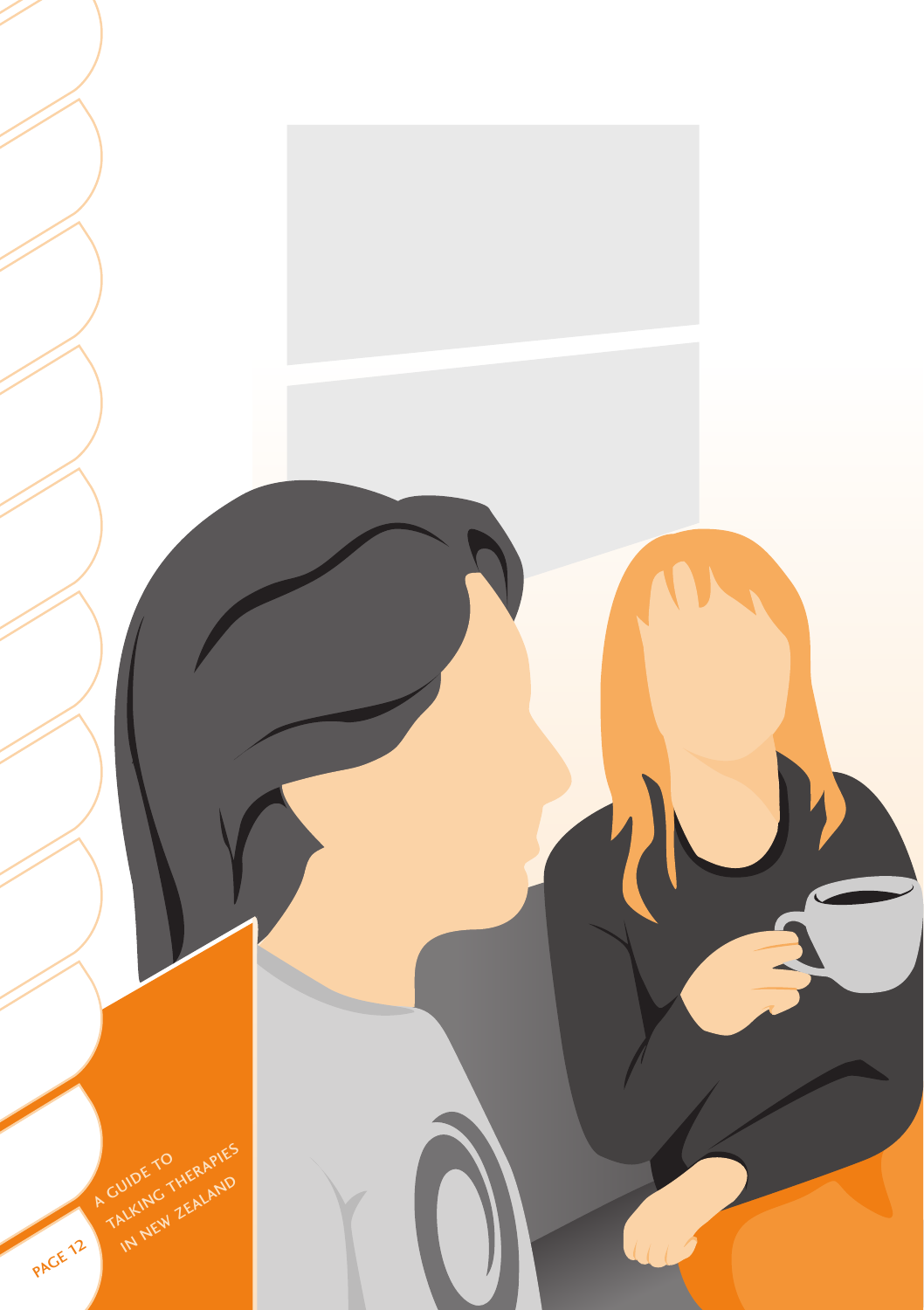# 2. Working together – you and your therapist

The relationship you and your therapist develop together will have a major impact on how much talking therapy will help you solve your issues and make positive changes in your life.

At first you may find it hard to talk about your private life with a therapist. Many people feel nervous when they try something new. It helps to think of your therapist as a caring person who you can trust and who has an objective point of view. Therapists are trained professionals who won't judge you or tell anyone else what you talk about (see *confidentiality* on page 19).

Making a decision to talk about issues or concerns and desired changes with a professional therapist is the first step towards dealing with what's worrying you. Therapists are trained to listen and help you understand what's going on in your life. They are trained to help you develop new skills to better understand your thinking, feelings or the way you respond to what's going on in your life. Some therapists will work with you on options for the changes you want to make and how to make them.

You and your therapist may come from different cultures, backgrounds or lifestyles. You may not share the same first language. You both may need to talk more about your background, values and beliefs to make sure you understand each other.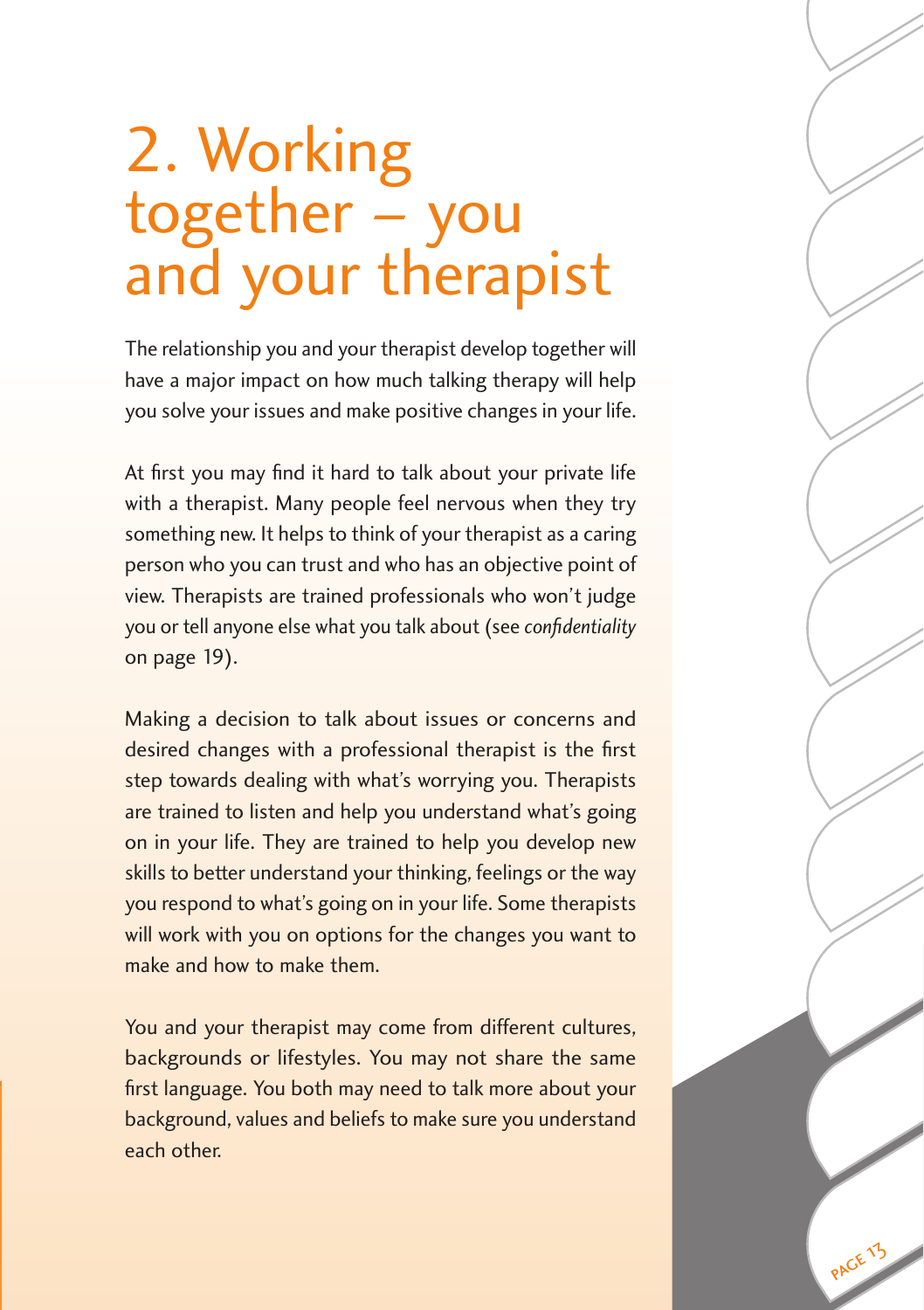It's important to remember that therapy won't change things overnight. You and your therapist will talk together to clearly identify your issues and agree on what you want to get out of your therapy sessions. As you become more comfortable with each other, it will be easier to talk openly and listen to each other, and work towards the goals you have agreed on.

#### Why is the relationship important?

Therapy is a partnership. Like any relationship with another person, successful therapy depends on open, honest communication. A good relationship is based on trust, respect, a willingness to listen to each other, and a commitment to work together even when this feels difficult.

If you have a good relationship, you and your therapist can talk openly, and develop trust and understanding. You and your therapist will be able to agree on what you want from therapy, and what tasks and discussions need to take place. Agreeing on the aims of therapy is an important task and may take time to work through.

**Developing a good relationship is a responsibility that you and your therapist share.** 

#### What is the therapist's role?

PAGE 14

The therapist is there to help you bring about the changes you want to make in your life. In the beginning, your therapist will talk with you about therapy to make sure you understand what you can expect from your sessions with them.

**The therapist is not there to tell you what to do or solve your issues for you. However, they will work with you to develop any skills and knowledge that you need to deal with your issues, or help you recognise beliefs or**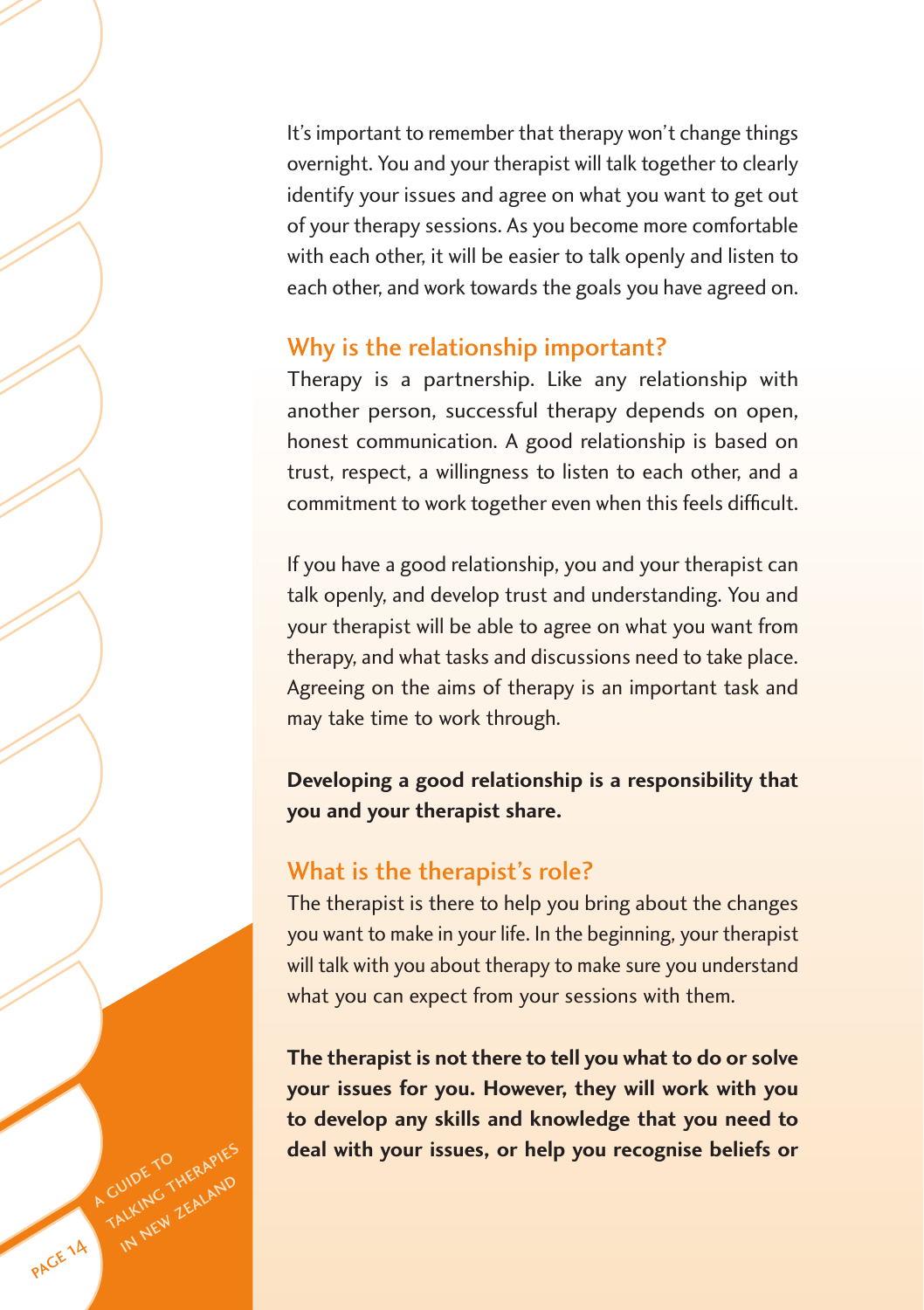**feelings that stop you from achieving your goals. In some situations, they may offer advice.**

Your therapist will support and encourage you, but they may also challenge you and ask difficult questions to help you see your situation in a different way.

# What can I do to get the most out of therapy?

There are a number of things that you and your family/ whanau (if you choose to involve them) can do to help make your relationship with your therapist successful.

Before your therapy starts:

- think about what you want to get out of therapy
- think about how you will know if the therapy is working for you
- make a commitment to attending your therapy sessions – if for any reason you can't make a session, let your therapist know as soon as possible
- your therapist will tell you what to expect from therapy, however if the service has a peer support worker or advocate it may be useful to talk with them as well.

During your therapy sessions:

- be an active participant in each session
- take responsibility for your learning
- talk to your therapist about any concerns you have or what you are most worried about
- it's important to tell your therapist if you don't understand or agree with something they say – they need to know how you are feeling to provide the best help

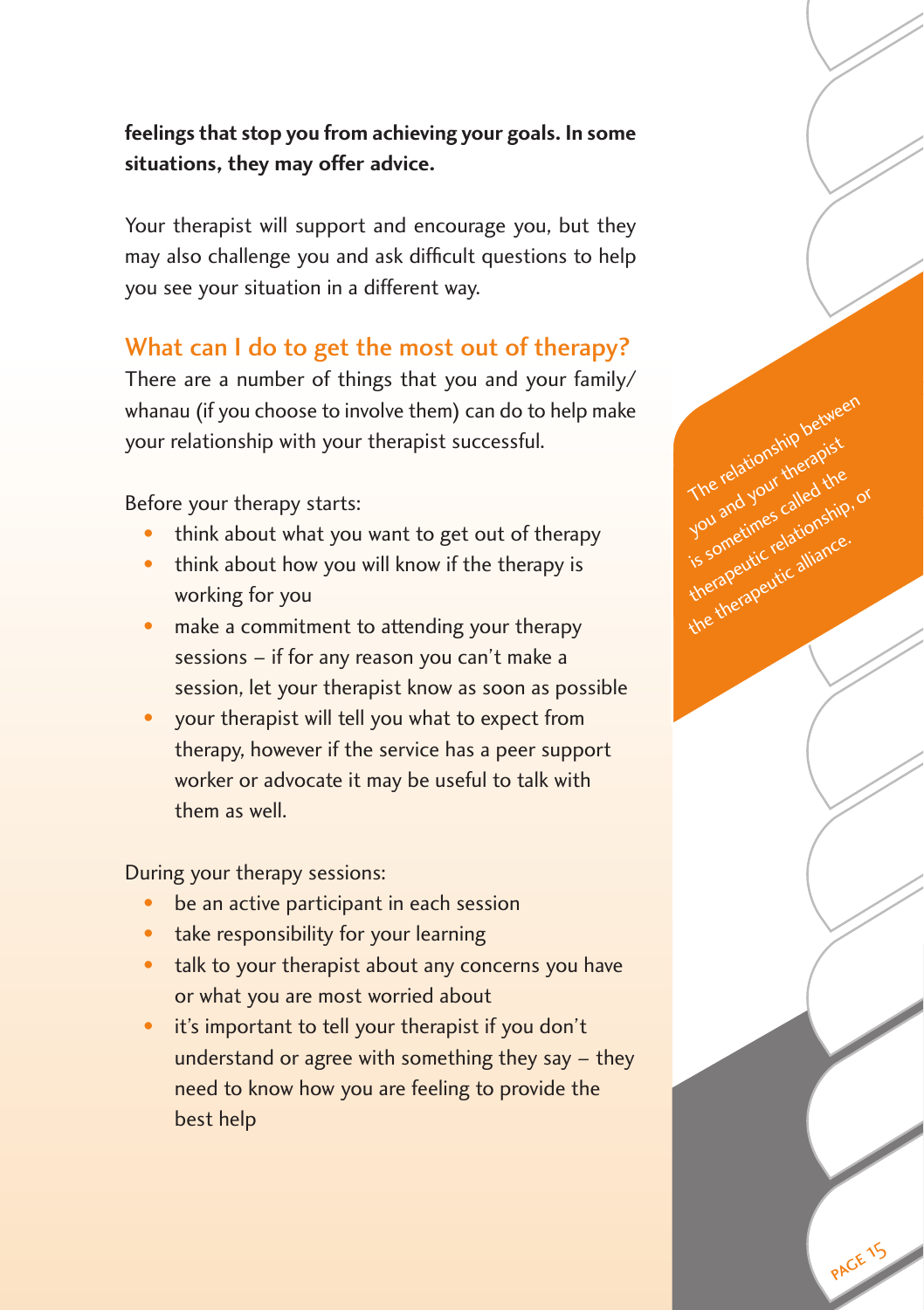- sometimes your therapist may say something that you find difficult – take a bit of time to think about what they said and how it may apply to your situation, then talk to the therapist about what they said and why they said it
- be honest and open about yourself don't avoid discussing or revealing something that may seem shameful, uncomfortable or illegal, your therapist will not judge you, and is bound by confidentiality (see *confidentiality* on page 19)
- remember to tell your therapist about any successes you have had since the last session.

Between therapy sessions:

A GUIDE TO THERAPIES

PAGE 16

take some time to think about what you want to discuss next time.

Depending on the type of therapy you choose, you may be asked to complete tasks between therapy sessions. These tasks are designed to help you get the most out of your therapy, and practise the skills you are learning. If you have difficulty completing these tasks, talk about it with your therapist – together you may be able to find a solution.

#### Will I have the same therapist each session?

If you see a therapist at a private clinic, they will generally work with you for your whole course of therapy. In some cases, if you are receiving therapy through public health services, your therapist may change. It may help to talk about this in your first session, as your therapist will be able to let you know what to expect.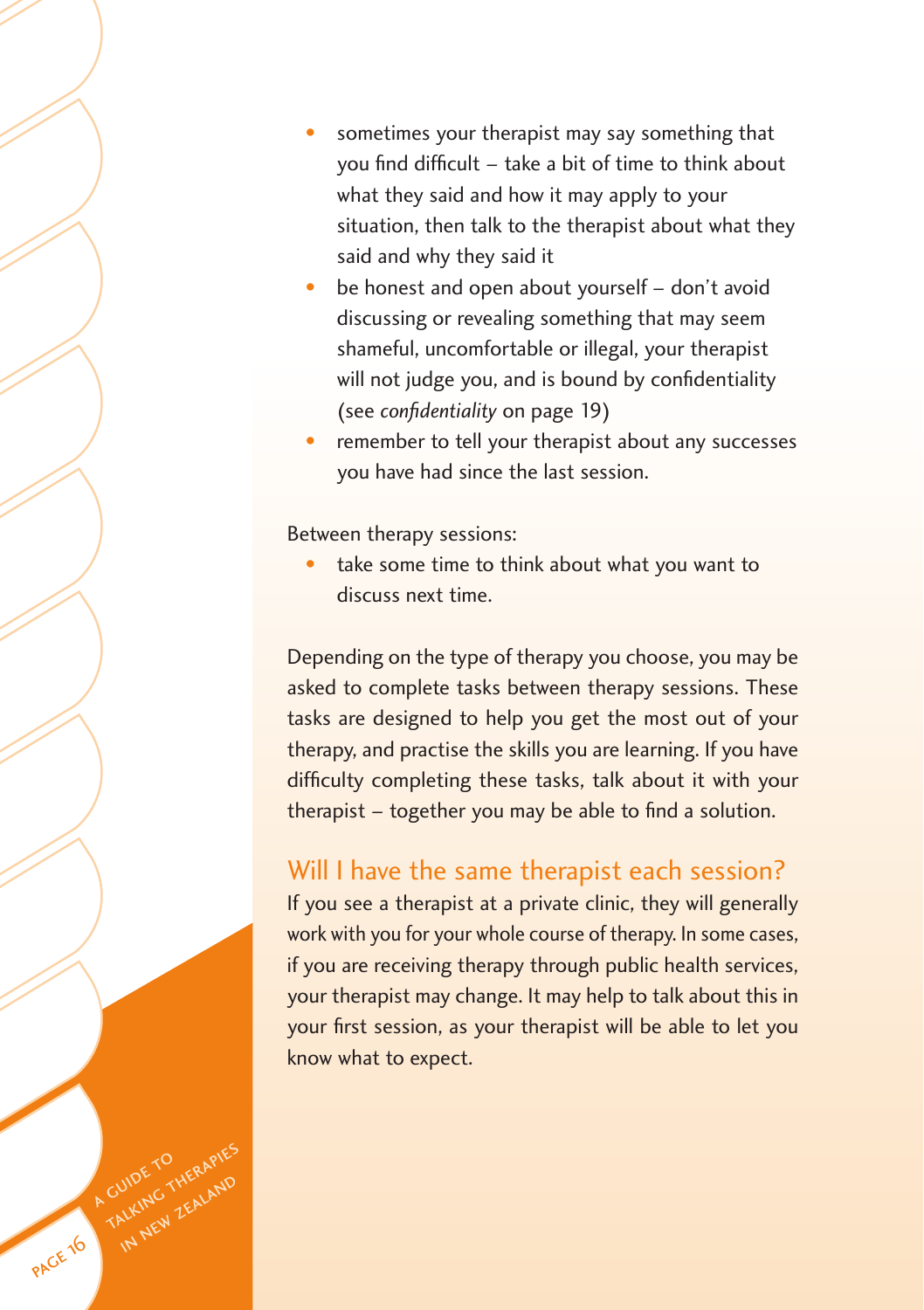## What if we don't get along?

For many people, therapy is a good experience that helps them make positive changes in their lives. However, sometimes things don't seem to work out. This may be for a range of reasons, but sometimes people just don't click.

If you have concerns, or feel that your therapy is not working out for any reason, talk with your therapist. This may be difficult to bring up, but your therapist is trained to openly talk this through. Sharing your concerns may mean that you can work together to resolve the problem or change the approach to your therapy. If the issue can't be fixed, then your therapist should be able to help you find another therapist or approach that is more suited to you.

If your therapist finds they are unable to continue working with you, they will talk openly about this with you, discuss your options, and help you settle in with a new therapist.

# What are professional boundaries?

Professional boundaries are rules that set the behaviour of therapists. These rules are made by the professional organisation or registration board that the therapist belongs to, and are usually called a Code of Ethics. They are made to keep you and your therapist safe. It is the therapist's responsibility to manage professional boundaries, and to tell you what they are.

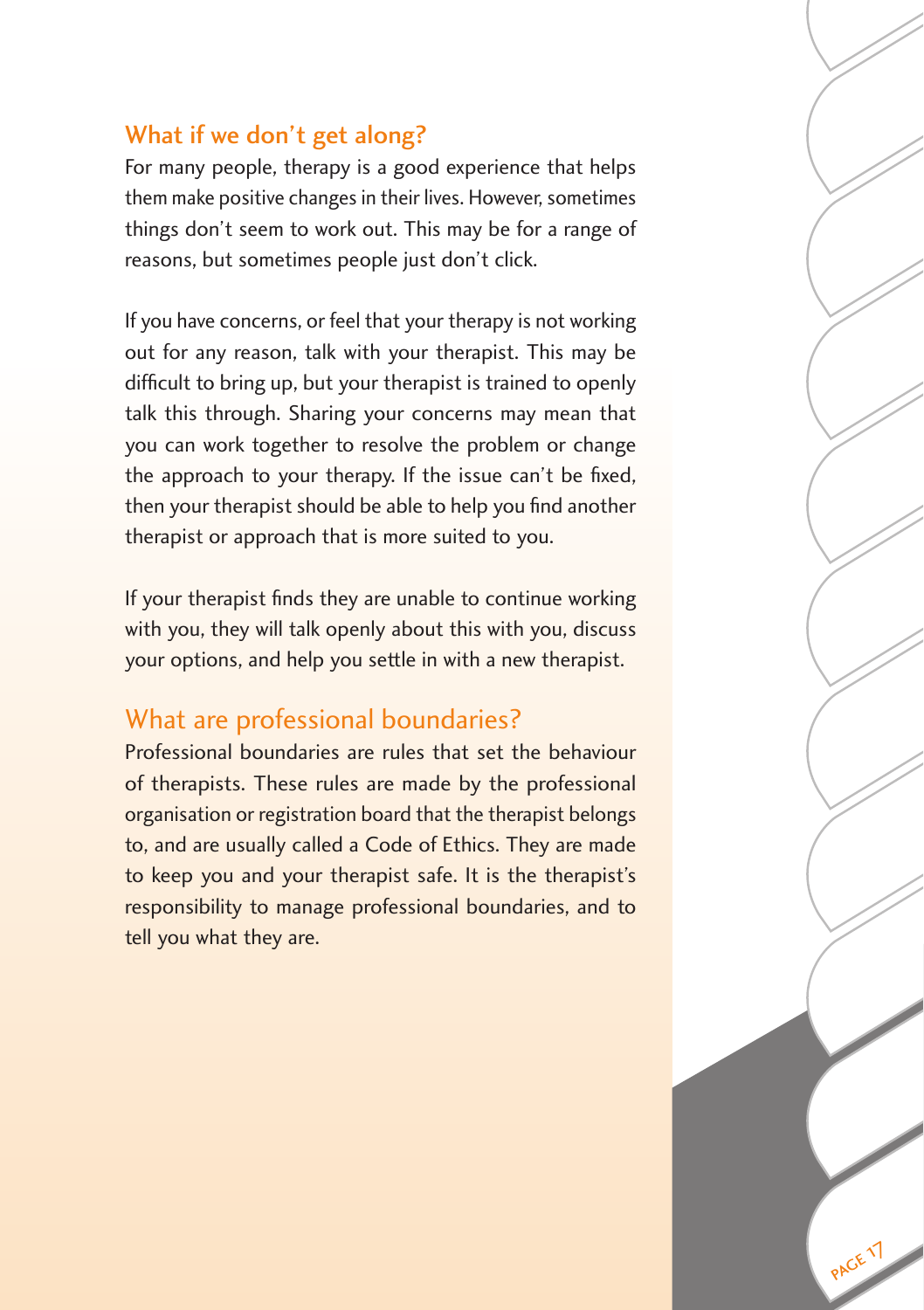Professional boundaries cover areas like:

- how much personal information the therapist can tell you about themselves
- accepting or giving gifts (in some situations, and depending on the cultural context, a small gift may be appropriate)
- relationships therapists must avoid friendships, business relationships or sexual relationships with their client, or their client's family/whanau.

A therapist should:

- only ask for personal details that relate to the issues you are dealing with
- keep your discussions and records confidential (see *confidentiality* on page 19)
- avoid words, actions or jokes that are embarrassing or discriminate
- keep their personal difficulties to themselves.

If you have a concern about a therapist overstepping professional boundaries, you should consider reporting it. See *further information* on page 77 for how to do this.

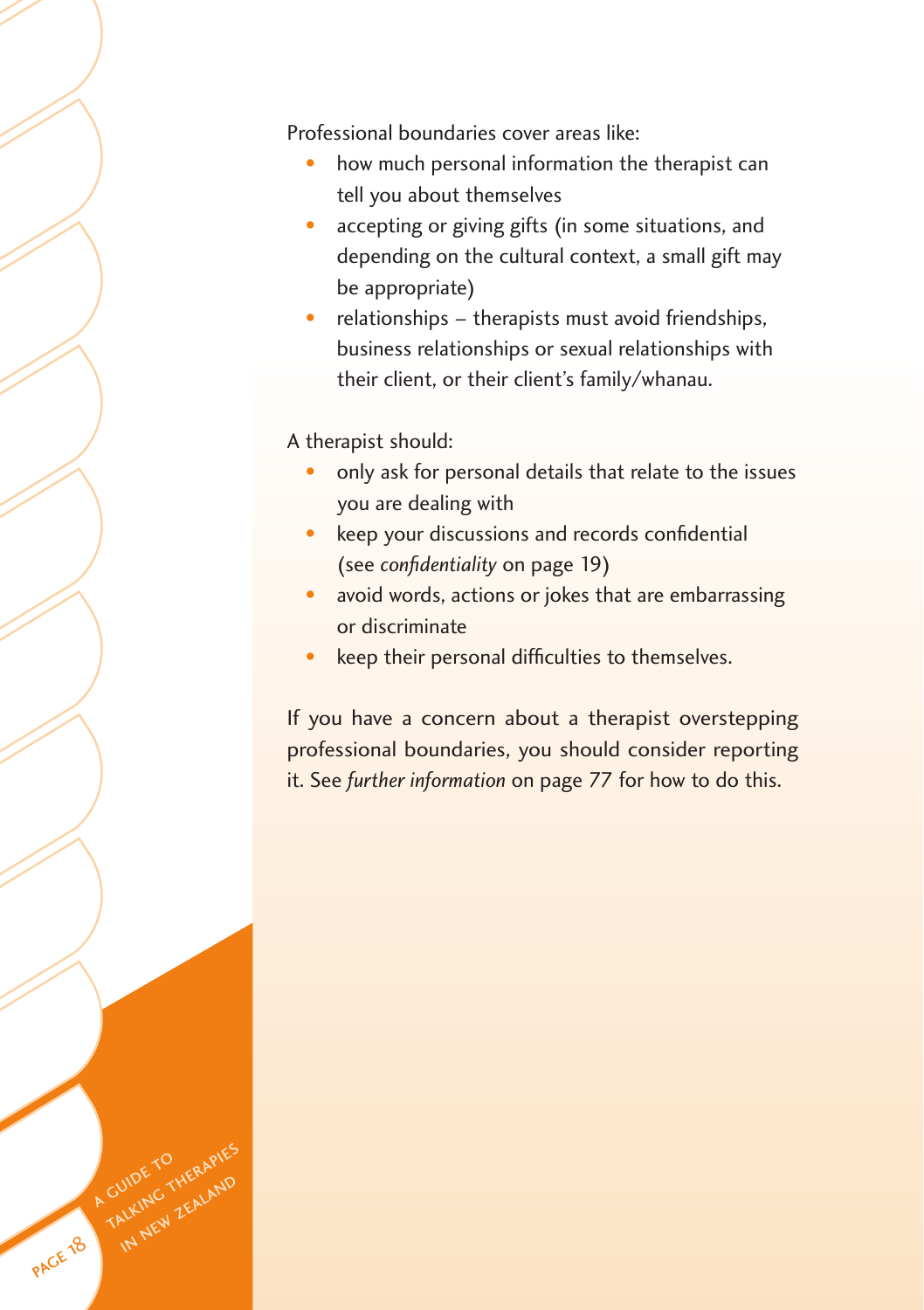#### Tips for your first session

- Before your first session ask either the person who referred you or the therapist any questions you may have about the length of therapy, costs, the therapist's training and confidentiality concerns.
- Try to be a few minutes early so you have a chance to get familiar with your surroundings.
- It's likely that you will feel nervous. Your therapist will understand this and will do their best to help you relax.
- Be as clear as you can when you are explaining what you want help with.
- Your therapist will need to ask you about aspects of your life to understand how they can help. Be prepared for this and answer as best you can. Tell your therapist if you are feeling uncomfortable about what they are asking.

# **Confidentiality**

In general, what you talk about with your therapist is confidential.

Your therapist may seek permission from you to discuss aspects of your sessions with your doctor, or other health professionals involved in your therapy, or their supervisor.

On rare occasions, if your therapist has serious concerns for your safety, or the safety of another person, they are required by law to break confidentiality.

**AGE 19**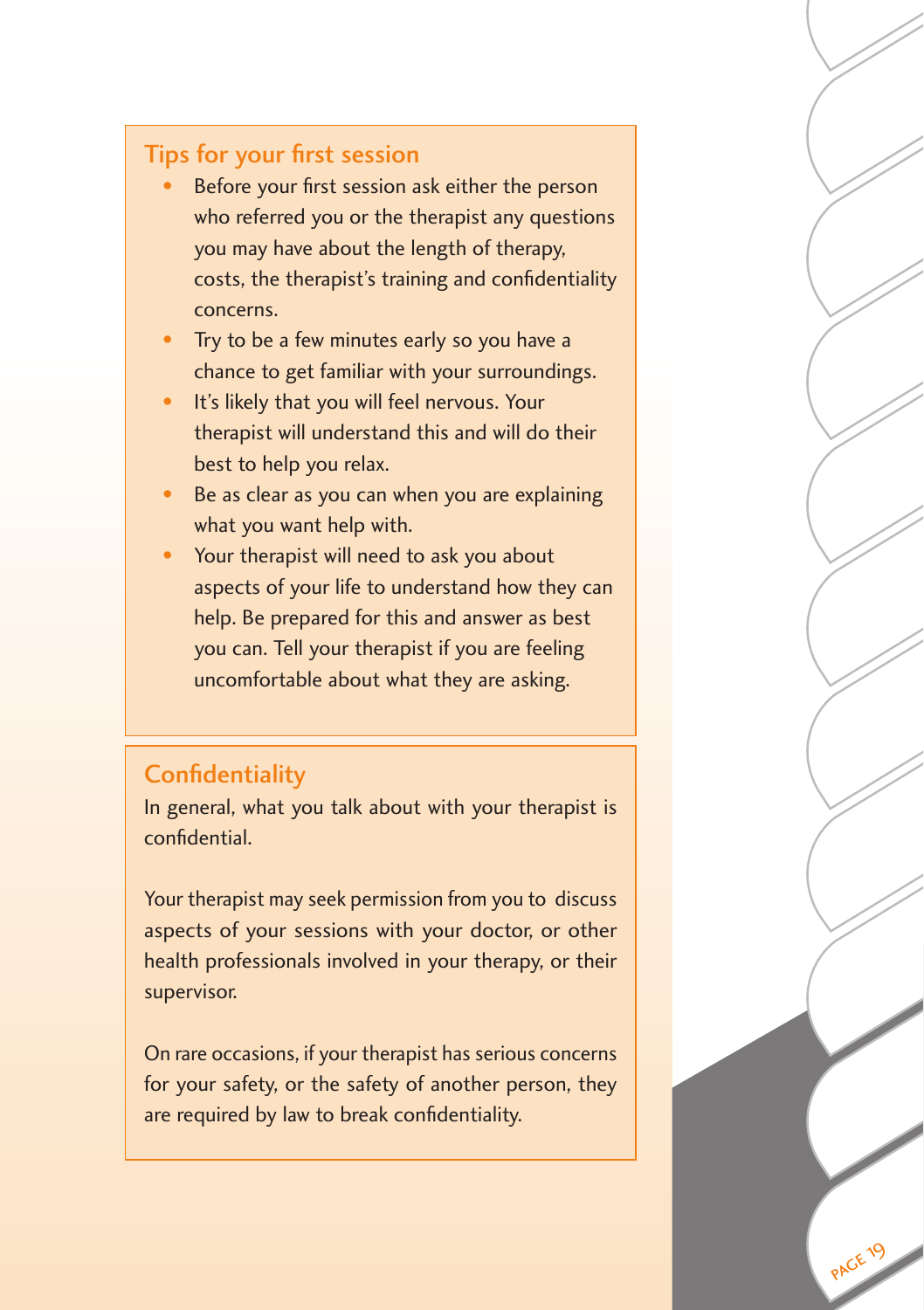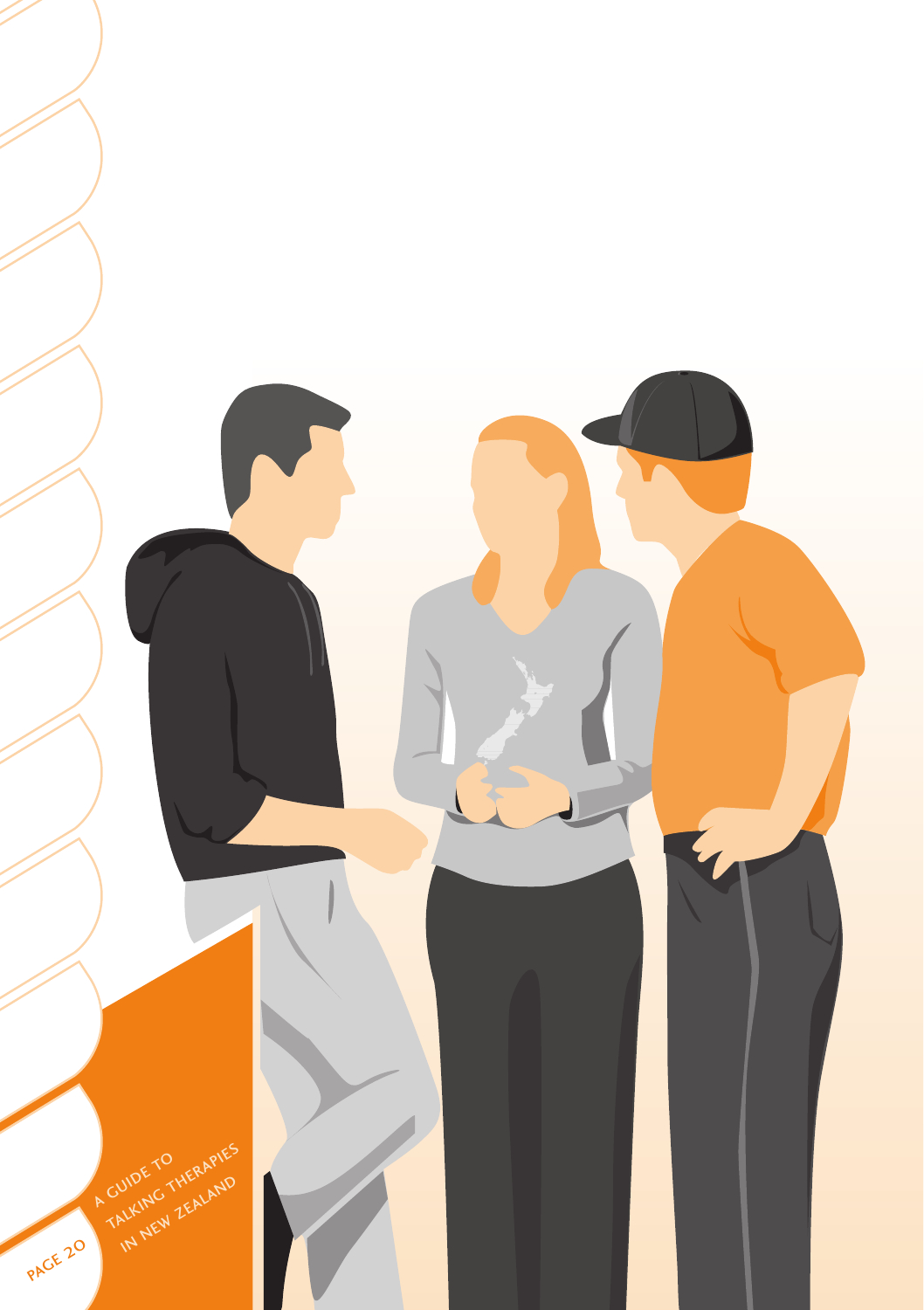# 3. Talking therapies used in New Zealand

This section gives an outline of talking therapies used in New Zealand. There is good evidence that these therapies work for many people, although not all of them will be suitable for your situation.

There are other talking therapies available that haven't been included in this guide, either because they are not widely used in New Zealand, or haven't been extensively researched yet.

Subsidised or free talking therapy is available through the public health system and community organisations. Access to these services will depend on your situation, and may require an assessment by a mental health professional. Talking therapies are also available privately. Costs will vary, depending on what the therapist charges. The talking therapies available in your area will also vary.

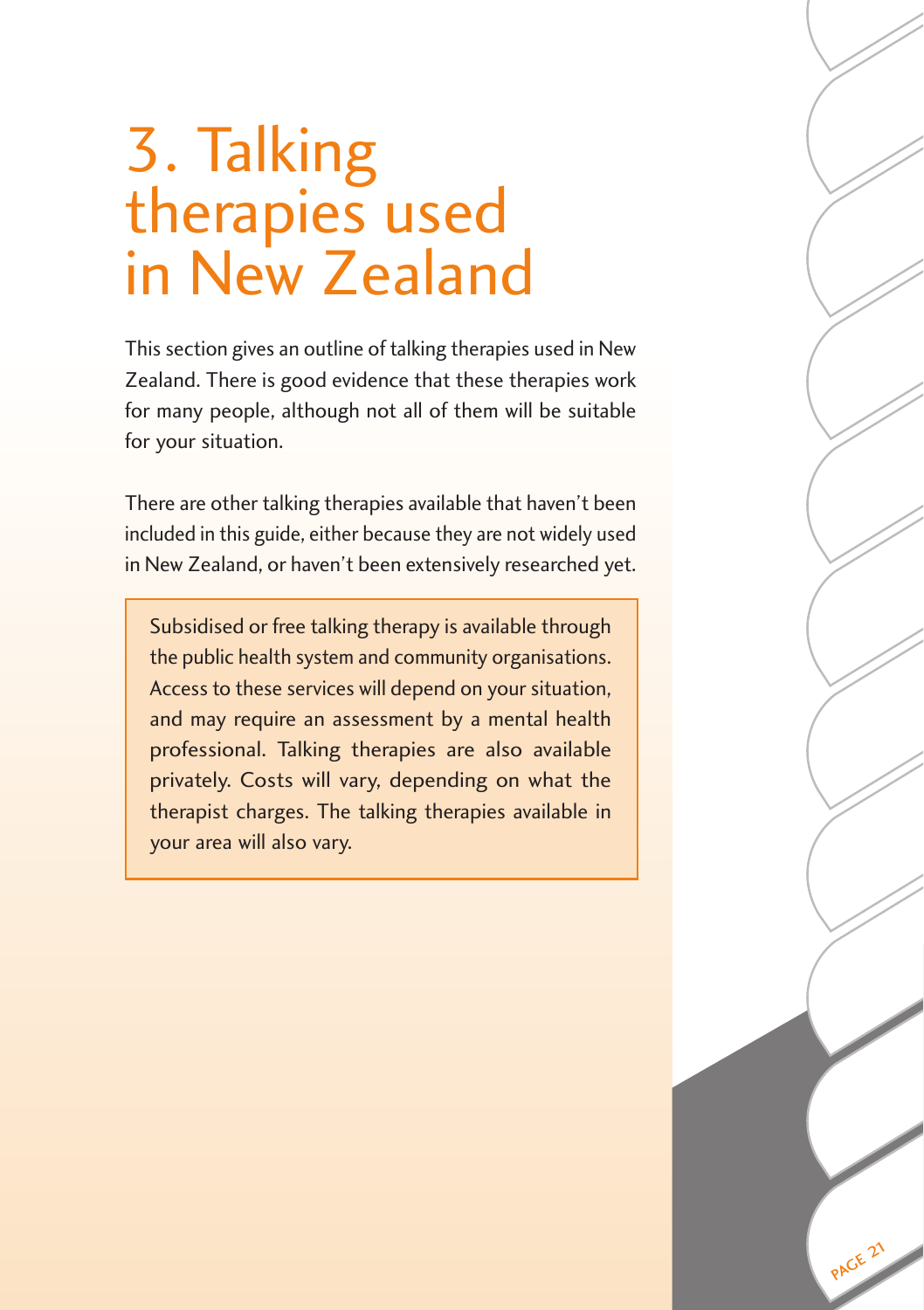# What do the different talking therapies help with?<sup>3</sup>

|                                                                                                                                                                                                                      |                                                                                                                                               | <u>Page</u> |
|----------------------------------------------------------------------------------------------------------------------------------------------------------------------------------------------------------------------|-----------------------------------------------------------------------------------------------------------------------------------------------|-------------|
| Counselling                                                                                                                                                                                                          |                                                                                                                                               | 25          |
| • Alcohol, drug, smoking and<br>gambling issues.<br>• Anxiety.<br>Depression.<br>$\bullet$<br>• Family violence.<br>• Life changes.                                                                                  | • Personal<br>development.<br>• Relationship<br>issues.<br>• Sexual abuse.                                                                    |             |
| <b>Bibliotherapy</b>                                                                                                                                                                                                 |                                                                                                                                               | 29          |
| • Anxiety.<br>Helping children and young<br>$\bullet$<br>people with issues like<br>bullying and divorce.<br>Managing long-term<br>$\bullet$<br>illnesses.                                                           | Mild depression.<br>$\bullet$<br>Obsessive<br>$\bullet$<br>compulsive<br><b>behaviour</b><br>• Personal growth<br>and change.                 |             |
| Cognitive behavioural therapy (CBT)                                                                                                                                                                                  |                                                                                                                                               | 32          |
| Alcohol, drug, smoking and<br>$\bullet$<br>gambling issues.<br>Anxiety.<br>$\bullet$<br>Depression.<br>$\bullet$<br>Eating disorders.<br>$\bullet$<br>• Long-term illnesses.<br>• Obsessive compulsive<br>behaviour. | $\bullet$ Phobias.<br>• Post-traumatic<br>stress.<br>• Self-harming.<br>• Symptoms of<br>bipolar disorder.<br>• Symptoms of<br>schizophrenia. |             |

3 - Royal Australian and New Zealand College of Psychiatrists, 2005; National Health Service Scotland, 2008; New Zealand Guidelines Group, 2008; Forbes et.al, 2007; Luty et.al, 2007; Hay et.al, 2009; Te Pou, 2009; The Werry Centre, 2008; Hunot et al, 2007; James et.al, 2009; *Counselling,* 2009; *Cognitive Behaviourial Therapy*, 2009; National Institute for Health and Clinical Excellence, 2005, 2007a, 2007b; Brassington and Krawitz 2006; Mental Health Foundation UK, 2009; University of Auckland, 2009.<br>A GUIDE TALKINAND<br>TALKING WERLAND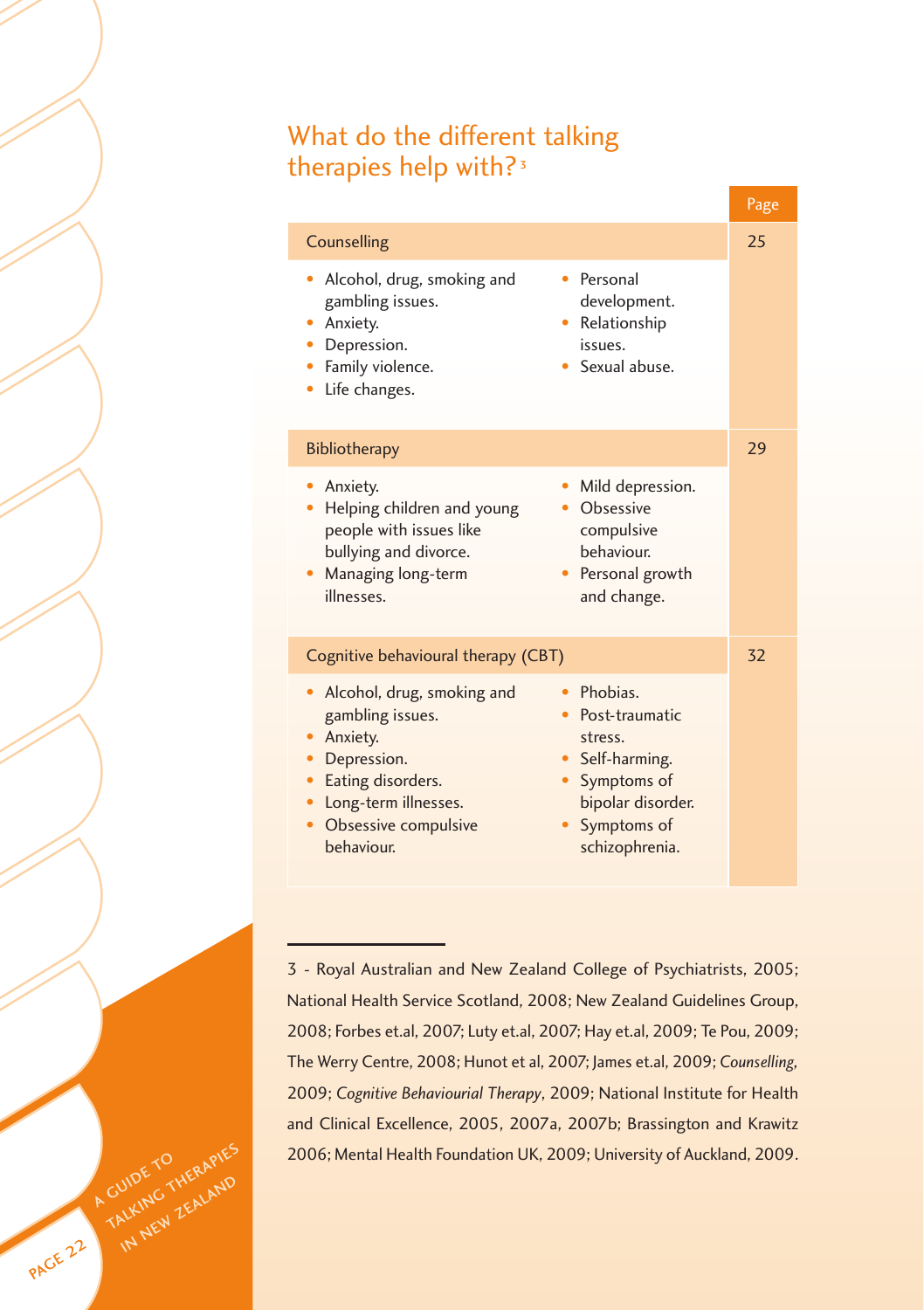|                                                                                                                                                                 |                                                                                                                                                  |  |                                                                                        | Page |
|-----------------------------------------------------------------------------------------------------------------------------------------------------------------|--------------------------------------------------------------------------------------------------------------------------------------------------|--|----------------------------------------------------------------------------------------|------|
|                                                                                                                                                                 | <b>Computerised CBT</b>                                                                                                                          |  |                                                                                        | 36   |
|                                                                                                                                                                 | Mild anxiety.                                                                                                                                    |  | Mild depression.                                                                       |      |
|                                                                                                                                                                 | <b>Family therapy</b>                                                                                                                            |  |                                                                                        | 39   |
|                                                                                                                                                                 | • Alcohol, drug, smoking and<br>gambling issues.<br>• Families adjusting to life<br>changes.<br>• Issues affecting children and<br>young people. |  | • Symptoms of<br>eating disorders.<br>• Symptoms of<br>schizophrenia.                  |      |
|                                                                                                                                                                 | Motivational interviewing                                                                                                                        |  |                                                                                        | 44   |
|                                                                                                                                                                 | Alcohol, drug, smoking and gambling issues.                                                                                                      |  |                                                                                        |      |
|                                                                                                                                                                 | Psychotherapy                                                                                                                                    |  |                                                                                        | 49   |
| • Anxiety.                                                                                                                                                      | • Complex mental health<br>issues.<br>• Depression.<br>• Long-term physical health<br>issues.                                                    |  | • Personal<br>development.<br>• Post-traumatic<br>stress.<br>• Relationship<br>issues. |      |
|                                                                                                                                                                 | Psychotherapy with children                                                                                                                      |  |                                                                                        | 53   |
|                                                                                                                                                                 | Families adjusting to life<br>changes.                                                                                                           |  | • Issues affecting<br>children and<br>young people.                                    |      |
|                                                                                                                                                                 | Dialectic behaviour therapy (DBT)                                                                                                                |  |                                                                                        | 58   |
| • Serious and complex mental health issues like<br>self-harming and persistent binge eating, and people<br>with a diagnosis of borderline personality disorder. |                                                                                                                                                  |  |                                                                                        |      |

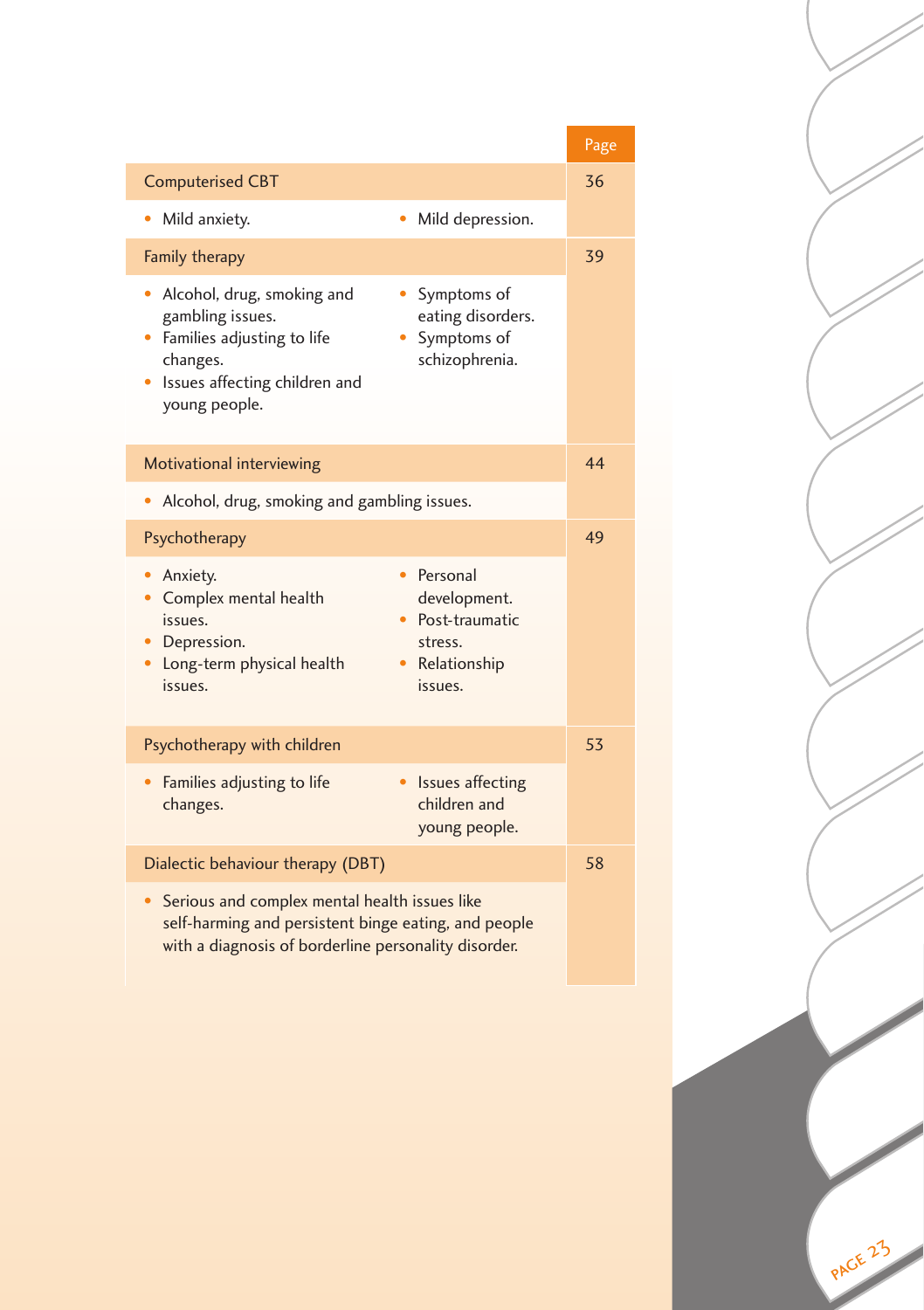|                                                                                                                                                                                                                                                             | Page |
|-------------------------------------------------------------------------------------------------------------------------------------------------------------------------------------------------------------------------------------------------------------|------|
| Interpersonal psychotherapy (IPT)                                                                                                                                                                                                                           | 62   |
| • Post-traumatic stress.<br>• Anxiety.<br>Chronic illness.<br>• Relationship issues.<br>• Symptoms of bipolar<br>Depression.<br>$\bullet$ Grief.<br>disorder.<br>• Postnatal<br>• Symptoms of eating<br>disorders (particularly<br>depression.<br>bulimia). |      |
| Problem solving therapy (PST)                                                                                                                                                                                                                               | 65   |
| • Depression.<br>Anxiety.<br>Chronic illness. • Self-harming.                                                                                                                                                                                               |      |
| Multisystemic therapy (MST)                                                                                                                                                                                                                                 | 69   |
| • Young people with behavioural issues, or alcohol and<br>drug issues, and young people at risk of offending or<br>who are involved in the youth justice system.                                                                                            |      |

A GUIDE TO TALKING THERAPIES

Some of the words used

in this table are medical<br>in this table are medical<br>terms for a diagnosis. A<br>diagnosis is a shorthand<br>diagnosis is a shorthand terms for a diagnosis. A diagnosis is a shorthand

term rosis is out of checked that the distribution of the top of the top of the top of the top of the top of the top of the top of the top of the top of the top of the top of the top of the top of the top of the top of the therapist, or look on the internet if you would like to know more about them.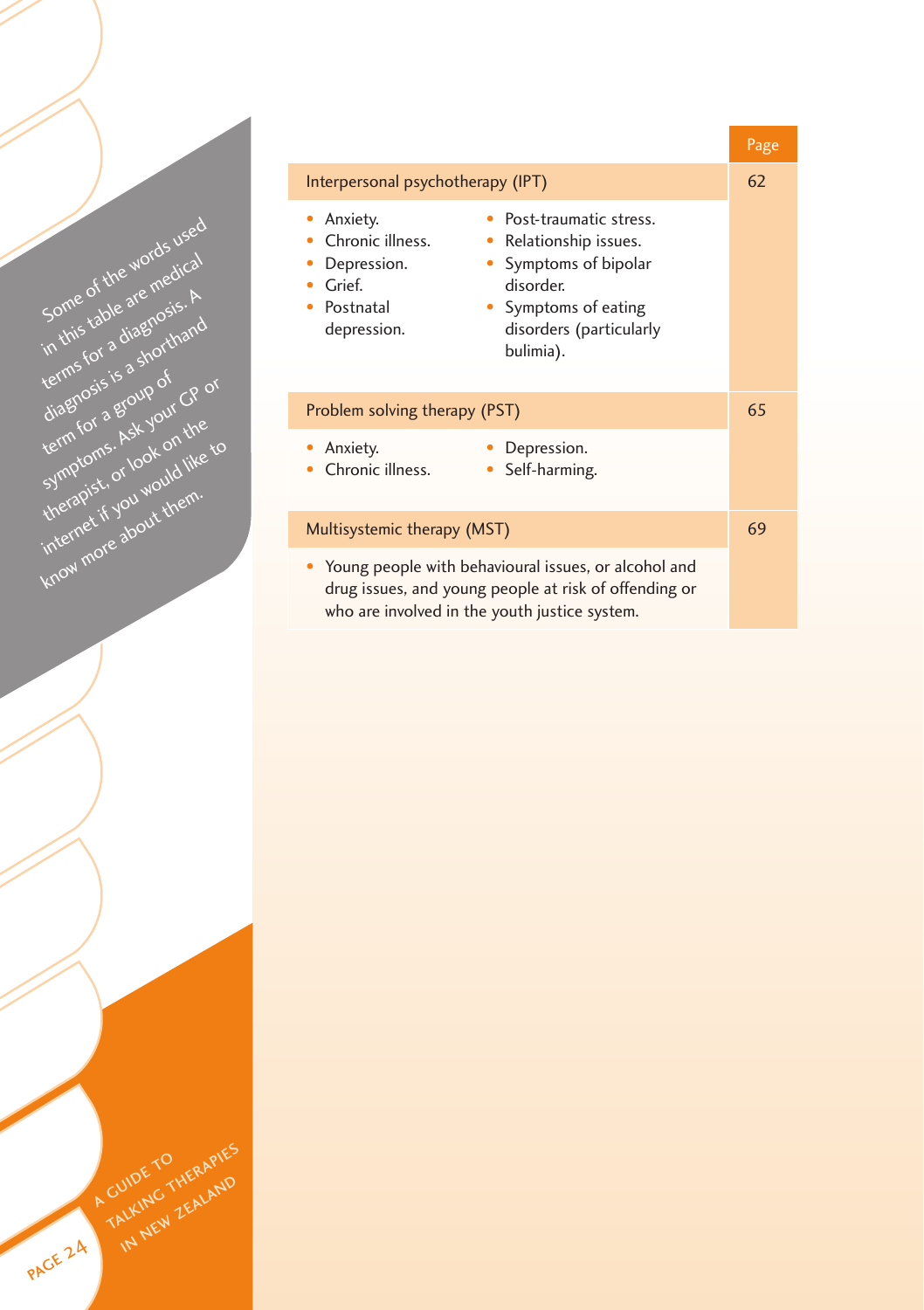# Counselling<sup>4</sup>

# How does it work?

Counselling helps people to increase their understanding of themselves and their relationships with others, to develop resourceful ways of living, and to bring about change in their lives.

Counselling can involve sessions with an individual, or sessions with couples, families/whanau, or groups. Counsellors are usually trained in a number of techniques, and can help with a variety of issues.

Some counsellors have specialist training in specific areas like relationship issues, drug and alcohol issues, and sexual abuse.

Counselling comes in many different forms. You can have telephone counselling or talk to a school counsellor. You may see a counsellor in a health service or private practice.

A counselling session will depend on:

- the issues you are working with
- the techniques your counsellor is trained in
- if you are having individual, couple, family/whanau or group counselling.

4 – New Zealand Association of Counsellors: [www.nzac.org.nz](http://www.nzac.org.nz). (See under ethics.)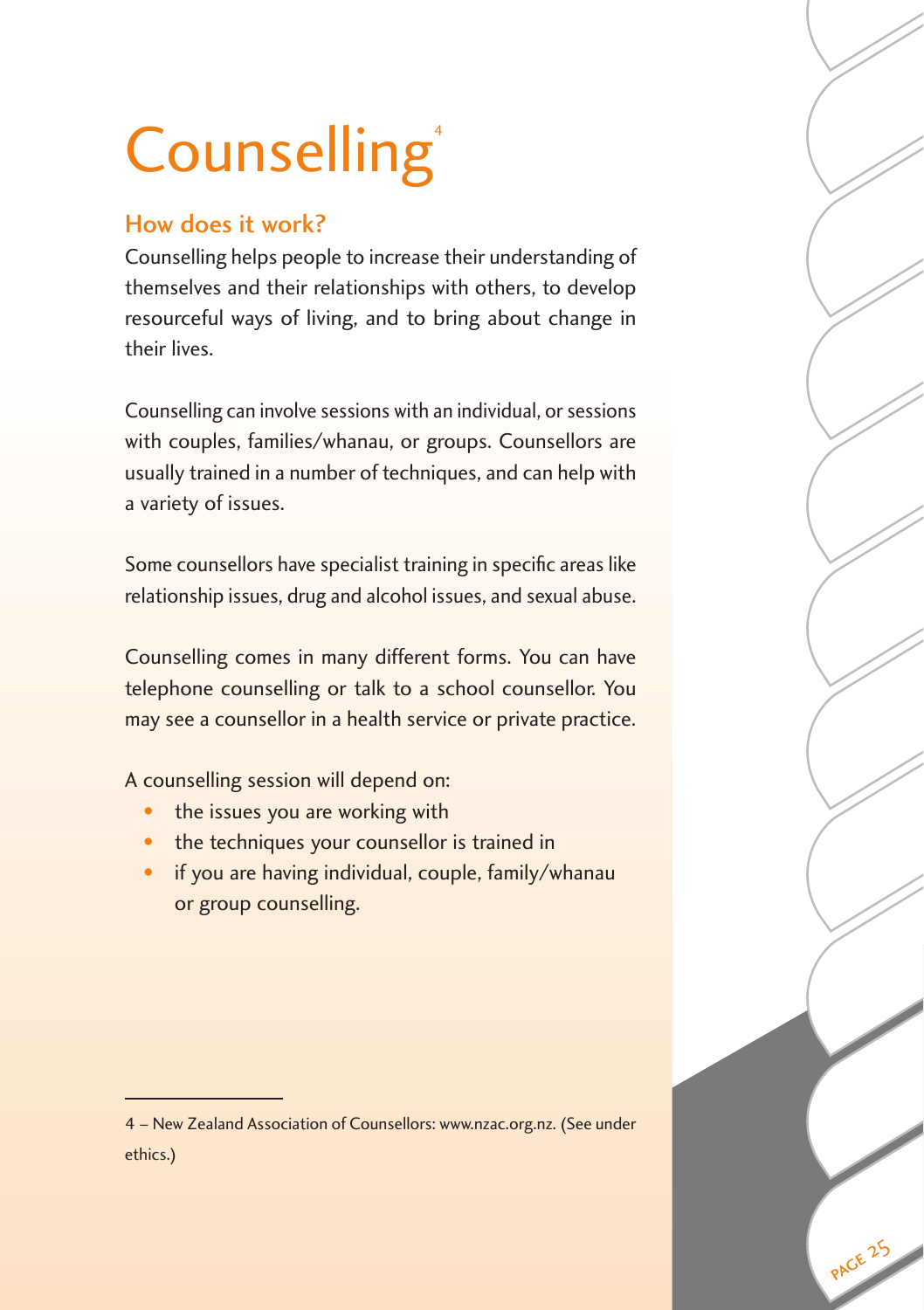# What's it helpful for?

Counselling can be effective for:

- depression
- anxiety
- alcohol, drug, smoking and gambling issues
- life changes
- relationship issues
- sexual abuse
- family violence
- personal development.

# How long does a course of counselling take?

A session of counselling is likely to be about one hour, and you will probably have one session per week. The number of sessions will depend on what you want to get out of counselling. You and your therapist will discuss this in your first session.

# Who will it suit?

Because there are many different forms of counselling, which help with a range of issues, most people should be able to find a counselling style that suits them.

# Where can I find a counsellor?

• Talk to your GP.

PAGE 26

- Look in the White Pages under "Personal Help Services" in the front section.
- Look in the Yellow Pages under "Counselling" Services".
- See *how do I find a talking therapist* on page 8.

There are counsellors and health services that specialise in providing services for Maori. Ask at your marae or local kaupapa Maori service, or talk to your GP.<br>A GUIDE THERAPIDE KAUPAPO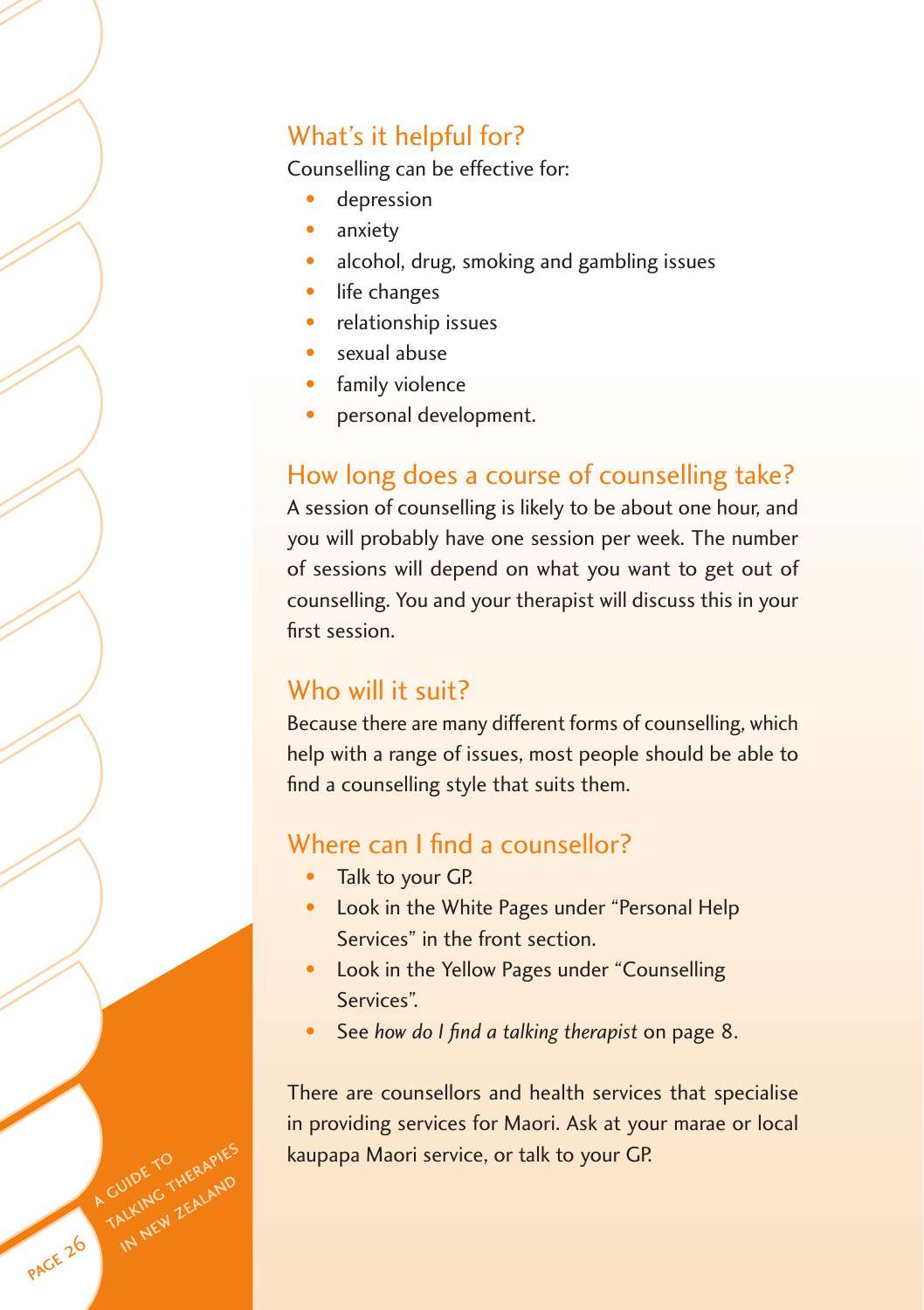Some counsellors and health services work with specific cultural groups. Ask your GP or see *how do I find a talking therapist* on page 8.

Make sure your therapist is qualified and registered to practise. See the *further information* section on page 75 for how to check this.

## Sina and Josh's Story

Sina and Josh have been in a relationship for five years. They have lived together for three years and are in their late thirties. They have gone to see a counsellor who specialises in relationship counselling.

The counsellor begins by asking each of them what they would like to get out of counselling. Sina says she feels like Josh doesn't listen to her. She would like to have more of an emotional connection. Josh says that Sina is always asking to spend more time together, and seems to resent him spending time with his mates. He's come along to counselling because Sina wants him to.

The counsellor asks them how committed they are to making their relationship work. Sina and Josh both agree that they want to stay together. They spend some time talking about the good parts of their relationship.

In their next few sessions they continue to explore their issues in more detail, and begin to see that Josh withdraws from Sina when he feels pressured, which makes Sina feel like she isn't listened to.

AGE 27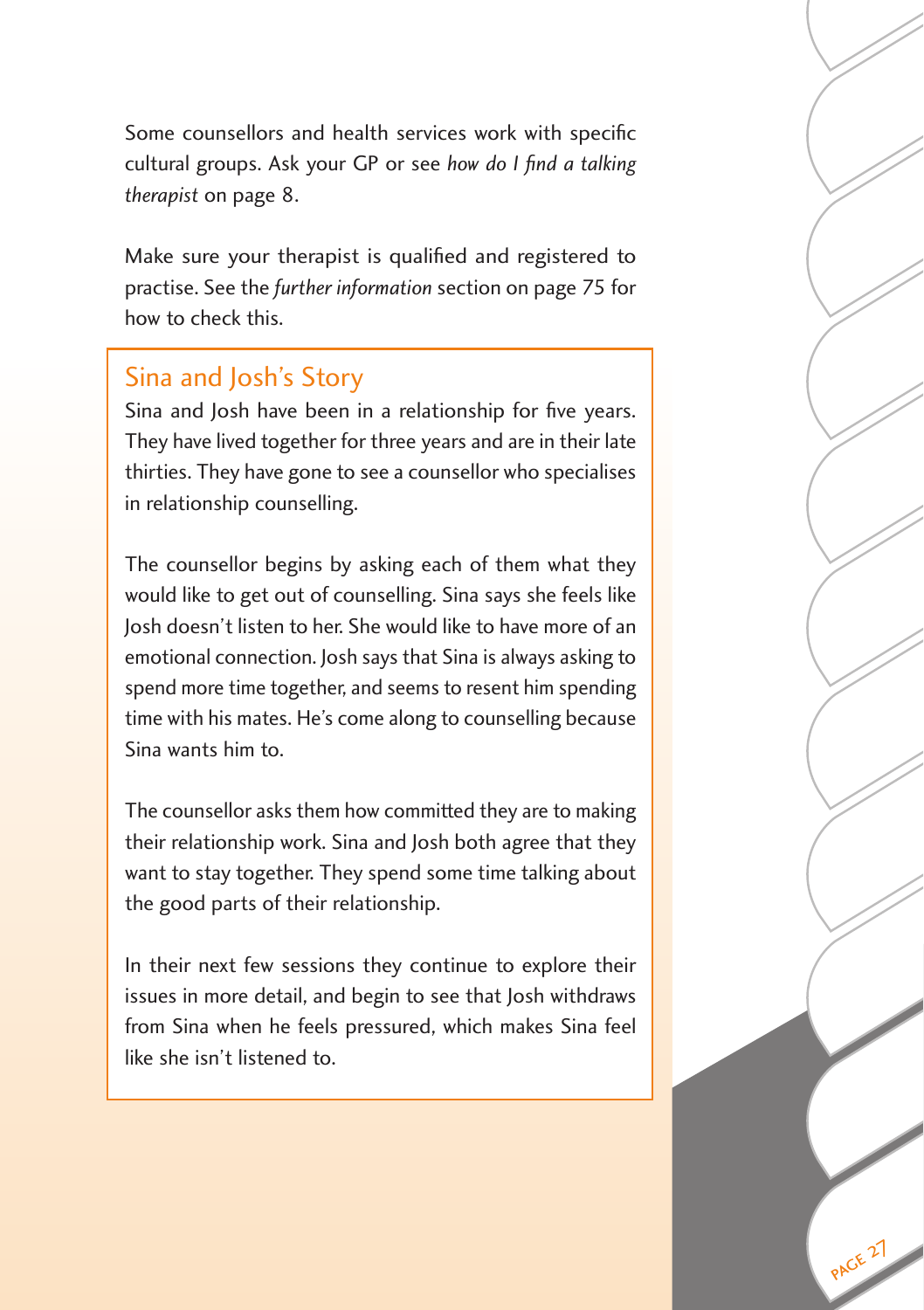Their counsellor asks them if they think a compromise in this situation is possible. They explore some ideas, and decide they will make a date once a week to spend time together. Sina agrees that she will try not to bring up the subject of Josh spending time with his friends. Josh agrees that when they do spend time together he will try to really listen to Sina.

In their next session they both report feeling happier about their relationship. Sina is starting to feel better about their emotional connection, and Josh has learnt to communicate how he is feeling to Sina, rather than withdrawing from her.

#### What's the history of counselling?

A GUIDE TO THERAPIES

PAGE 28

Modern counselling can trace its origins back to psychotherapy work that began in the late 19th century. The psychologist Carl Rogers was a pioneer in the field, with his humanistic and client-centred approaches. Additional research in cognitive psychology, learning theory and behaviour has informed many therapeutic approaches.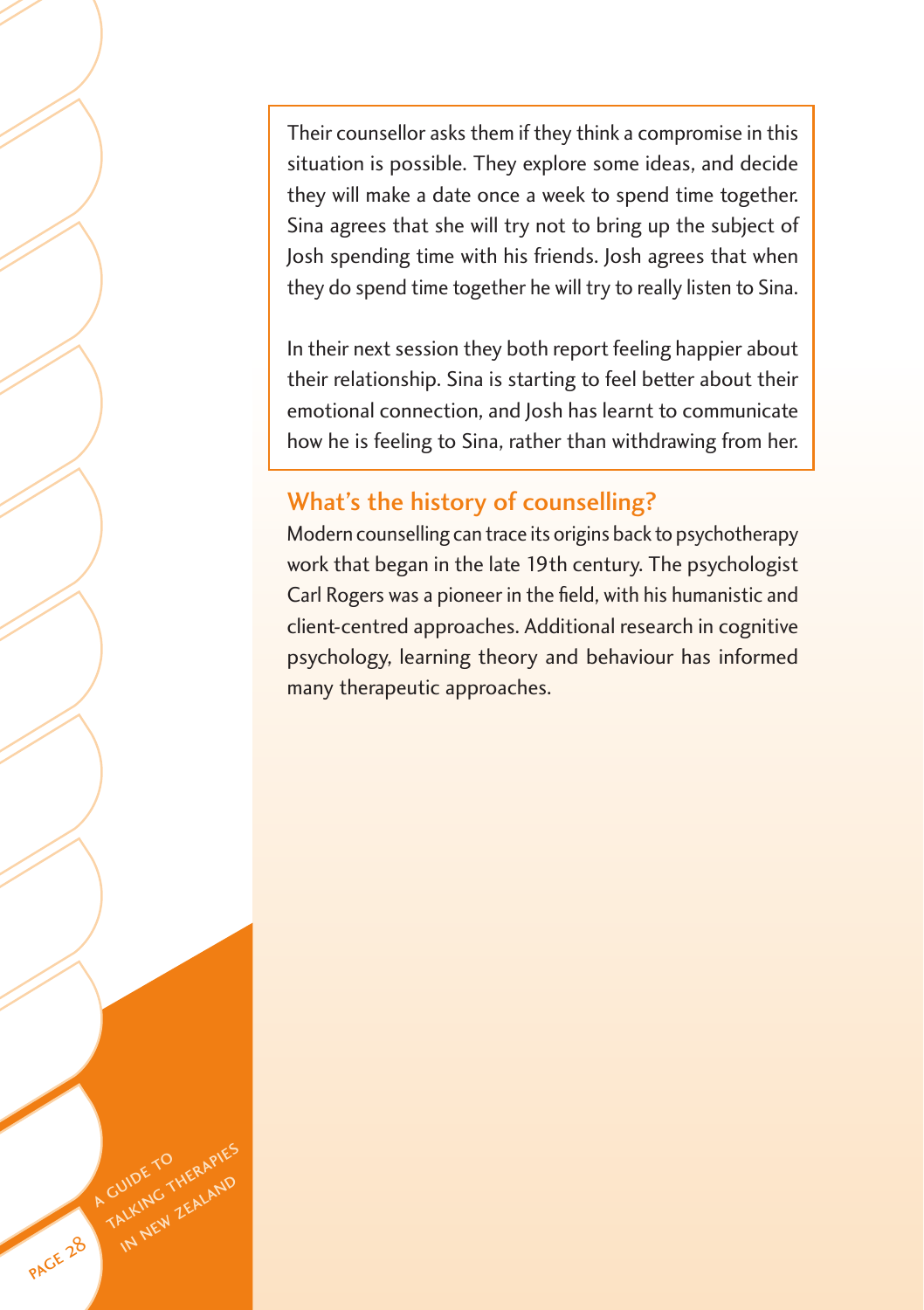# **Bibliotherapy**®

# How does it work?

Bibliotherapy is the use of self-help resources for personal growth.

Bibliotherapy resources may be books, audio tapes, pamphlets, play scripts, journals, poems and songs, and stories adapted from cinema and television. Bibliotherapy resources are increasingly available on the internet, and are commonly known as e-therapy.

These resources can relax us, inform and inspire us, and change our behaviour and way of thinking.

You may be prescribed resources by your GP, school counsellor or therapist, or you may find them yourself at a library or bookshop.

# What's it helpful for?

Bibliotherapy has been helpful for:

- mild depression
- mild anxiety
- managing long-term illnesses
- obsessive compulsive behaviour
- children dealing with issues like bullying and parents divorcing
- personal growth and change.

page 29

<sup>5 –</sup> Jack and Ronan, 2008; Pehrsson et al, 2007; Heath et.al, 2005; Gregory and Vessey, 2004.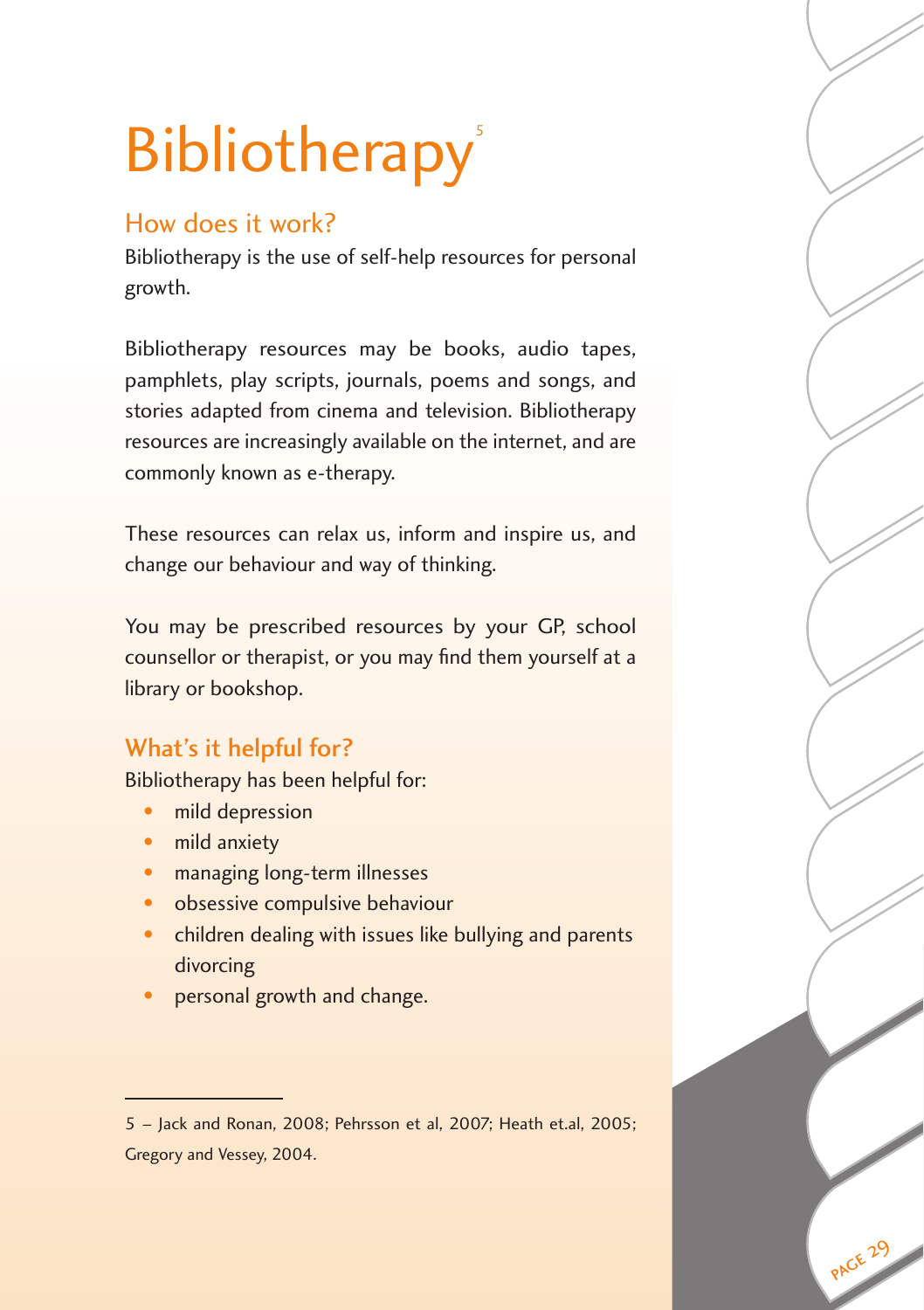#### Who will it suit?

Bibliotherapy suits people of all ages:

- who are interested in personal growth
- with mild issues
- with mild to moderate issues who are having difficulty accessing health services
- who would like extra resources in addition to talking therapy.

#### Where can I find resources?

- Ask your GP, therapist or school counsellor.
- Look in your local library and bookshops.
- Search the internet

#### What else should I consider?

Bibliotherapy is not recommended as a therapy by itself, unless you are working with mild issues, or there is real difficulty accessing a therapist.

## Catherine's Story

PAGE 30

Catherine is a 48 year old woman who was diagnosed with non-Hodgkin lymphoma. She was referred to her local mental health service with feelings of anxiety and panic, which developed when her chemotherapy treatment started.

Catherine said that she had always been a worrier. Since her diagnosis of non-Hodgkin lymphoma she felt on edge and distressed. Catherine's partner was also concerned because Catherine was having difficulty eating. She was unable to relax and was very tearful.

Catherine was given a chapter from a book aimed at educating people about anxiety. She found this really helpful and could relate to most of the content. She felt relieved that she wasn't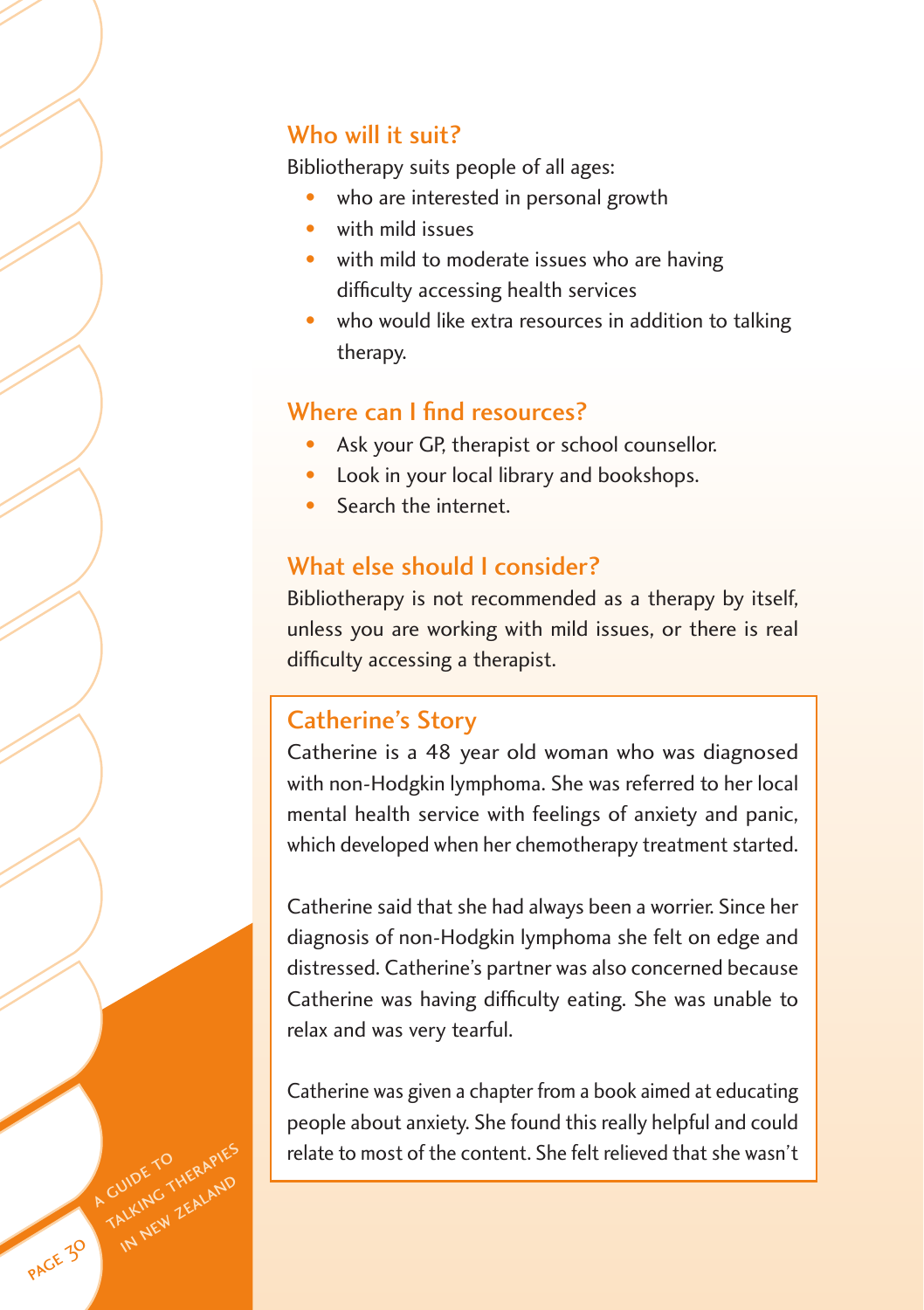the only person who had experienced these symptoms. Catherine was then given a list of library resources about anxiety and non-Hodgkin lymphoma.

She also used poetry to take her mind away from thinking about the cancer, and to help her relax. She was given pamphlets about "looking good and feeling good with cancer", which helped her feel more positive about herself.

Catherine continued her chemotherapy and radiation treatment with much less anxiety. She felt relieved and more confident about managing her anxiety, and felt more positive about her life generally. Her partner also noticed that Catherine seemed more relaxed.

The mental health service is working with the local library to ensure that mental health professionals and library staff have lists of useful and available books on mental health topics.

## What's the history of bibliotherapy?

The use of reading for personal growth has been recognised for hundreds of years. One of the earliest records of prescribing books comes from 1272 at a hospital in Cairo. During the 18th and 19th centuries, reading for therapeutic purposes in hospitals and mental institutions became widespread in Europe and the United States. The term bibliotherapy came into use in the early 20th century.

Today, bibliotherapy is available in a wide range of community and education settings, as well as from your local library or bookshop, where thousands of self-help books are available.

AGE 3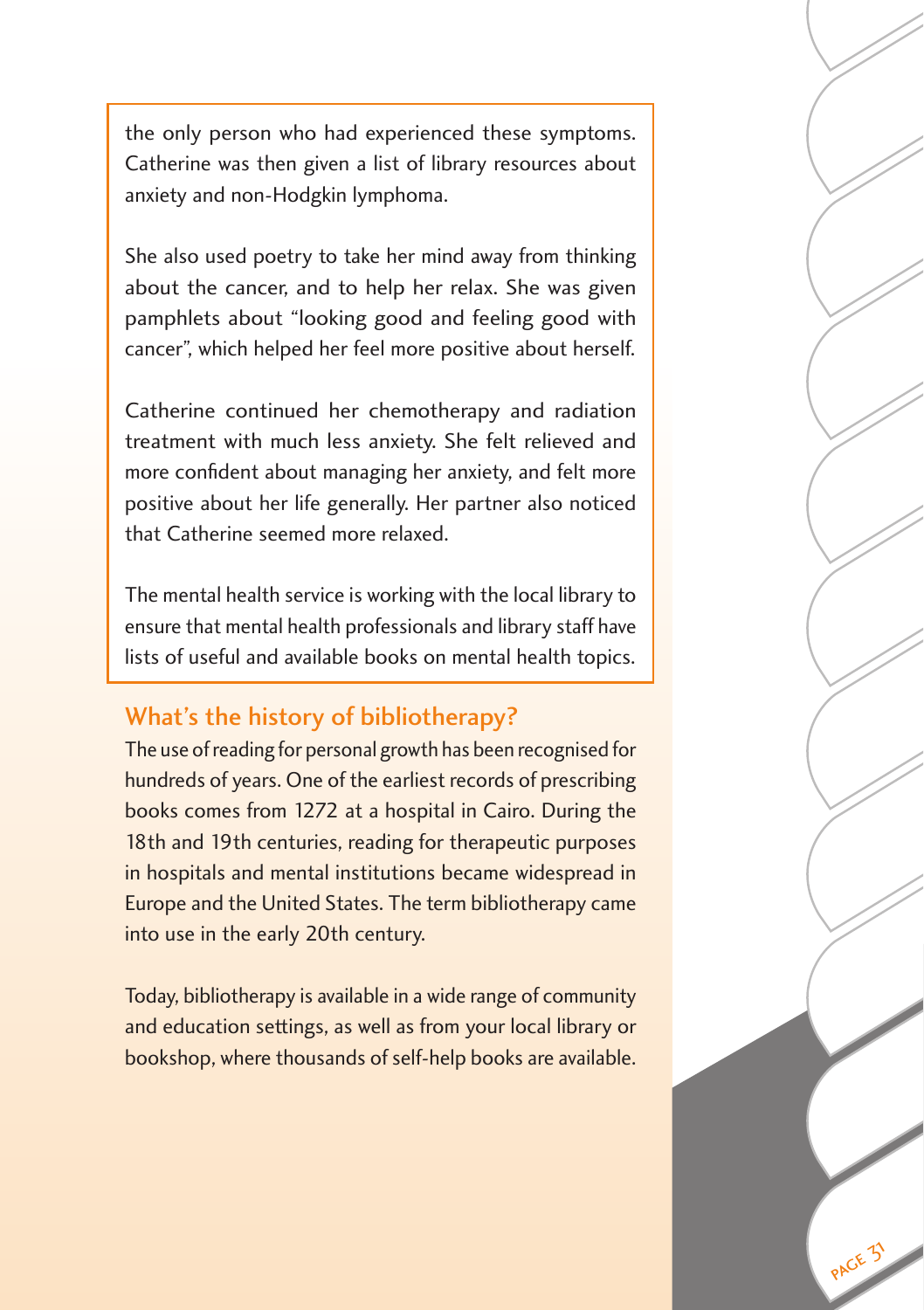# **Cognitive** behavioural therapy®

#### How does it work?

PAGE 32

Cognitive behavioural therapy (CBT) helps you solve issues and view them realistically. CBT can help you overcome difficulties by showing you how to change your thinking, behaviour, and emotional responses. CBT tends to focus on current issues.

CBT is based on the idea that what we feel is the result of what we think – about ourselves, other people and the world in general. If we change how we think, we can also change how we feel and behave, and how we relate to other people.

<sup>6</sup> *– Cognitive Behaviourial Therapy,* 2009; Froggatt, 2006; New Zealand Guidelines Group, 2008; Luty et.al, 2007; James et.al, 2009; Hay et.al, 2009; Hunot et.al, 2007; Forbes et.al, 2007; Mental Health Foundation UK, 2009.<br>A GUIDE TALKIND<br>TALKING W ZEALAND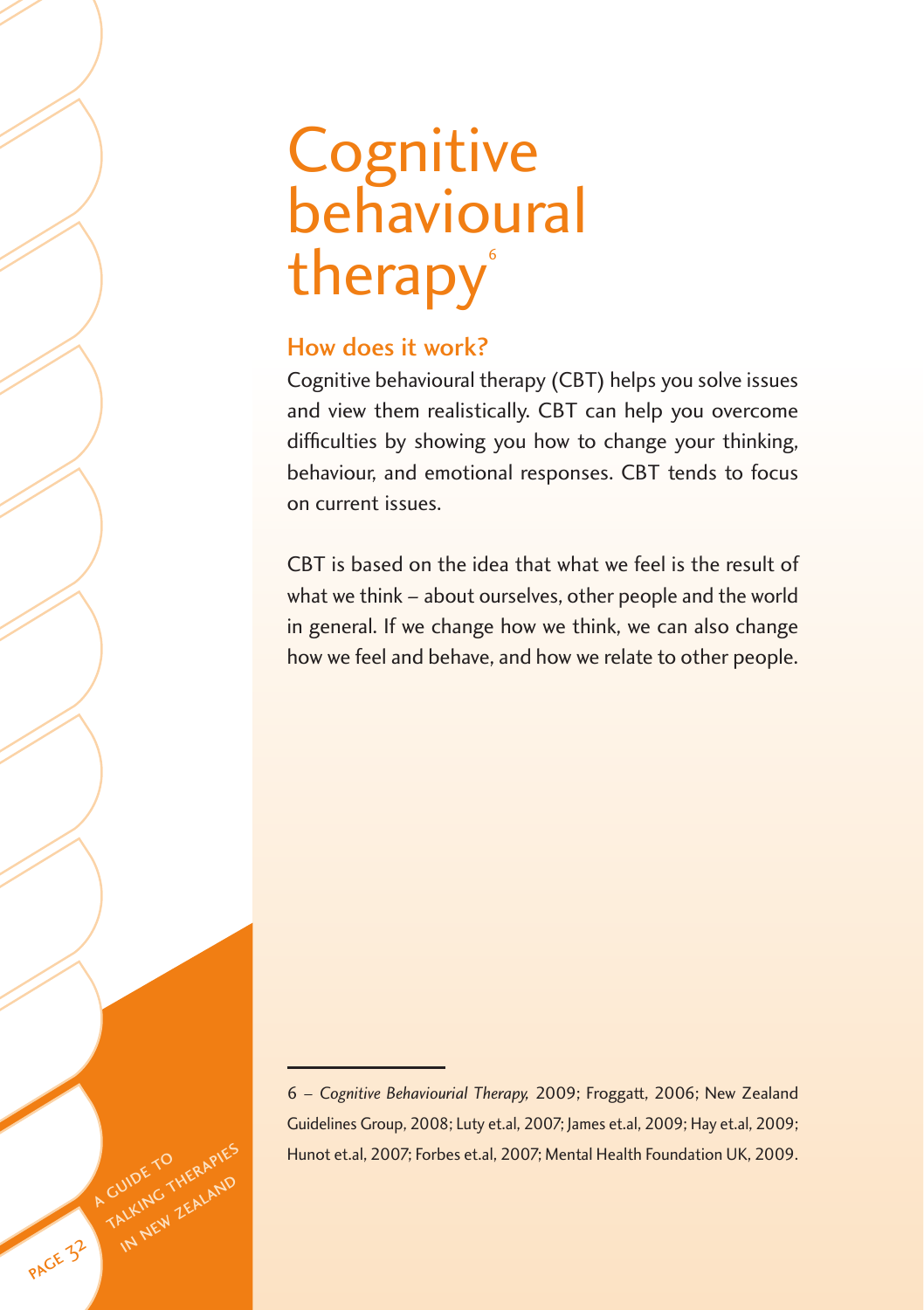# What's it helpful for?

Research has shown that CBT is helpful for a wide range of issues, including:

- depression
- alcohol, drug, smoking and gambling issues
- anxiety
- panic issues
- managing long-term illnesses
- post-traumatic stress
- obsessive compulsive behaviour
- eating disorders
- symptoms of bipolar disorder (alongside medication)
- symptoms of schizophrenia (alongside medication and family therapy).

CBT has been helpful for depression and anxiety in children and young people. CBT may be offered as part of a treatment plan for anorexia.

# Who will it suit?

CBT will suit you if you like working towards a solution with clear goals, using practical techniques. CBT may be recommended to you as part of a treatment plan for specific issues or problems.

# What's a therapy session like?

Sessions are clearly structured, and they are focused on current issues and practical solutions. You are usually given homework to do between sessions.

# How long does a course of therapy take?

CBT is brief and time-limited. An average course of CBT lasts from 6-24 one-hour sessions.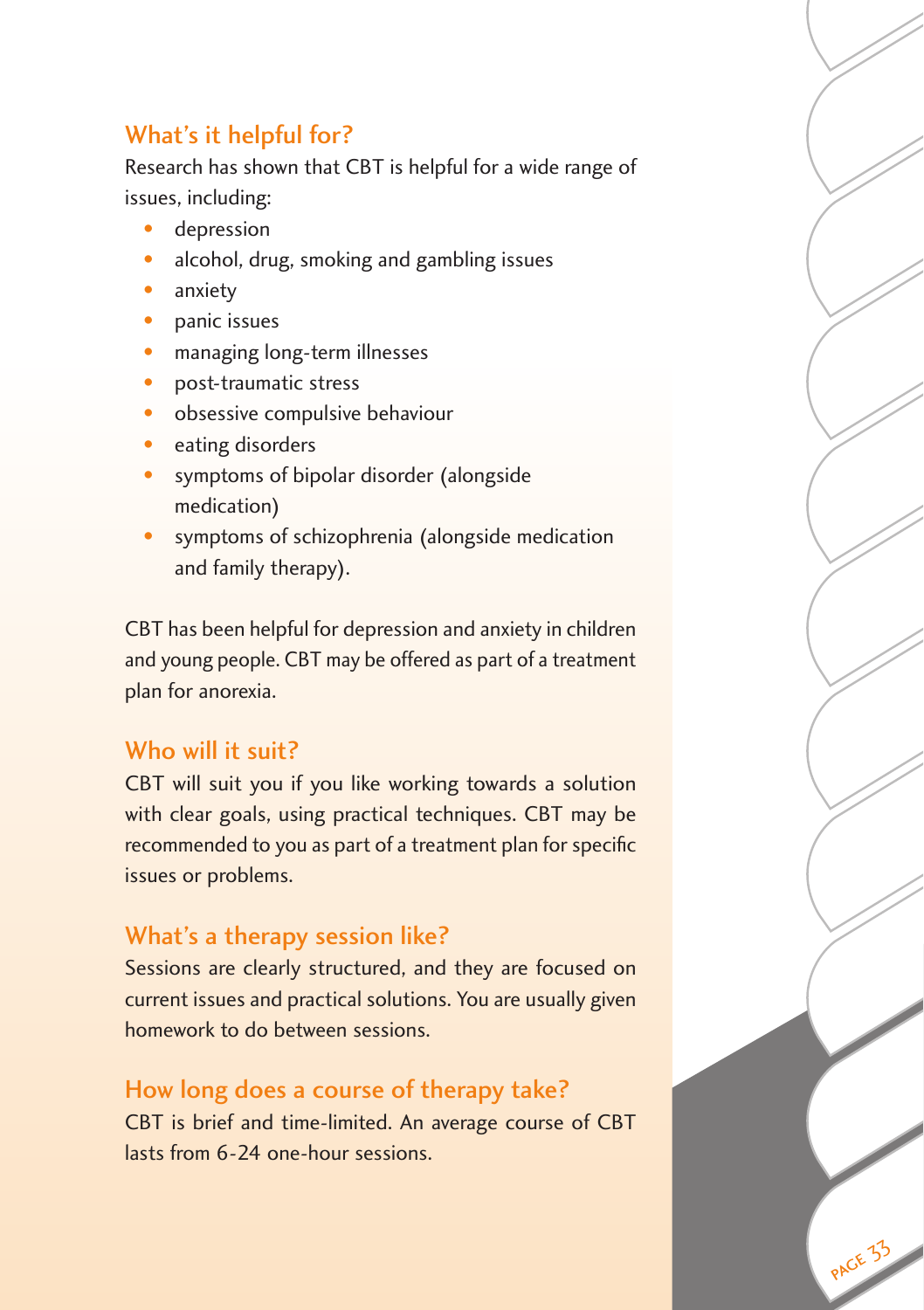### Where can I find a therapist?

- Talk to your GP.
- Look in the Yellow Pages under "Psychologists and Psychological Services".
- Ask at your local kaupapa Maori service.

CBT may be offered by a GP, or a therapist in public or private practice. Some district health board mental health services provide CBT for people with moderate to severe issues.

Make sure your therapist is qualified and registered to practise. See the *further information* section on page 75 for how to check this.

### Lee's Story

A GUIDE TO THERAPIES

PAGE 34

Lee was in his early twenties. He had mild depression and was troubled by negative thoughts, which affected his selfesteem and the way he related to other people. He was tired of feeling this way, and made an appointment with a psychologist who had been recommended to him.

Lee gave an example of his thinking patterns to his therapist. Last week he walked past someone he knew, said hello and they didn't reply. Their rejection went over and over in his head as he thought of all the reasons why they didn't like him, or what he had done wrong for them to ignore him. He then felt even more miserable and depressed.

CBT taught him to examine his pattern of thinking and consider alternative points of view. Maybe the friend didn't hear him say hello, or the friend had his own issues going on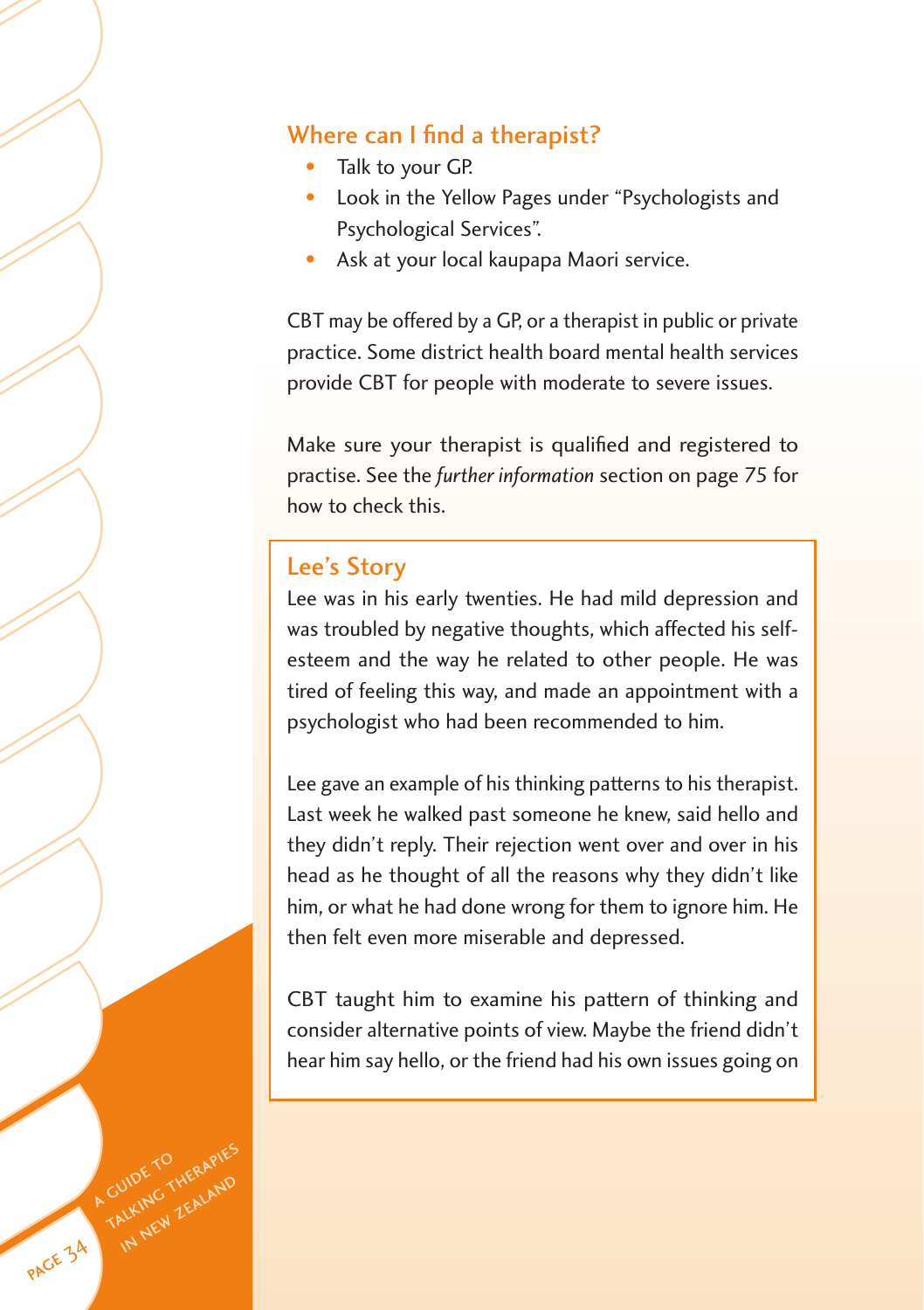and the rejection had nothing to do with Lee at all. Before he decided his friend didn't like him, he could check out the situation by asking his friend. He might find out that he had jumped to an unreasonable conclusion.

After practising some common sense and practical thinking skills, Lee was able to significantly change his negative thinking patterns. His interactions with other people improved and he began to feel better about himself.

### What's the history of CBT?

CBT was developed in the 1960s by Dr Aaron Beck, a psychiatrist based in the United States. He began working with clients' negative thoughts, and developed CBT to help them change their pattern of thinking and view issues more realistically.7 It's one of the most common therapies used in New Zealand and overseas because it has been widely researched and found to be effective for many issues.



7 – Beck Institute, 2008.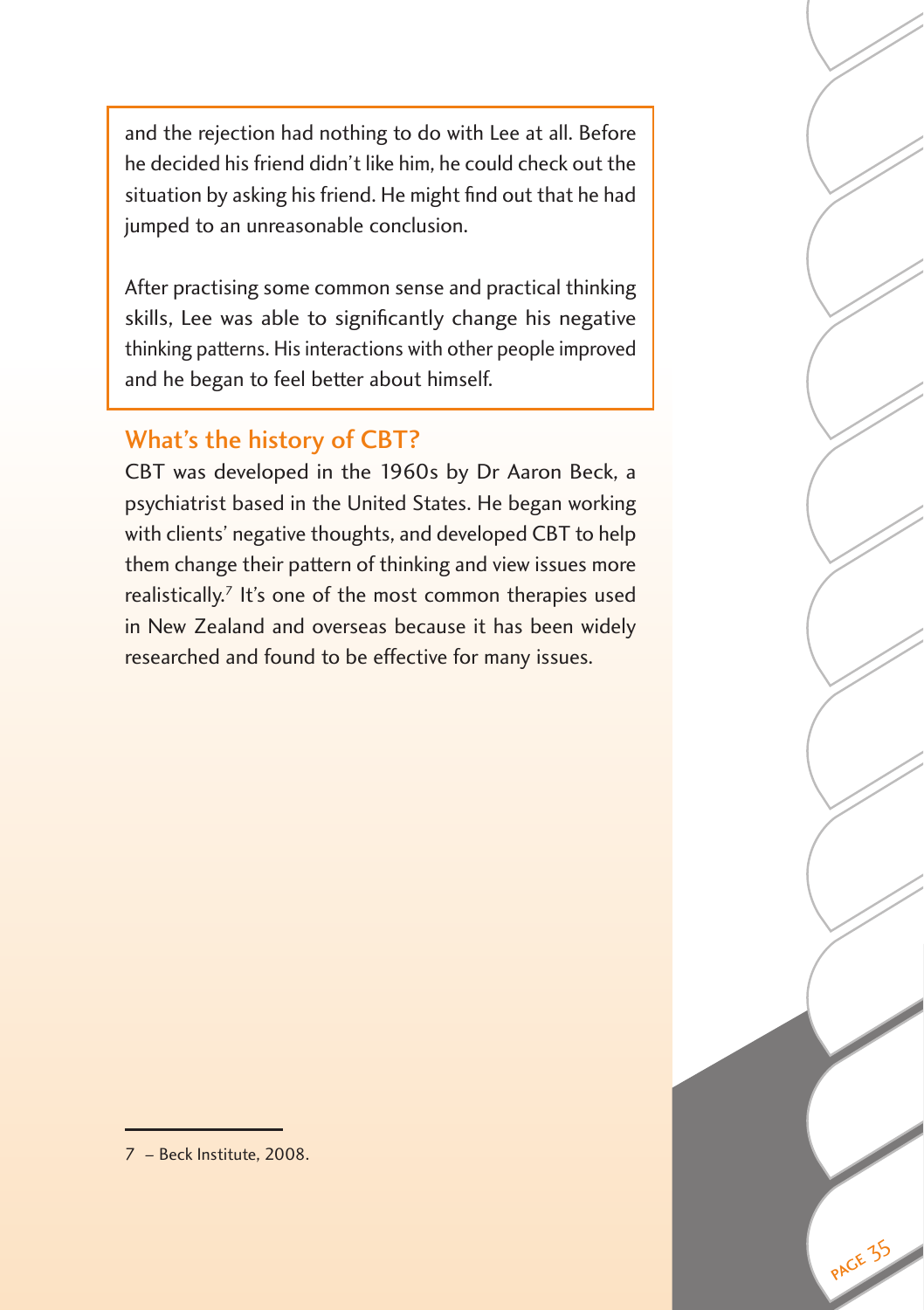# **Computerised** cognitive behavioural therapy

This form of therapy offers CBT through a website, or on a CD or DVD. (See page 32 for more on CBT.)

### How does it work?

Like CBT, computerised CBT is designed to help you solve issues or overcome difficulties by assisting you to change your thinking, behaviour and emotional responses.

Computerised CBT is provided through a website, CD or DVD, rather than seeing a therapist face-to-face. Some websites do provide therapist support via email or telephone.

# What's it helpful for?

PAGE 36

Computerised CBT has been found to help with mild depression and anxiety.

<sup>8 –</sup> Centre for Mental Health Research: [www.ehub.anu.edu.au;](http://www.ehub.anu.edu.au) Titov et.al, A GUIDE TO THERAPIES 2008.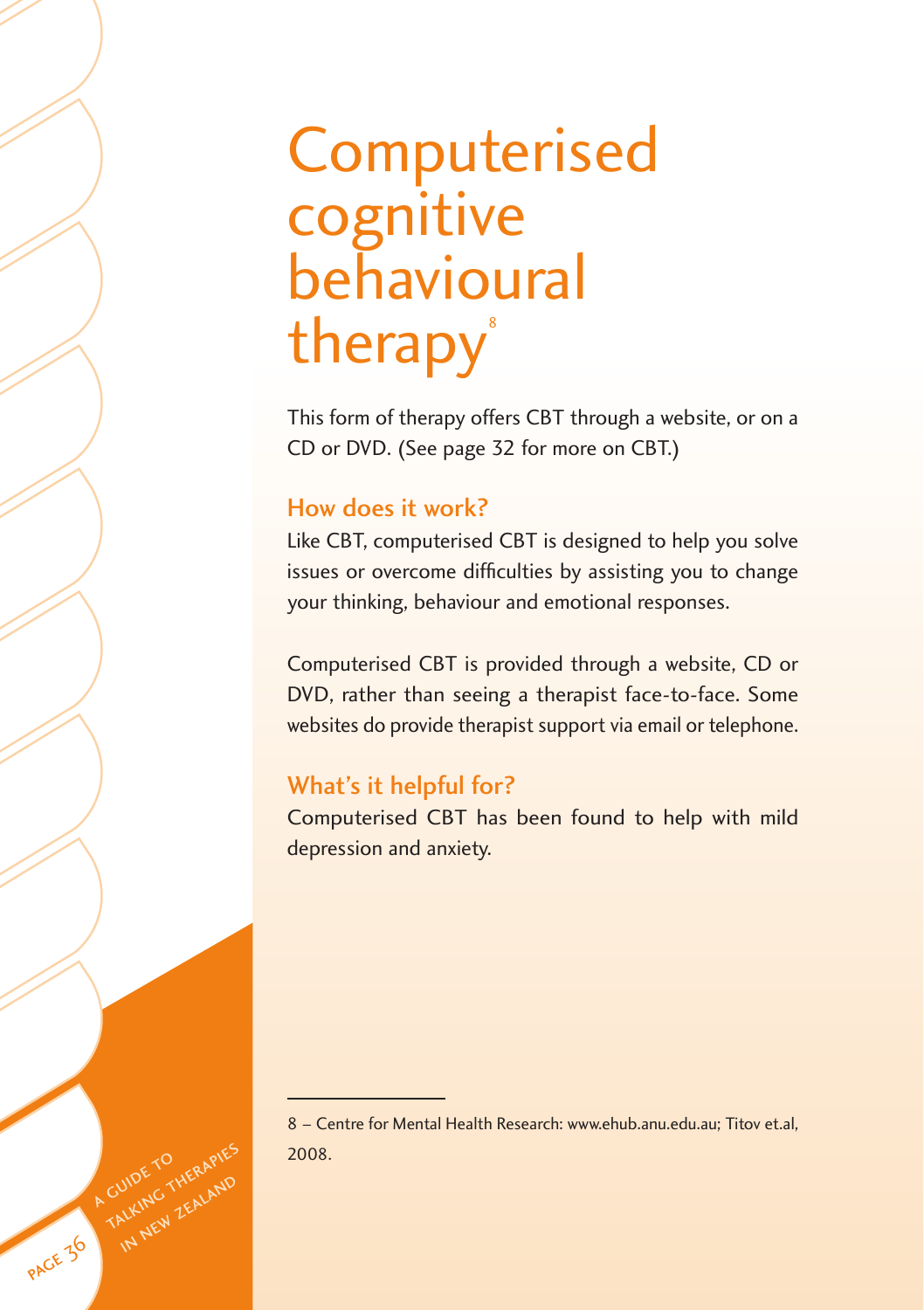# Who will it suit?

Computerised CBT will suit you if:

- you are interested in personal growth and change
- you have mild issues and are having difficulty accessing health services
- you have mild issues and would like to try computerised therapy before seeing a therapist
- you would like extra resources in addition to talking therapy
- you have agoraphobia or social phobias.

### What's a therapy session like?

Computerised CBT sessions are usually self-guided. You work through the course at your own pace, and can access it any time.

### How long does a course of therapy take?

The length of therapy will depend on how often you access the course.

# Where can I find resources?

Otago University is currently trialling a computerised CBT programme for New Zealanders. You can apply to use the website here: www.otago.ac.nz/rid.

MoodGYM and e-couch are Australian-based websites offering online CBT for mild depression and anxiety. Living Life to the Full is a UK-based computerised CBT programme. They are free to access, but don't have therapist support.<sup>9</sup>

- www.moodgym.anu.edu.au
- [www.ecouch.anu.edu.au](http://www.ecouch.anu.edu.au)
- [www.livinglifeto](http://www.livinglifeto)thefull.com

 $n65$ 

<sup>9 –</sup> Centre for Mental Health Research: www.ehub.anu.edu.au.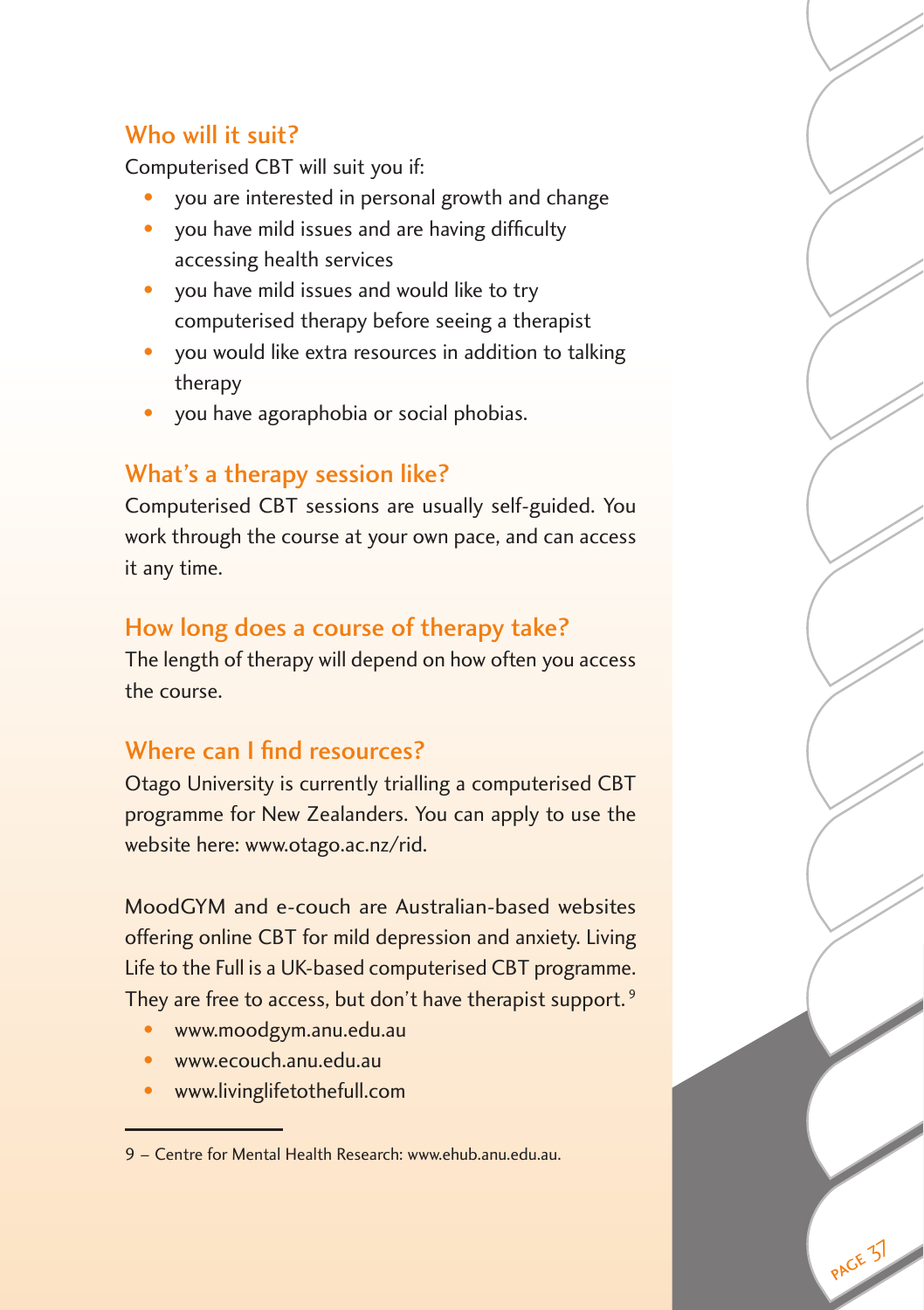### What else should I consider?

- Computerised CBT is not recommended for serious issues.
- You need to be self-motivated to complete a course of online CBT.

### Matt's Story

PAGE 38

Matt is a 25 year old student and flats with his girlfriend in a large town. He has a group of supportive friends and gets on well with his family, who live nearby. A friend was killed in a car accident six months ago, and a few months later Matt was diagnosed with glandular fever. Matt has had to put his study on hold while he recovers, and he's been feeling down and anxious for a while. He doesn't feel like he needs to see a therapist, but he knows he's not coping very well. His girlfriend has heard about MoodGYM, a computerised CBT course for depression. She urges Matt to try it.

Matt says "I was sceptical when I started MoodGYM – how could a website help me with my problems? But it's really helped me understand my thinking and emotions. I'm still grieving for my friend, and I'm frustrated with being sick for a long time and putting my study on hold. MoodGYM has helped me to see that I've been reacting to things in a negative way, and that I've developed a negative view of the future. I'm learning to accept my situation and to develop more positive ways of thinking. I'm starting to feel better, and I'm making plans for the future."

### What's the history of computerised CBT?

Computerised CBT programmes have been developed recently to offer cost-effective and easy to access therapy for people with mild depression and anxiety. The evidence for online CBT is growing, and it's likely that more programmes A GUIDE TO HERARIES ONLINE CBT Is grow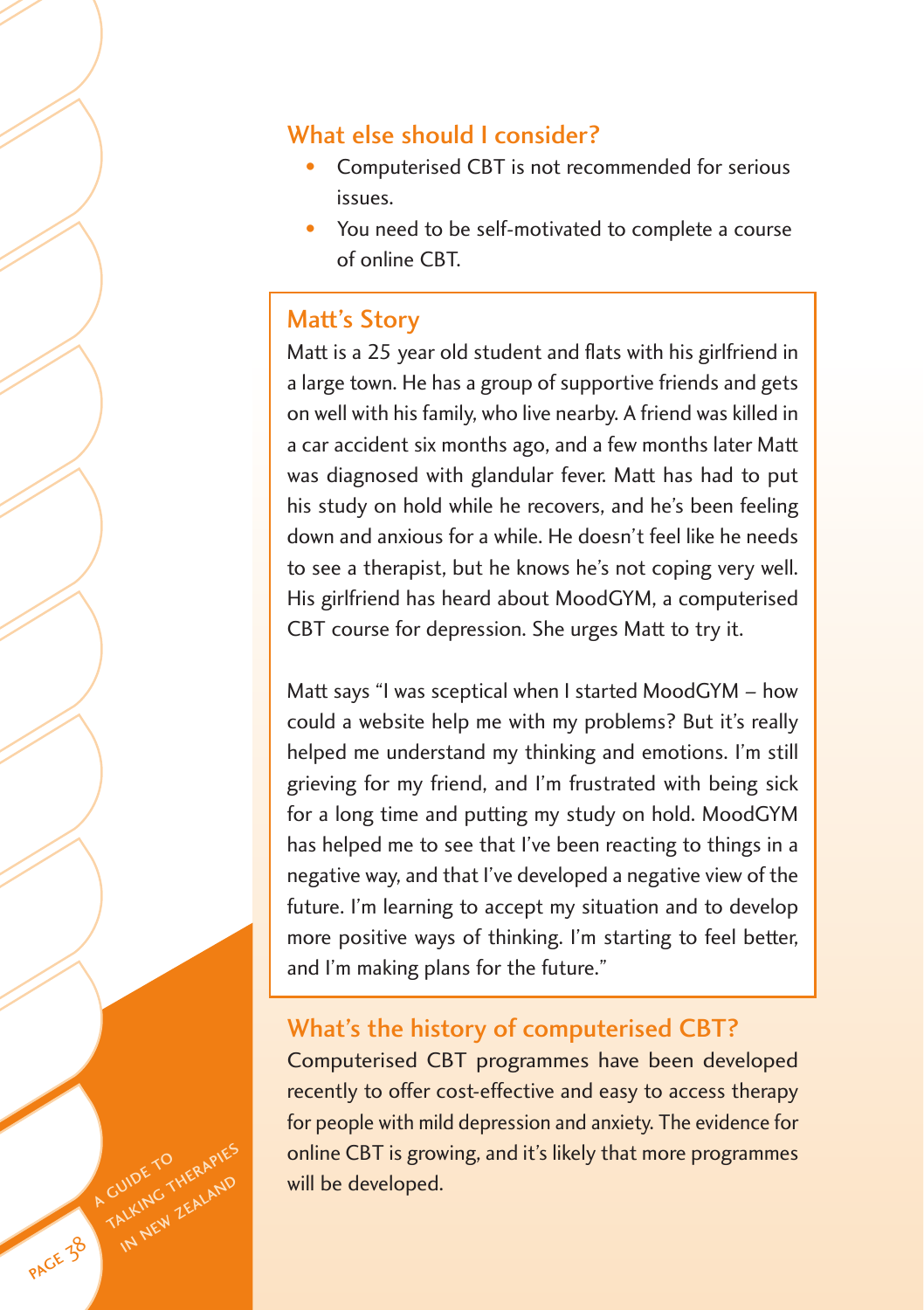# Family therapy<sup>\*</sup>

# How does it work?

Family therapy is a term given to a broad range of methods for working with families/whanau.

Family therapy helps families/whanau to communicate issues or concerns. The goal is to support the strengths in the family/whanau and resolve issues. While there may be many methods in family therapy, the role of the family/whanau in solving issues is central to the therapy.

# What's it helpful for?

Family therapy is helpful for a range of issues. The following are some examples:

- behavioural issues in children
- communication issues between young people and their parents/caregivers
- parents/caregivers experiencing difficulties managing their children's behaviour
- anorexia nervosa, depression, anxiety or schizophrenia in a family member
- when family/whanau members have to make lifestyle changes due to a chronic illness, divorce or separation, loss or grief.



10 – Carr, 2006.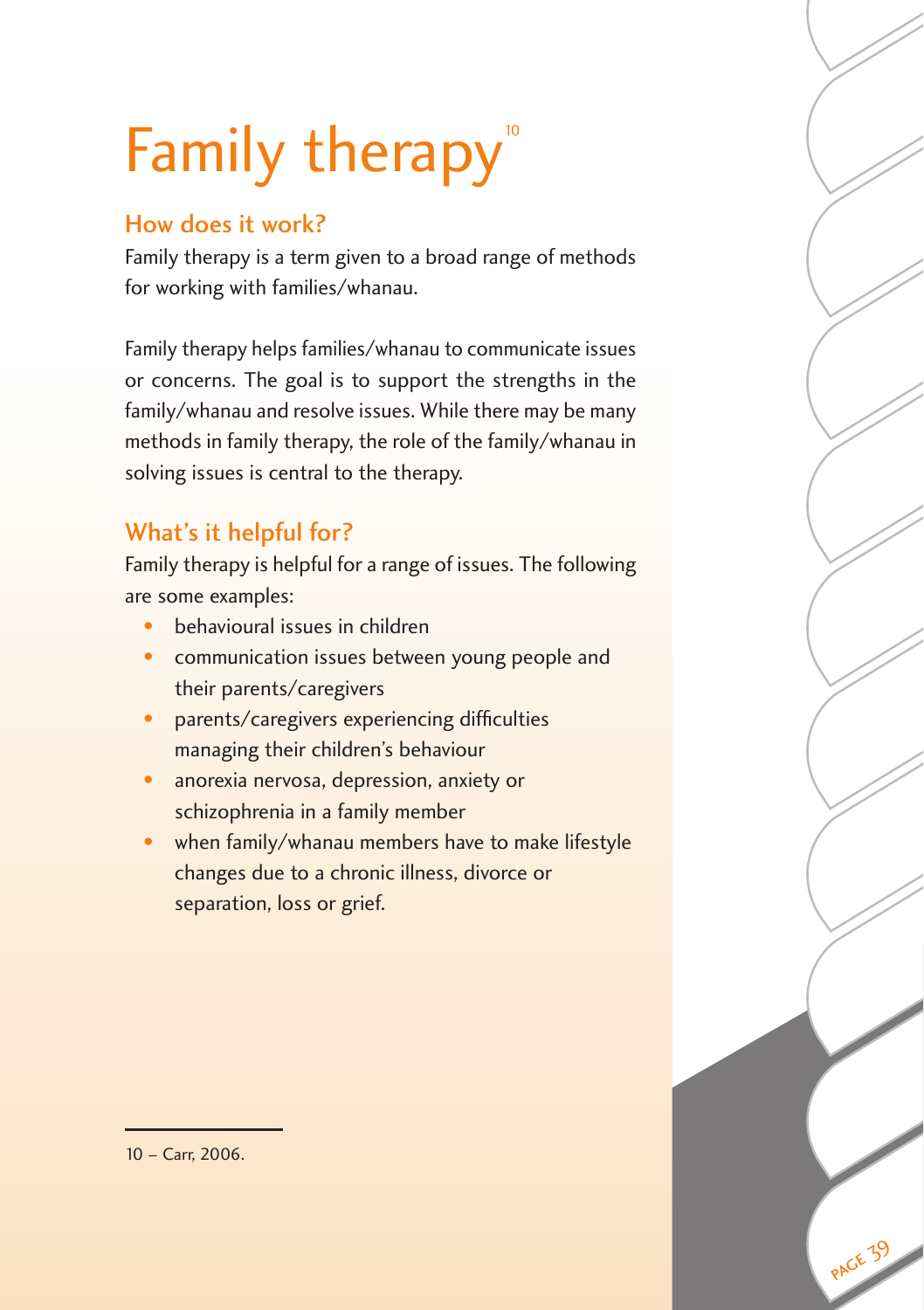### Who will it suit?

Family therapy is likely to suit families/whanau who want to work together to develop healthy and supportive relationships. Family therapy can suit a wide range of people and issues.

#### What's a therapy session like?

A therapist will first work to make sure everyone in the family/ whanau feels comfortable about being in therapy. Issues and concerns are talked through and, ideally, everyone agrees on the direction of the therapy. The therapist's role is to support everyone to contribute and have their views understood.

You may have two therapists working with you and your family/whanau, or you may have other therapists observe your session and provide feedback. The therapist leading the session will let you know if anyone is observing.

### How long does a course of therapy take?

The number of sessions in a course of family therapy varies, depending on the issues and progress made. Some issues like grief, or coping with long-term illness may only take one or two sessions.

6-10 sessions is a usual course of therapy. Many family therapy providers will suggest a certain number of sessions, and then review progress to decide if further sessions are required.

A GUIDE TO THERAPIES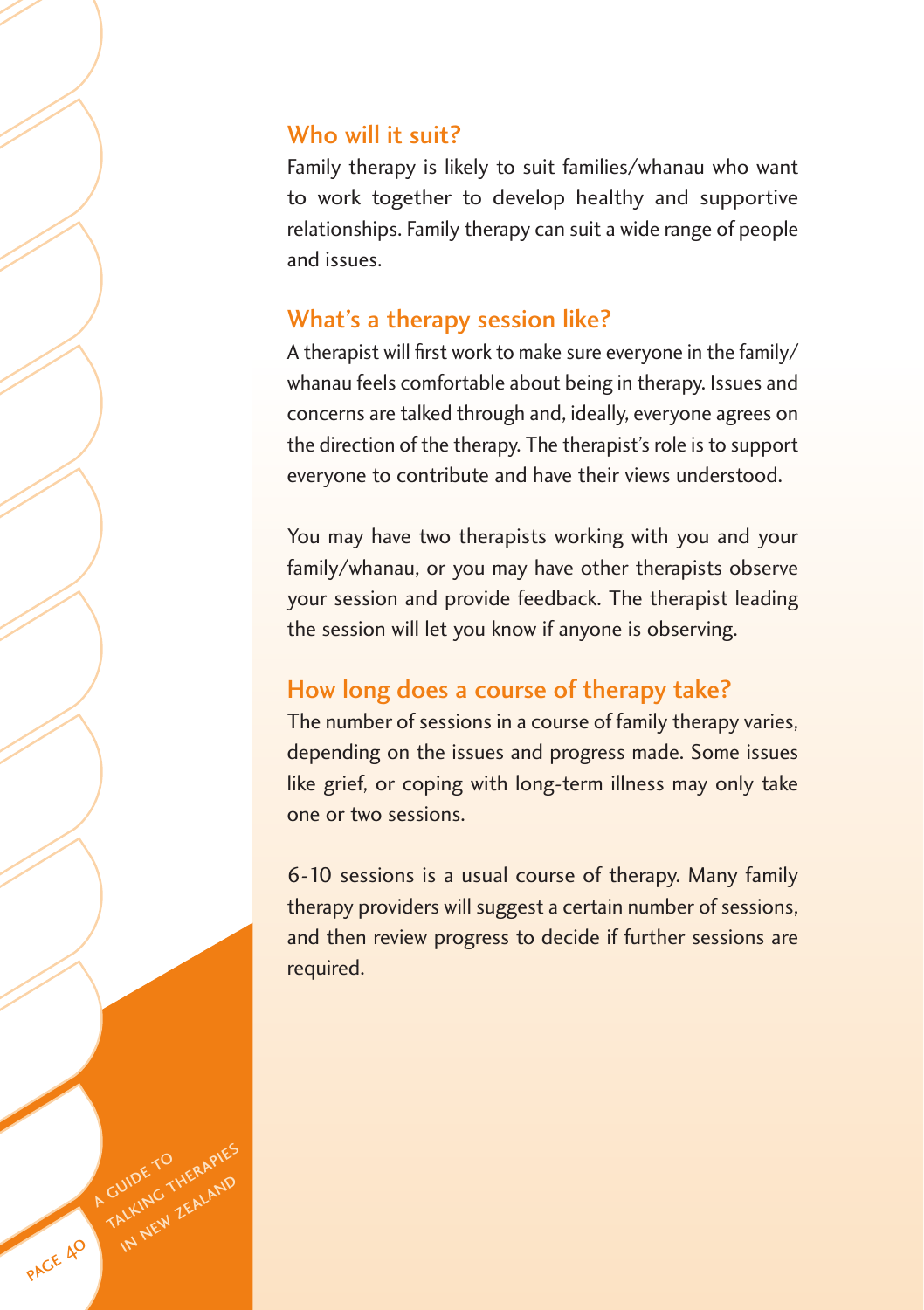# Where can I find a therapist?

- Ask your GP.
- Look in the White Pages under "Personal Help Services" in the front section.
- Look in the Yellow Pages under "Counselling" Services".
- Contact Relationship Services (under "Counselling Services" in the Yellow Pages).
- Ask the counsellor at your school.
- Ask at the health service at your polytechnic or university.
- Ask at your local kaupapa Maori service.
- Search the internet for "Family Therapists" or "Family Therapy".
- Phone the Citizen's Advice Bureau on 0800 367 222.

Many community organisations have family therapists as part of their counselling staff. Child and family mental health services provided by district health boards may also offer family therapy. There are a small number of specialist family therapy centres in New Zealand. Some clinical psychologists and therapists in private practice also offer family therapy.

# What else should Lconsider?

- Family therapists are not required to be registered under the Health Practitioners Competence Assurance Act 2003 (see *further information* on page 75 for more on this). You should ask about the family therapist's training and if they have a professional registration.
- You may receive family therapy alongside another therapy, depending on the issues you are working with.

PAGE AT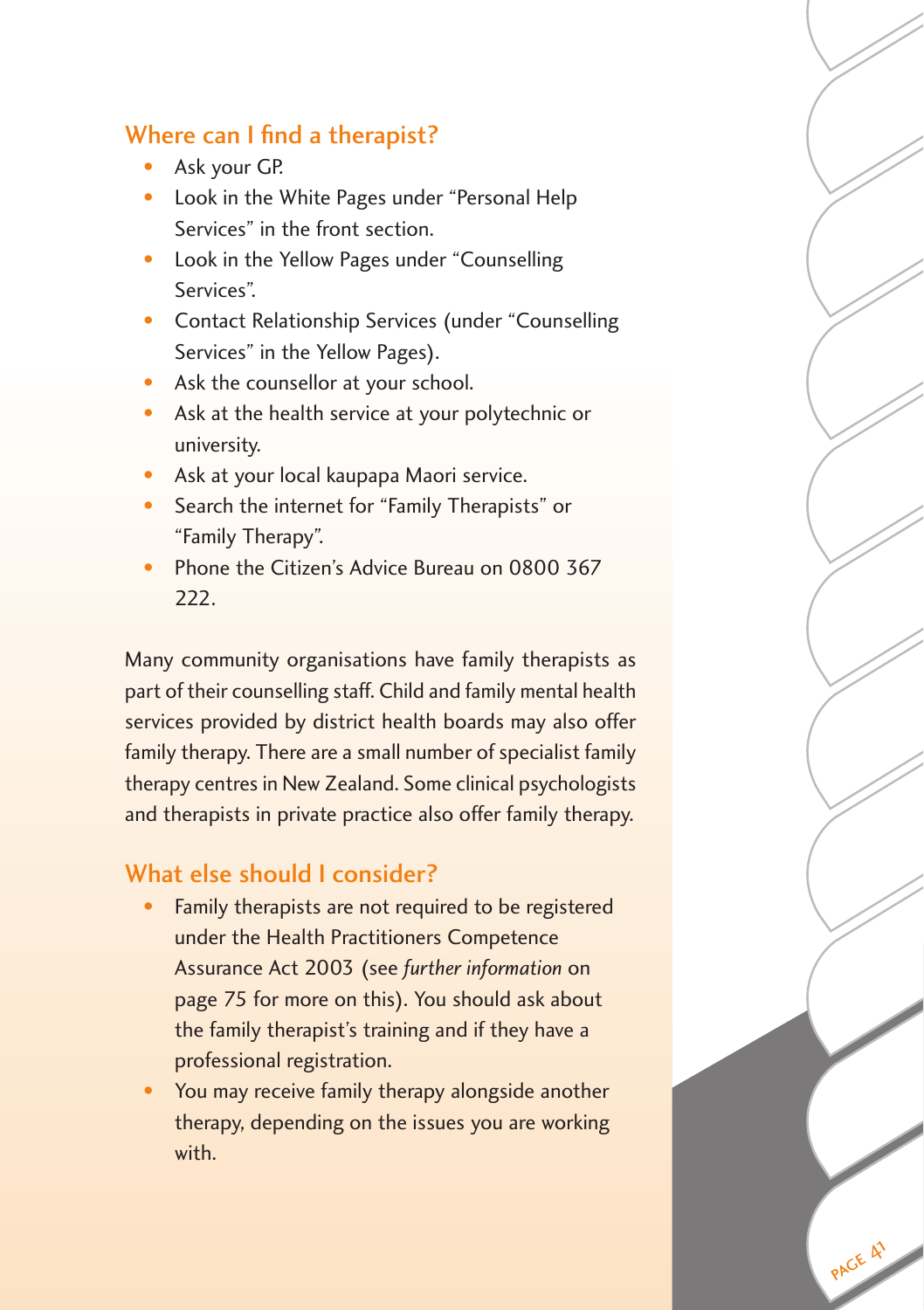### Alice's Story

PAGE AZ

Alice was an 11 year old girl who began to severely limit her eating, started exercising a lot, and withdrew from her family, spending increasing amounts of time in her bedroom. She became tearful, sad and irritable at home. She appeared to be doing well at school, had good grades and participated well in activities. Her teachers and parents noted that she had moved through several friendship groups during the previous 18 months. There were major concerns about Alice's physical and mental health due to her very low body weight and low mood.

Alice and her family were referred to family therapy. Alice's treatment plan involved a GP, dietician, psychiatrist and clinical psychologist. Part of the treatment plan explored and addressed family-related issues.

Alice was the youngest of four girls. Alice's parents had been married for 25 years and were very supportive of their children. Alice's older sisters were in their teens or early adult years and had been successful either in their studies or in sport. The family had recently been through a period of stressful events. Alice appeared to be struggling with a view of herself that she would "never be able to measure up" to her older sisters. She had also taken on an unrealistic need to solve or address family issues.

As well as individual therapy sessions with Alice, which focussed on exploring some of her negative views and unrealistic expectations of herself, family therapy sessions included all family members. The focus of these sessions was on supporting family members to communicate their views and needs more openly, and for Alice (and other family members) to clarify misunderstandings about their own and ouve To the ARIVES members) to clarify misunce others' roles in the family.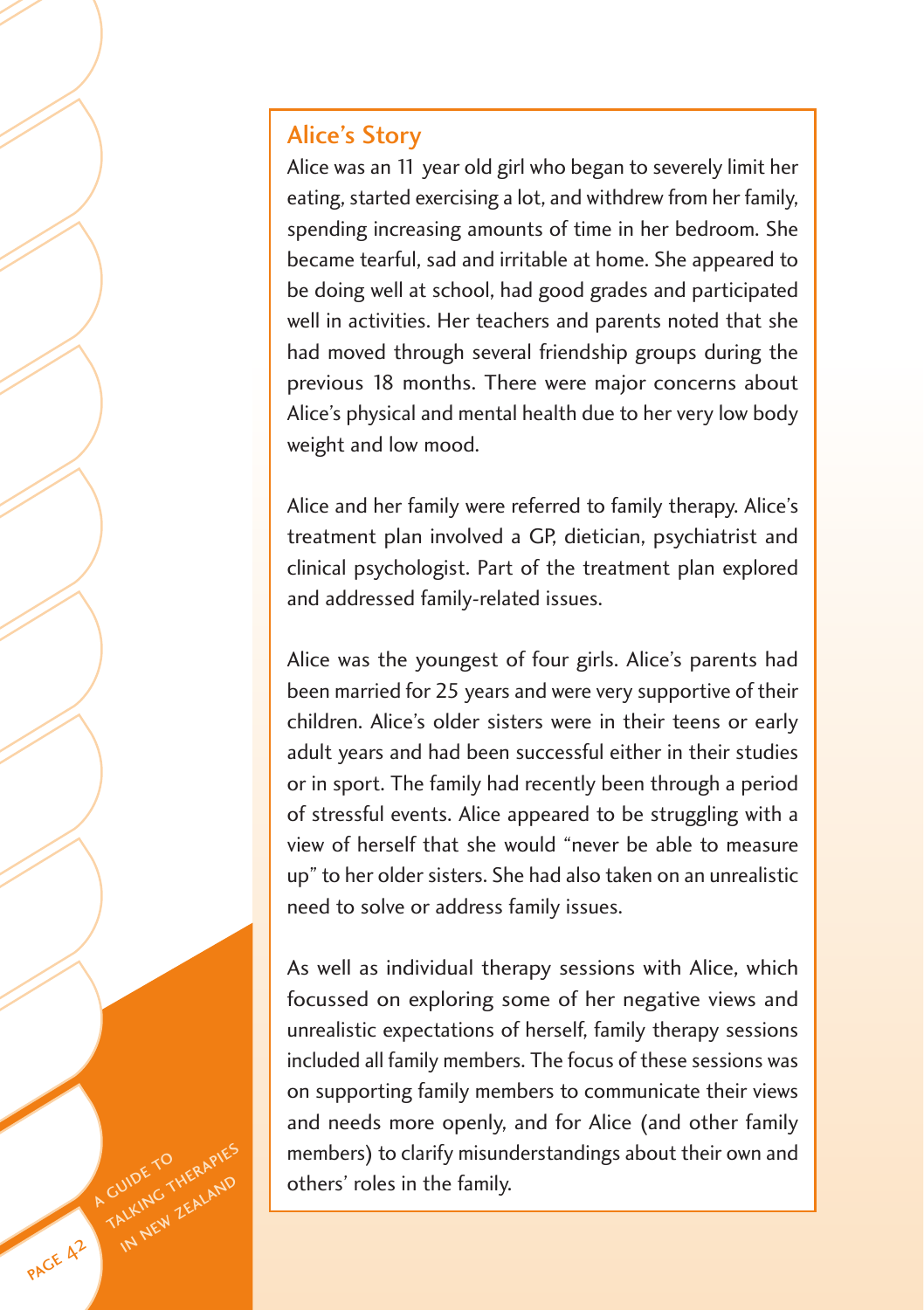Alice's need to be perceived as "perfect" in a range of ways reduced in response to the family therapy sessions. Alice began to value herself for "who she is" rather than for "perfect" behaviour or achievements. Gradually she began to spend time with her family, developed healthy eating patterns, and had stable friendships at school.

### What's the history of family therapy?

Treating issues within a family context began in the 1950s. This led to a whole new way of understanding and explaining human behaviour, with the focus shifting from the individual to the entire family.

Earlier concepts and movements in the field of psychology influenced family therapy: small group dynamics, the child guidance movement, research on family dynamics and marriage counselling.

A number of different schools and approaches to family therapy developed. Key figures include Salvador Minuchin, Jay Haley, Virginia Satir, Michael White, Carl Whitaker, Gregory Bateson and Don Jackson. The different approaches all believe that involving families in solutions is beneficial.

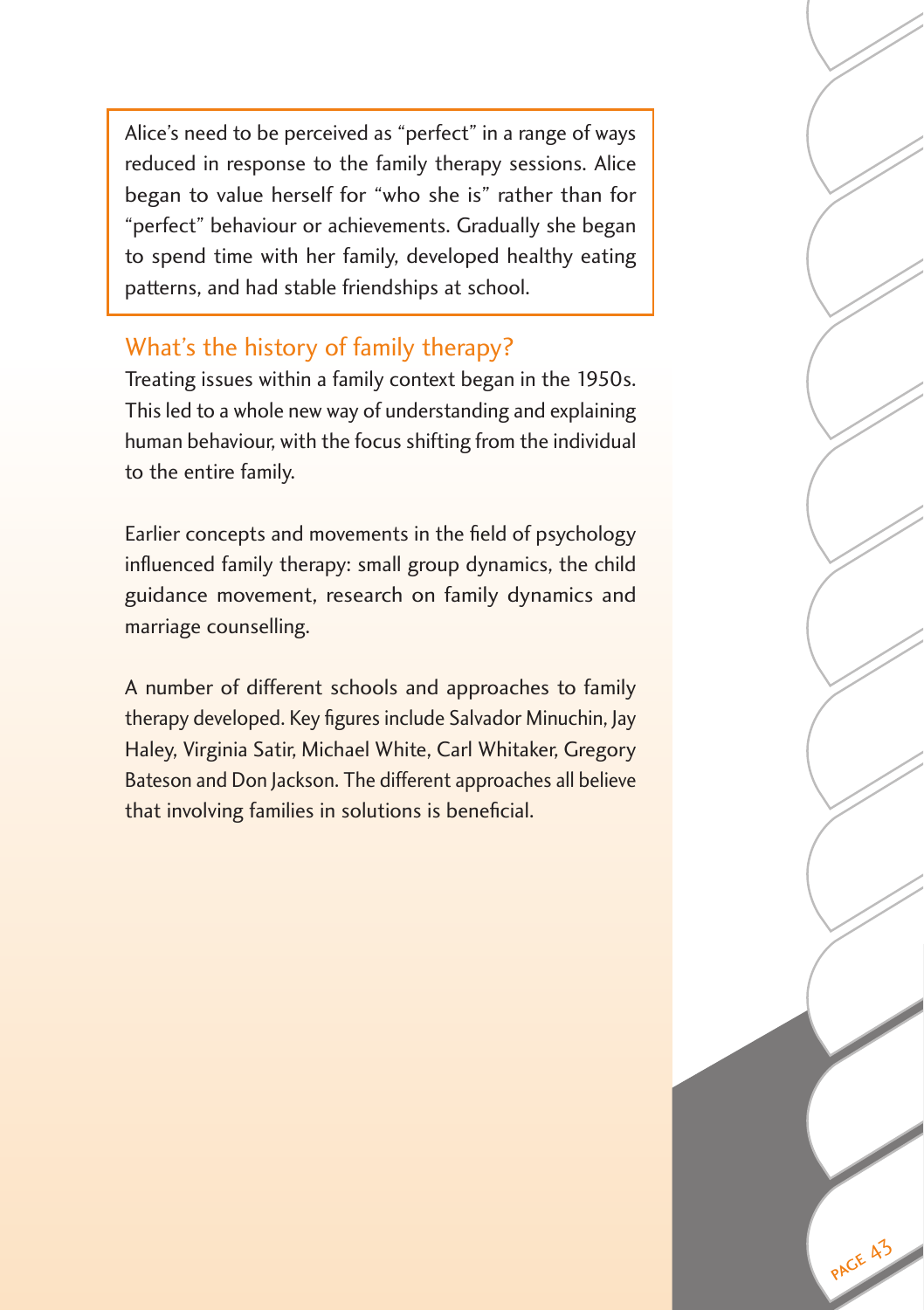# Motivational interviewing

### How does it work?

Motivational interviewing is a brief, focussed therapy that is commonly used in alcohol, drug, smoking and gambling services, and increasingly in mental health and general health services in New Zealand.

Motivational interviewing works on behaviour change by helping you recognise and actively deal with issues, attitudes and beliefs that are preventing change. It assists you to become committed to change and to develop a plan for making change happen.

# What's it helpful for?

Motivational interviewing is widely used to help people reduce or stop their problematic use of alcohol or other drugs and cigarettes. Motivational interviewing can help with gambling issues, and it's increasingly being used in mental health and primary health services to help people with health and lifestyle changes. It can be used alongside other talking therapies.

### Who will it suit?

PAGE 44

Motivational interviewing is suitable for people who are finding it difficult to make or maintain behaviour and lifestyle changes.

<sup>11 –</sup> New Zealand Guidelines Group, 2008; Rollnick and Miller, 1995; A GUIDE TO THERAPIES TO THE POU, 2007.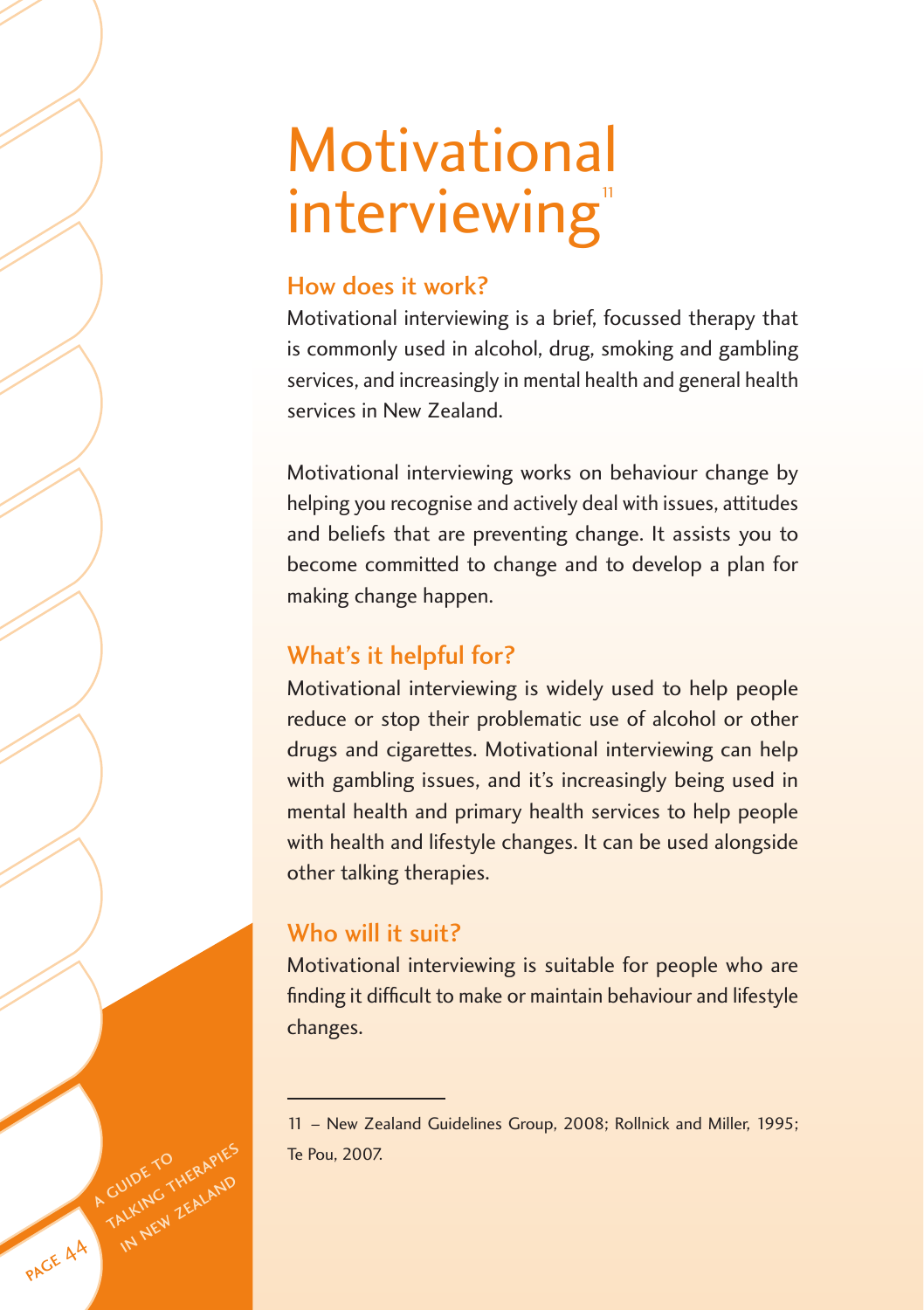Feedback suggests that people from a range of cultural backgrounds have found motivational interviewing an acceptable and effective therapy.12 It has been effective for young people and adults.

# What's a therapy session like?

Motivational interviewing is a brief, client-centred therapy. Client-centred means that you control the focus and pace of the therapy. You work with your therapist to understand why it's hard for you to make changes, and then develop a plan for making changes in your life.

# How long does a course of therapy take?

The length of therapy will depend on your goals. You may only need a few sessions to bring about change in your life.

# Where can I find a therapist?

- Ask your GP.
- Phone Lifeline: 0800 543 354
- Look on this website: www.addictionshelp.org.nz.
- Look in the White Pages under "Personal Help" Services" in the front section.
- Look in the Yellow Pages under "Counselling Services".
- Ask at your local kaupapa Maori service.
- Ask the counsellor at your school.
- Ask at the health service at your polytechnic or university.
- Look on the internet.

Make sure your therapist is qualified and registered to practise. See the *further information* section on page 75 for how to check this.



<sup>12 –</sup> Te Pou, 2007.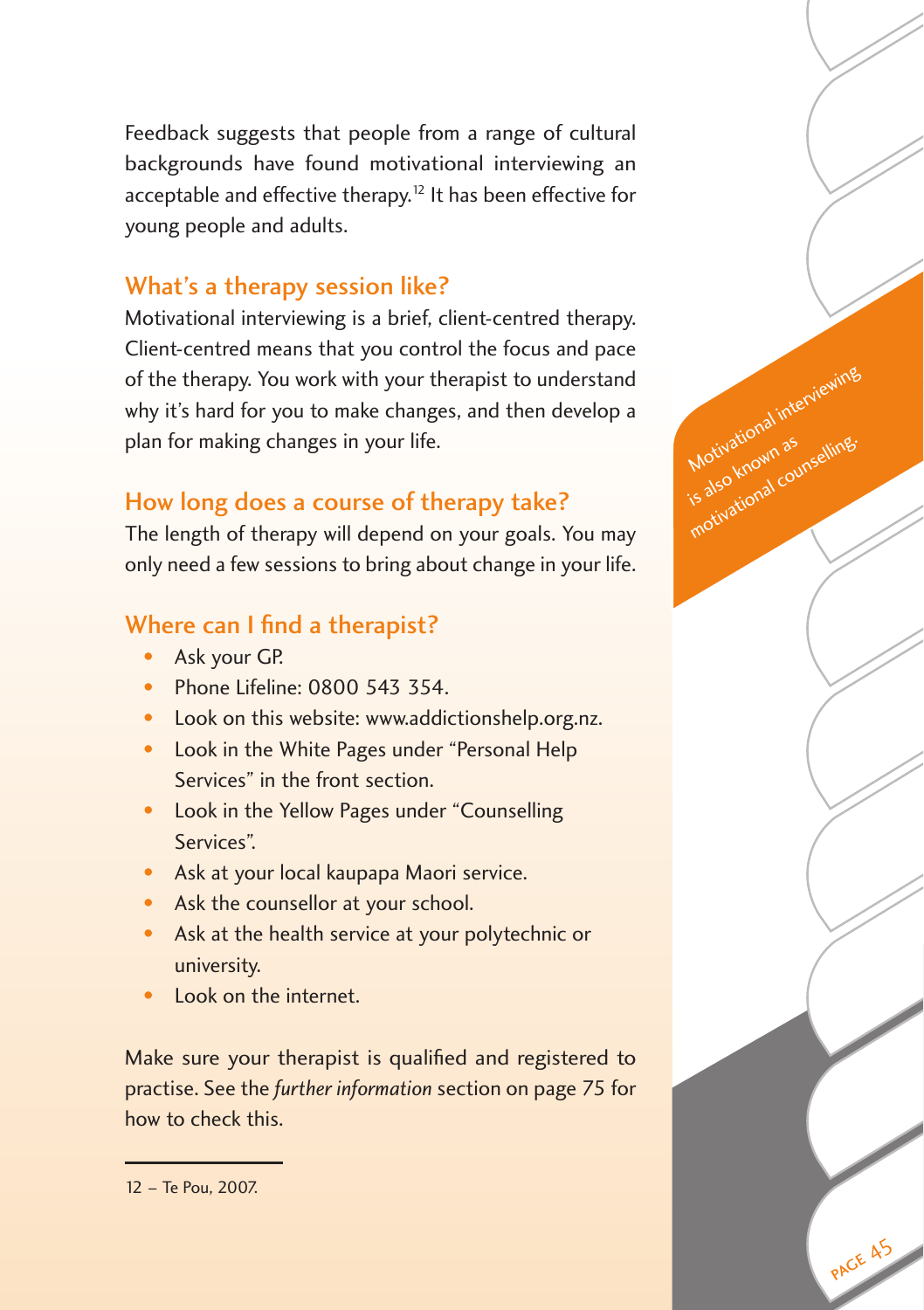### Mike's Story

Mike is in his late forties and married with three teenage children. He was made redundant from his full-time job six months ago, and has only been able to find casual parttime work since then. He's always enjoyed a few drinks with friends, but lately he's been spending a lot more time at the pub, and drinking quite heavily. He's been arguing with his family, and his partner and friends are worried. Mike knows he's not coping well. His partner encourages him to phone Lifeline, and they put him in touch with his local alcohol and drug service.

Mike arrives at his appointment not knowing what to expect and not sure that this is the right thing to do. He's introduced to Joe, an alcohol and drug counsellor, who starts by asking Mike what has brought him to counselling. Mike tells Joe that other people think he has a drinking problem but he's not convinced. Joe recognises Mike's reluctance and stresses that he is not going to make any judgements about Mike and that the session is focussed on Mike exploring his drinking behaviour and motivations. Any decisions Mike makes are his own and Joe is not going to force him to make changes.

Joe asks Mike what he likes about drinking. Mike tells him that it's a great way to socialise and spend time with his mates. He's stressed about his work situation and drinking helps him forget his problems.

Joe asks Mike what he doesn't like about drinking. Mike is aware that his drinking has had some negative effects lately. He finds it hard to get going in the morning and sometimes after a night at the pub he can't remember what he has said or done. His mood is also up and down and he's irritable with his family. He also notices that he is spending more A GUIDE TO THERAPIES with his family. He also no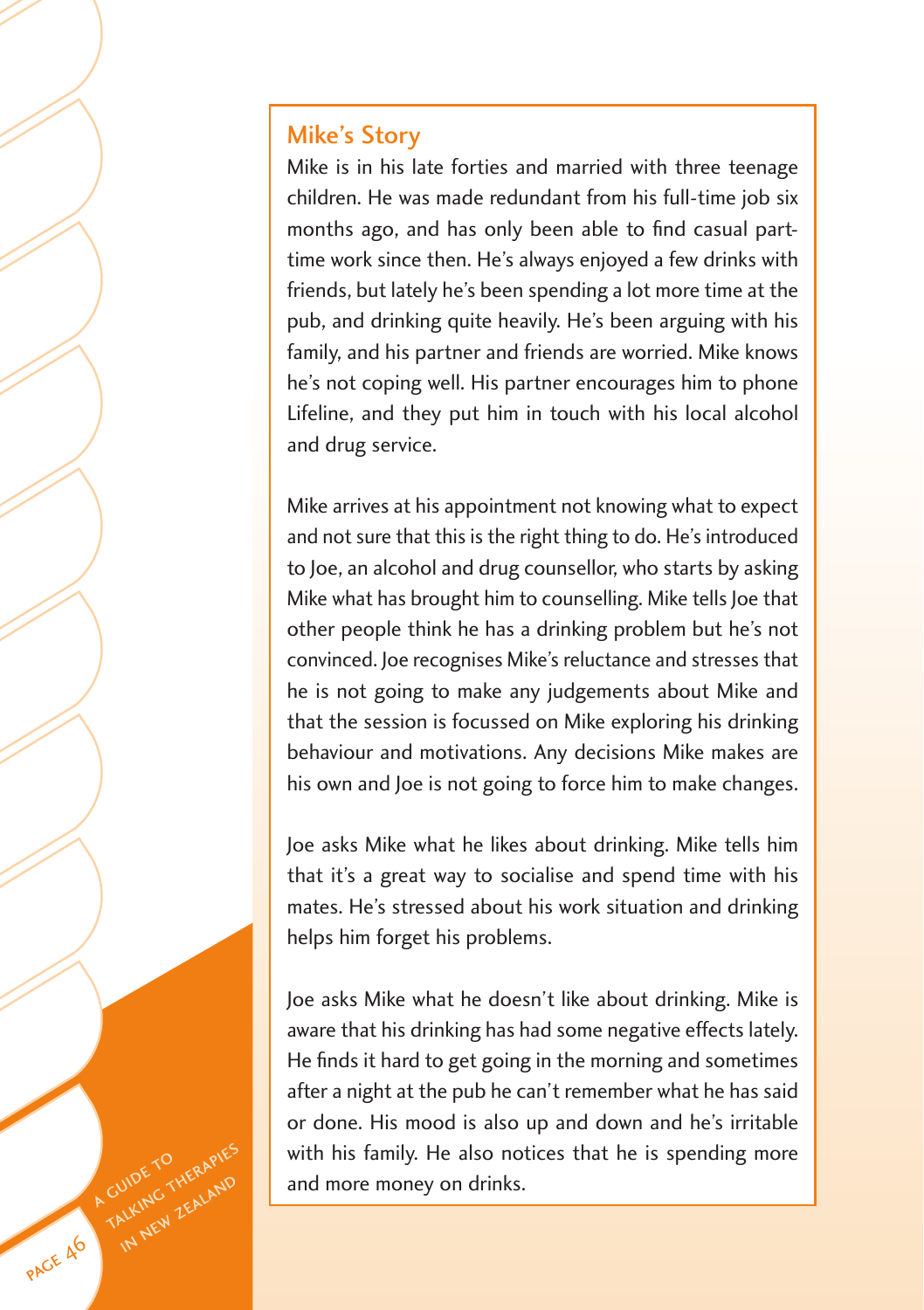During this process Mike reflects on what he has talked about with Joe and understands that although his drinking seems to help in the short term, it's having a negative impact on his family and friends, and he thinks it might be affecting his health.

He feels a tension between the things he values, like his family and friends, and the drinking. Joe asks Mike what things will be like in the next few years if he carries on drinking like he has been. It's not something Mike likes to think about. Mike starts to talk about his fears and worries and becomes concerned for his future and the way his behaviour has affected his relationships.

He asks Joe what he should do. Joe tells Mike that there are several options Mike could choose from but it all depends on what Mike wants and what is best for him. Mike likes the idea that he has choices and the rest of the session is spent looking at what Mike might do about his drinking. At the end of the session he is encouraged that he can take some positive steps, and agrees to another session with Joe in a week's time to discuss his options.

In the next session, Mike tells Joe that he's been thinking a lot over the past week. Mike has decided he values his family more than drinking and makes a commitment to stop drinking for three months. With Joe, he works out a plan that includes talking with his partner, kids and close friends about his situation, and asking for their support. They make a plan for structuring Mike's day, and work on some job-seeking strategies.

Mike feels positive about these plans and is committed to making some changes.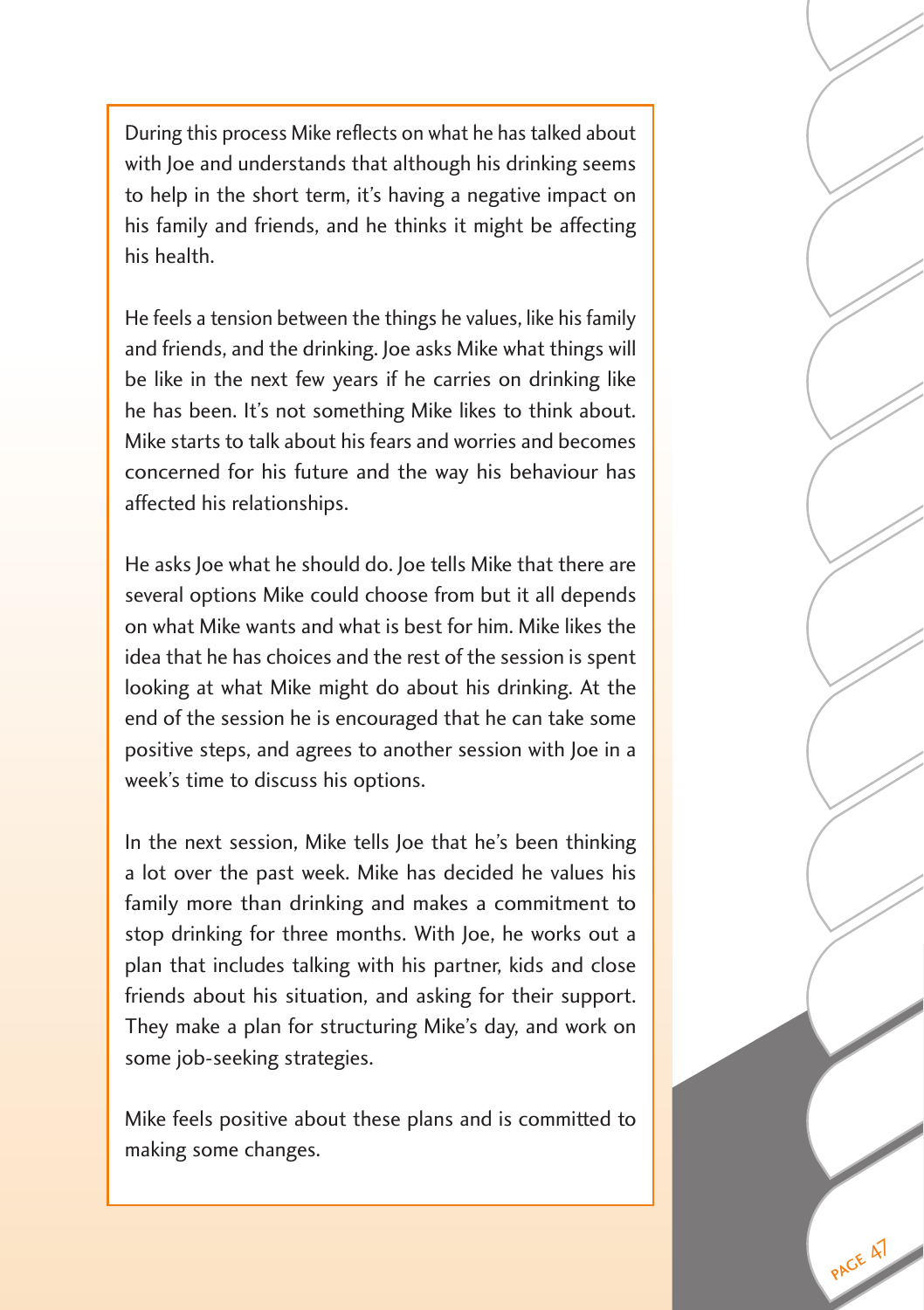# What's the history of motivational interviewing?

A GUIDE TO THERAPIES

PAGE AB

Dr William Miller published a paper on motivational interviewing in 1983, after a series of discussions on addictions with the graduate psychologists he was supervising. The concepts and methods outlined in that paper were taken up by researchers, expanded on and trialled, to the extent that motivational interviewing has become common practice in a number of countries, including New Zealand.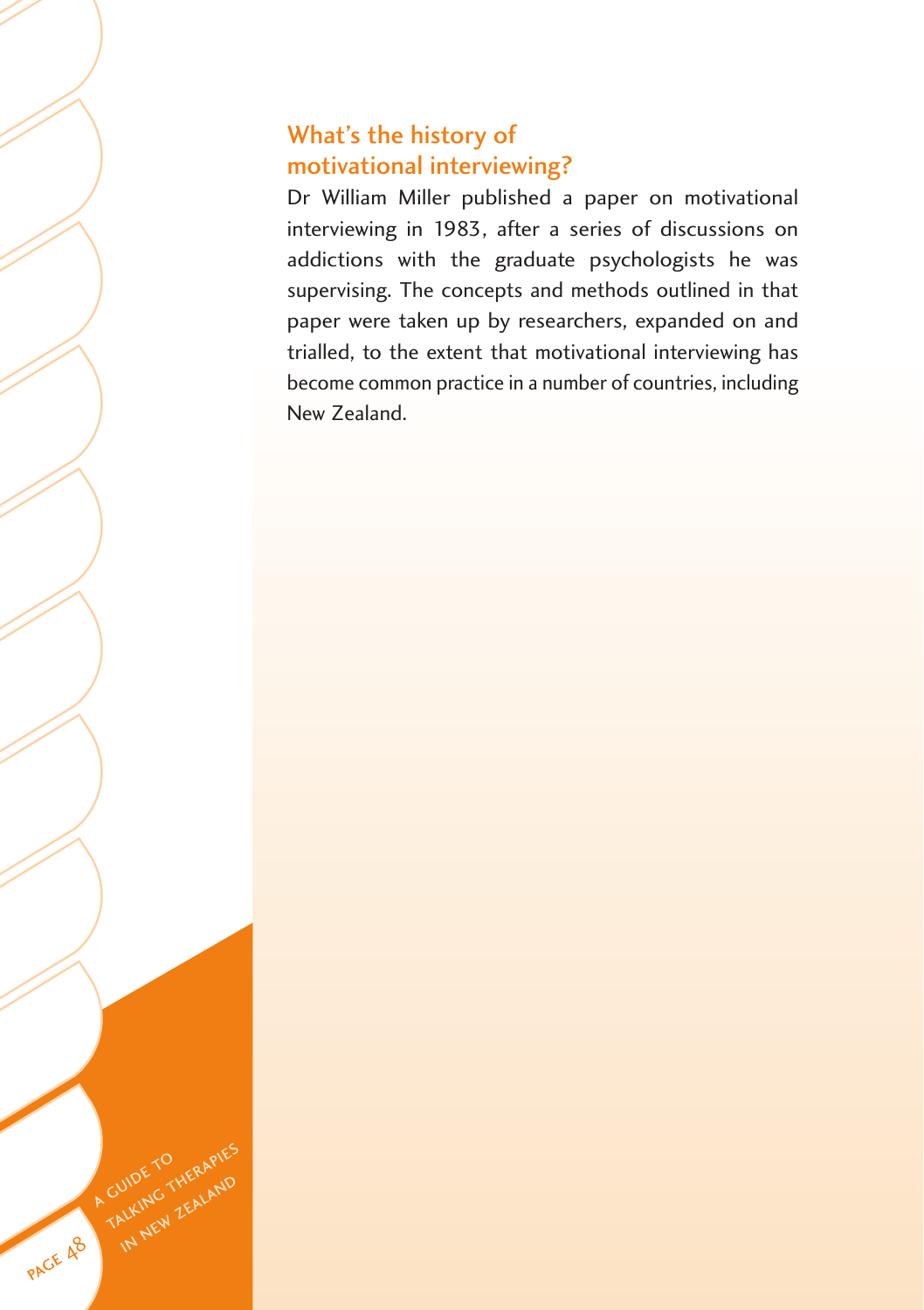# Psychotherapy<sup>®</sup>

# How does it work?

Psychotherapy is a range of techniques used to treat emotional and mental health issues and some diagnosed mental health conditions. Psychotherapy is often used to deal with psychological issues that may have built up over a number of years.

Psychotherapy helps you to understand yourself by exploring how your early life experiences and personality affect your current thoughts, feelings, relationships and behaviour.

# What's it helpful for?

Psychotherapy has been used for:

- personal development
- relationship issues
- anxiety
- depression with other complex mental issues
- alcohol, drug, smoking and gambling issues
- long-term physical health issues
- post-traumatic stress
- eating disorders
- dealing with abuse
- people diagnosed with complex mental health issues.

Psychotherapy can contribute significantly to a person's mental and physical health, to their sense of well-being and to their ability to manage their lives more effectively.

page 49

<sup>13</sup> *– Psychotherapy,* 2009; Mental Health Foundation UK, 2009; New Zealand Association of Psychotherapists: www.nzap.org.nz.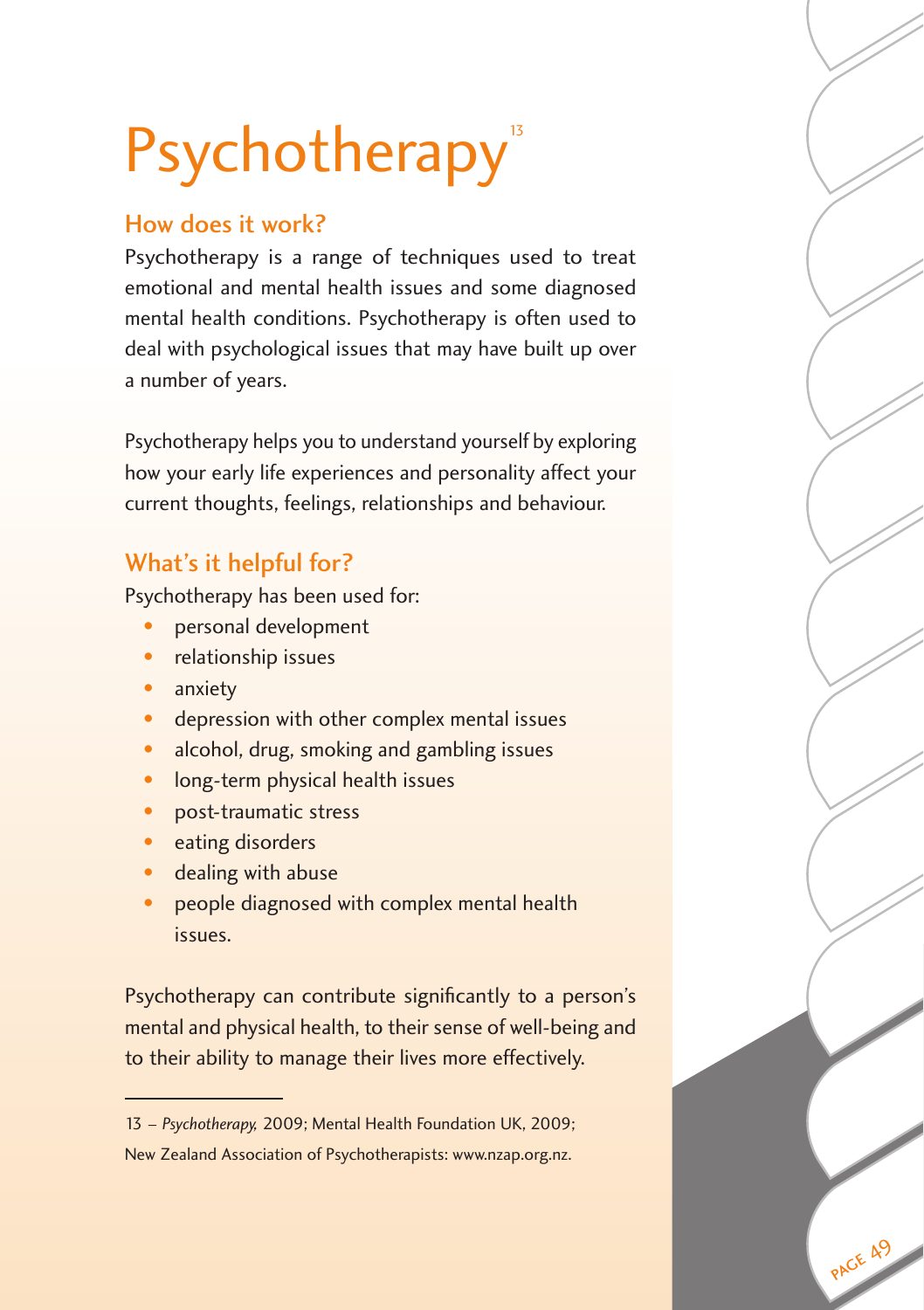### Who will it suit?

A GUIDE TO THERAPIES

PAGE 50

Psychotherapy will suit people who want to understand the meaning of their experiences, behaviour and thoughts, and make changes to achieve greater satisfaction in their lives.

### What's a therapy session like?

Your therapist will work with you to understand your thoughts, feelings, relationships, behaviour, and sometimes your dreams and fantasies. The content of your sessions is directed by what you bring to each session.

You may work with your therapist to see the links between what you discuss in sessions and the unconscious factors affecting your feelings, thoughts, behaviour and relationships. You may explore the history of these unconscious factors, see how they have changed and developed over time, and work towards resolving them.

You may see a psychotherapist by yourself, with your partner or a group.

### How long does a course of therapy take?

A psychotherapy session usually lasts for one hour, once a week or fortnight. The length of therapy will depend on what issues you are working with, and what you would like to achieve from therapy. Psychotherapy can last for months or sometimes years. You will usually discuss a likely period of time to work with your therapist.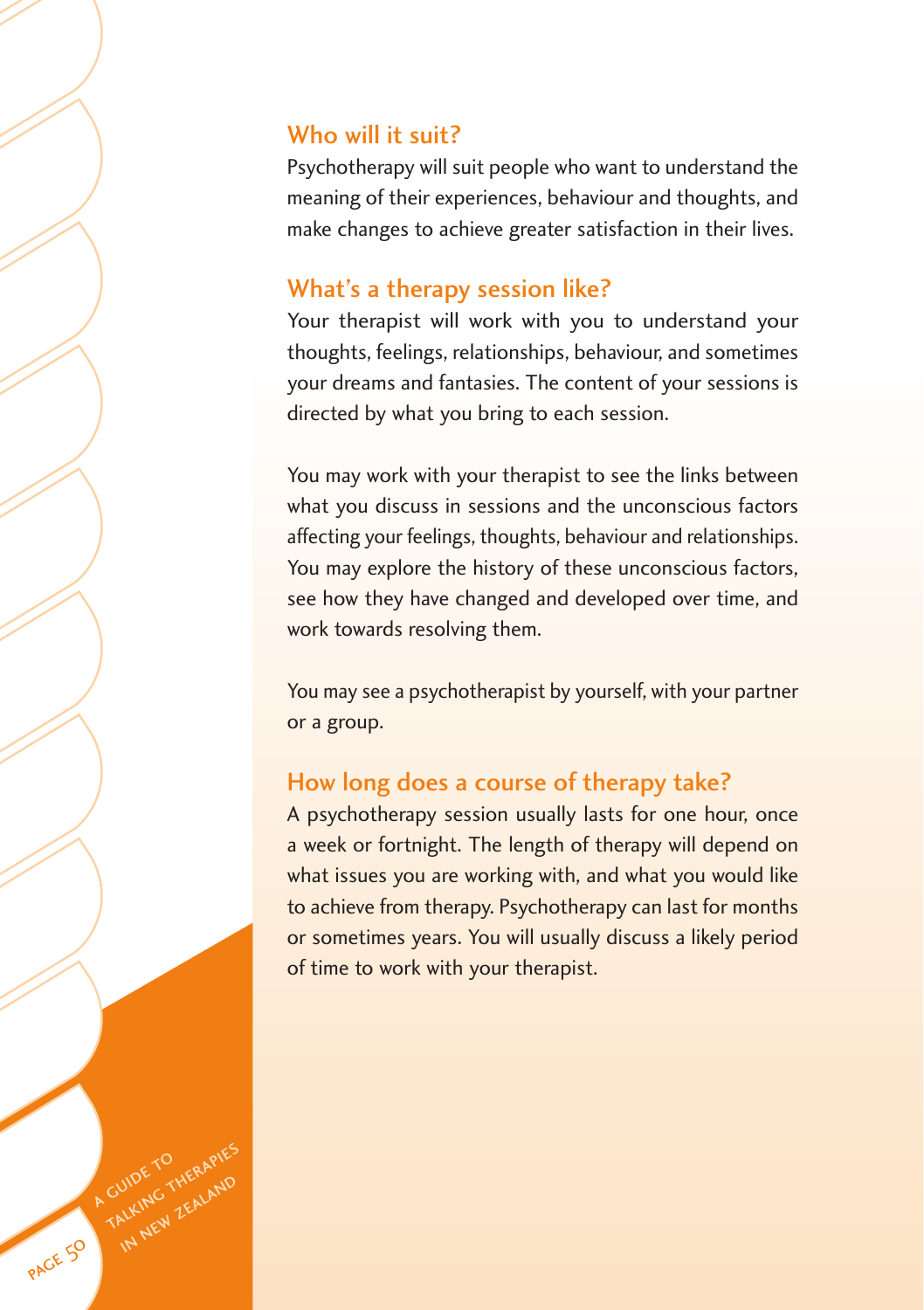# Where can I find a therapist?

- Look on the Psychotherapist's Board of Aotearoa New Zealand website: www.pbanz.org.nz.
- Look on the New Zealand Association of Psychotherapist's website: www.nzap.org.nz.
- Look in the Yellow Pages under "Psychotherapists".
- Ask your GP.
- Ask at your local kaupapa Maori service.

Make sure your therapist is qualified and registered to practise. See the *further information* section on page 75 for how to check this.

# David's Story

David is 45, and was referred to a psychotherapist by his GP for depression, low motivation and poor self-esteem. His partner and close friends were worried about his heavy drinking and angry outbursts. David wondered if life was worth living, and felt suicidal at times. David described himself as a Pakeha man without strong convictions about anything. He could not easily describe his values or beliefs.

David found it difficult to talk about himself and his feelings. Doing things, like his job, was the focus of his life. He didn't understand his own unhappiness. Over several sessions the therapist invited David to talk about his early life.

David's older brother is disabled and needed a lot of his mother's attention when they were young. His dad worked long hours and didn't spend much time with the family. David felt he couldn't ask for attention as his parents were too busy. David said that he had felt sad from an early age, feeling too responsible and anxious to play or relax.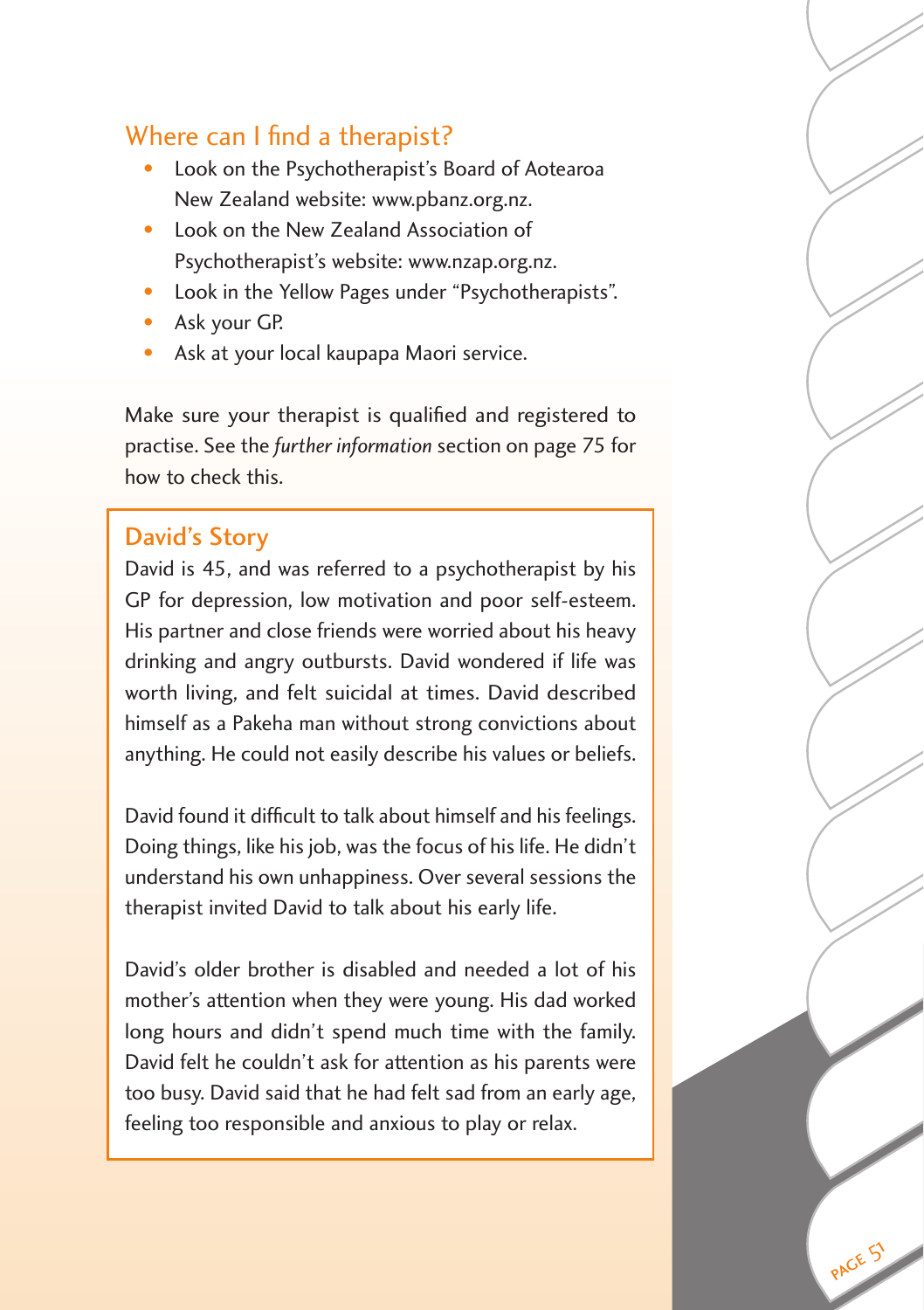The therapy relationship provided David with the experience of being heard by someone willing to get to know him and to understand him without judgment. He recognised that he felt play and leisure activities were bad because there was work to do and "a man should be serious". As he found words to describe the sadness he had carried most of his life, David began to feel free.

He felt more able to be himself with others, to join in and enjoy his relationships. He learnt that it was okay to ask for what he wanted from others and to feel close to people.

# What's the history of psychotherapy?

The idea of talking to help relieve emotional issues has been around for a long time. The ancient Greeks recognised the value of talking to relieve mental illness. However serious research into talking therapy didn't really begin until after the mid-19th century. The English psychiatrist Walter Cooper Dendy first introduced the term psycho-therapeia in 1853.

Modern psychotherapy is based on the work of Sigmund Freud. Freud was a trained neurologist who went into private practice in Vienna in the late 19<sup>th</sup> century. He developed a method of working with his clients that he called psychoanalysis. Freud's methods were widely used in Europe and the United States until the 1950s, when more techniques were developed.

A GUIDE TO THERAPIES

Variations of psychotherapy

psychoanalysis, psychotherapy,<br>include: psychoanalytic psychotherapy,<br>include: nalytic psychotherapy,<br>psychoanalytic psychoanaly.

psychodynamic psychotherapy<br>psychodynamic psychotherapy<br>analytical psychology,<br>lungian or Freudian analytical psychology, Jungian or Freudian

analysis, and focal<br>Jungjan and focal<br>analysis, and focal<br>psychodynamic<br>psychodynamic

page 52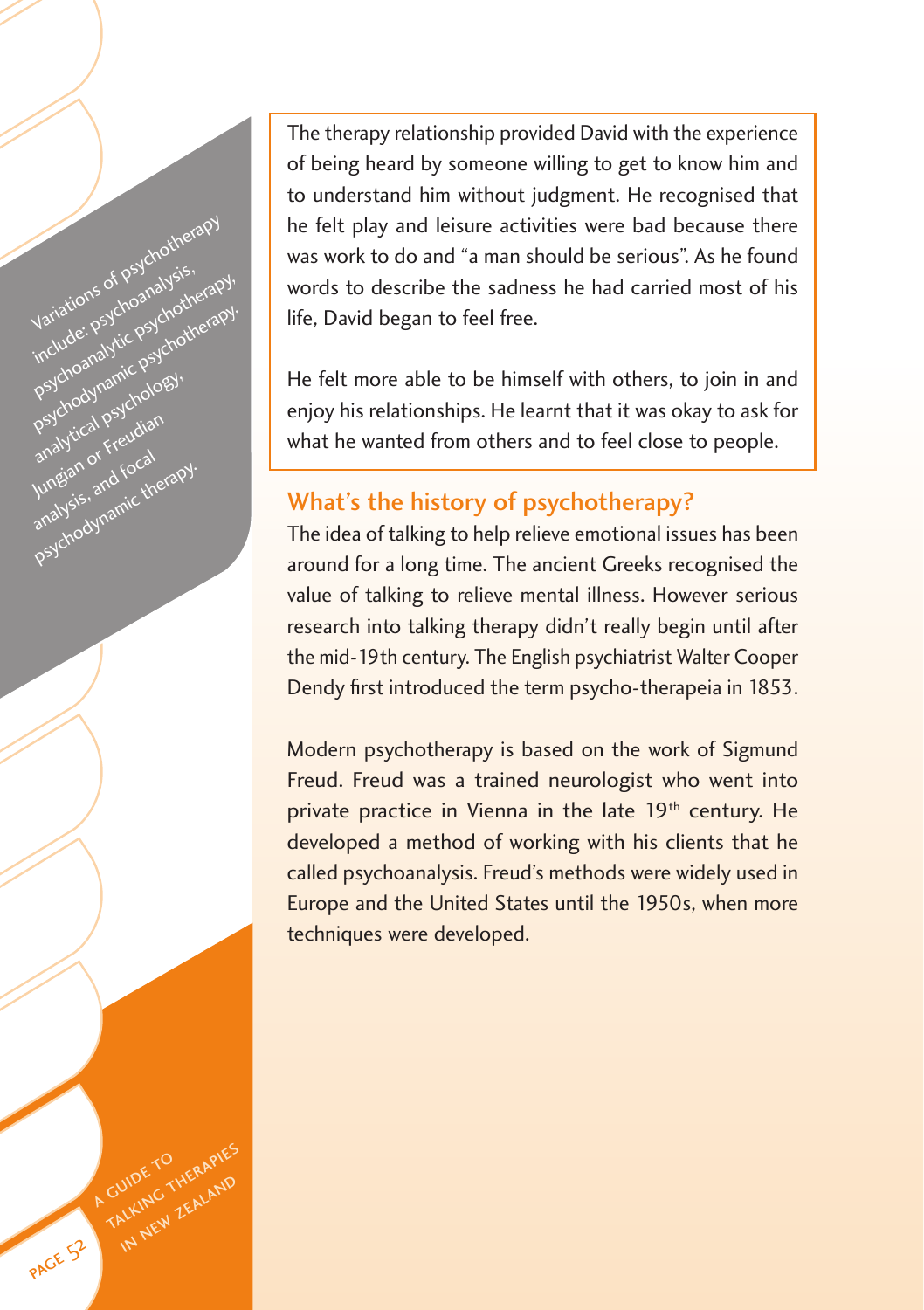# **Psychotherapy** with children $44$

### How does it work?

Child psychotherapy helps a child and their parents or caregivers to understand the feelings behind the child's behavioural, social and emotional issues. It helps build stronger relationships through better communication and understanding.

# What's it helpful for?

Child psychotherapy can be helpful for issues like being angry, anxious, unhappy, disruptive, hyperactive or withdrawn. These are commonly called behavioural problems, and are often caused by emotional issues or difficulties in relationships, including attachment issues.

# Who will it suit?

Child psychotherapy will suit children from preschool to 18 years old. If a child is under 16, their parents or caregivers will usually be involved in the therapy.

Most children work through their issues well in psychotherapy. A child psychotherapist is trained to assess if this kind of therapy is suitable for a child.

A willingness by parents and caregivers to self-reflect is important, and a stable home life is also helpful.

<sup>14 –</sup> Section drafted by Jo Doyle, child psychotherapist and reviewed by New Zealand Association of Child Psychotherapists Board.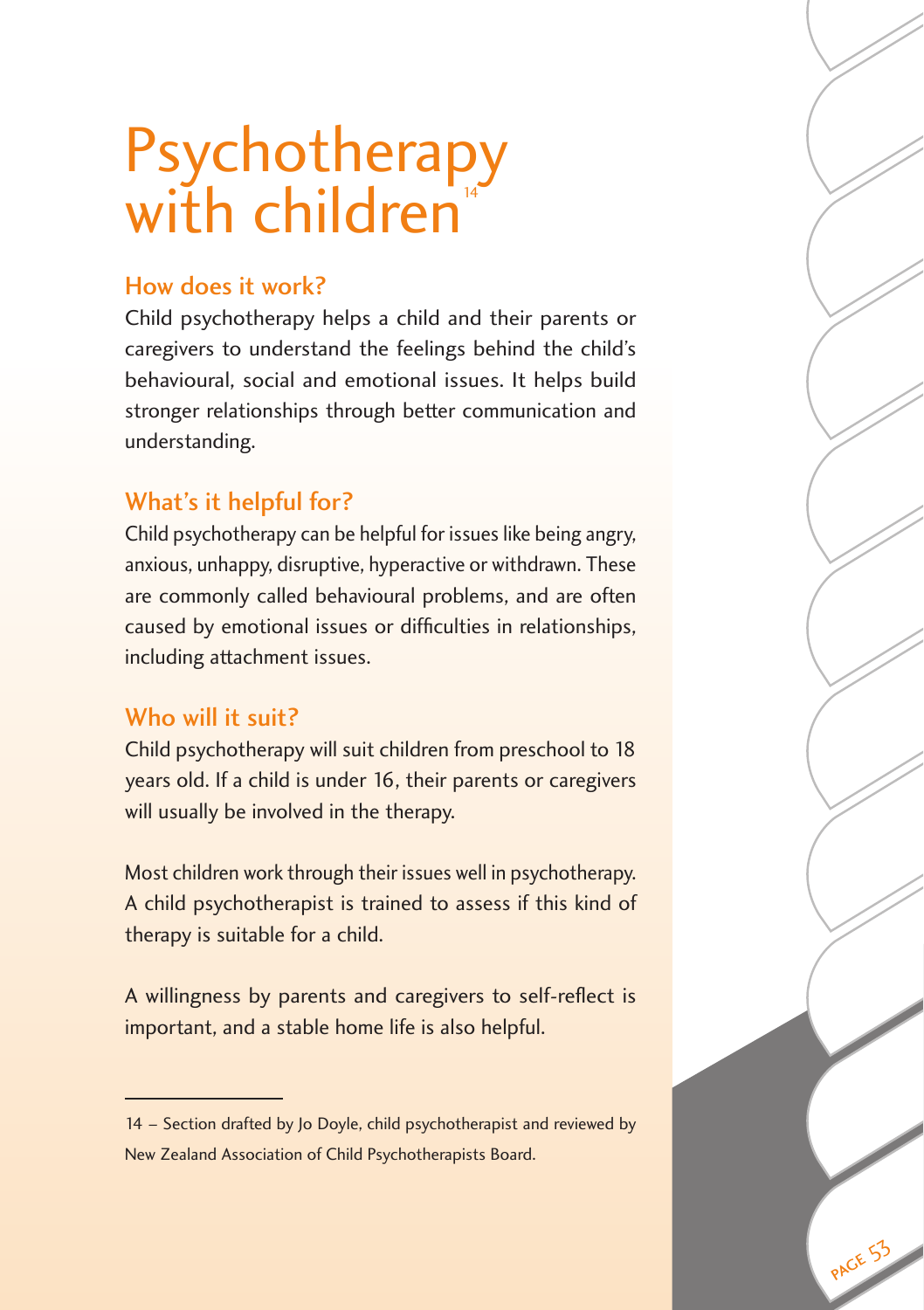### What's a therapy session like?

A therapy session usually lasts for about an hour, and happens once a week.

In the first session, the therapist will usually see all family/ whanau members who live with the young person, to explore their concerns and explain the therapy process. Toys and art materials are provided for children to communicate their concerns through the use of symbolic play and activities. This will include dramatic play, painting, drawing and talking.

The next sessions will vary depending on the issues being addressed. Parents may meet with the therapist alone, and the whole family may be involved several times. Commonly, the child will spend time on their own with the therapist.

Some children find it difficult to talk about what is worrying them. Child psychotherapists are trained to understand a child's emotional and relational world through observing their play and art work. This is then discussed with parents and caregivers to help the child overcome issues they may be experiencing.

### How long does a course of therapy take?

A course of therapy can vary in length from a few sessions to many months. In severe cases it can take two or three years.

### Where can I find a therapist?

- Look on the Psychotherapy Board of Aotearoa New Zealand website: [www.pbanz.org.nz](http://www.pbanz.org.nz) (you can search the register for psychotherapists registered with a Child Scope of Practice).
- Phone the Psychotherapy Board of Aotearoa New Zealand: (04) 918 4727.<br>A GUIDE THERAPIES ZEALAND ZEALAND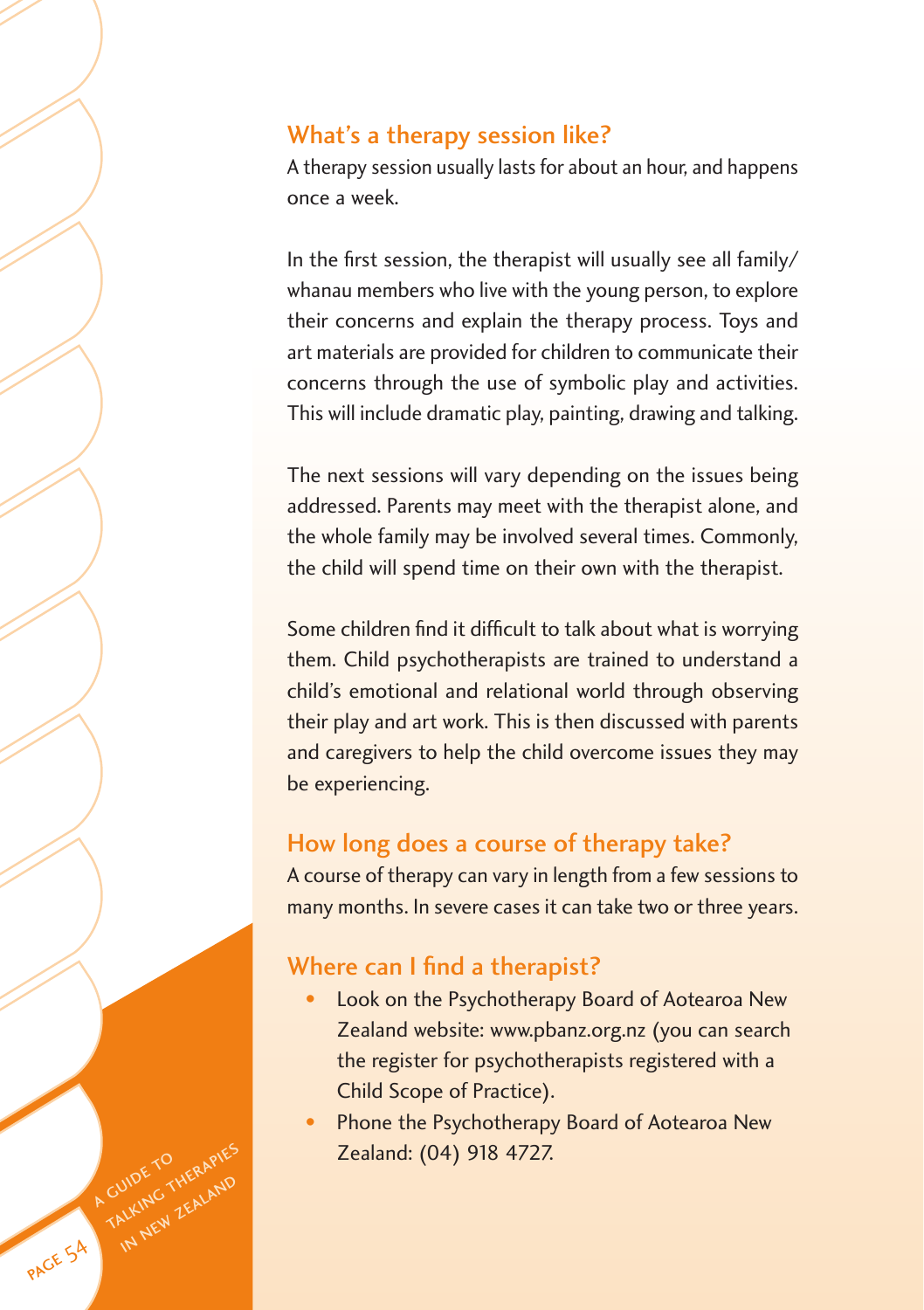- Look in the Yellow Pages under "Psychotherapists".
- Ask your GP.
- Ask at your local kaupapa Maori service.
- Contact child and adolescent services at your district health board (in the White Pages, look under "Medical", "Hospital and Other Health Service Providers" to find the listing for your district health board).

Child psychotherapists are employed by district health boards and community organisations, and work in private practice.

Make sure your therapist is qualified and registered to practise. See the *further information* section on page 75 for how to check this.

# What else should I consider?

Look on the website of the New Zealand Association of Child and Adolescent Psychotherapists for more information about how child psychotherapy can help: www.nzacap.org.nz.

# Tahi's Story

Tahi is an eight-year-old boy whose parents were concerned about his difficult, aggressive behaviour at home and school. Things had been getting worse over the past year. Tahi was in danger of being expelled from his primary school and his parents felt they couldn't cope any longer. However, Tahi's parents felt they overreacted to Tahi when they were tired or stressed. They also said Tahi could be very loving and was usually patient and kind to his younger sister and brother. They decided to see a child psychotherapist.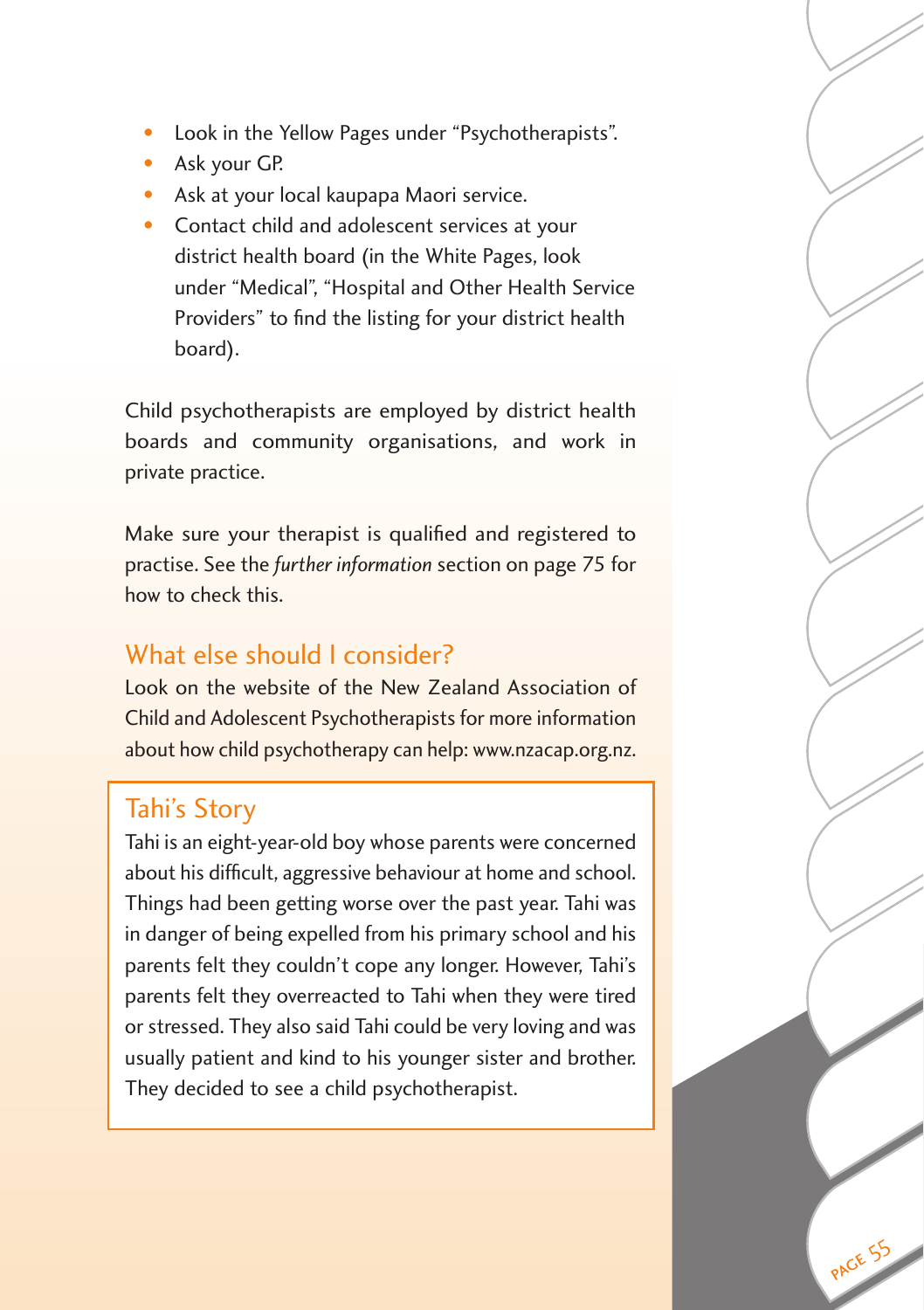The therapist assessed Tahi's development and family history. There were several factors that seemed to be affecting Tahi. When he was born his parents were under a lot of personal stress. They didn't feel prepared for a baby and felt unsupported by family and friends.

Tahi was put in preschool at an early age. He showed a lot of anxiety about being separated from his parents, and became aggressive and disruptive. Tahi moved to a new primary school last year and during this time his younger sister became ill, needing emergency trips to hospital. There was a family history of anxiety and depression, and some family members were known for their "difficult, aggressive" personalities.

Tahi's angry behaviour showed he had low self-esteem and did not feel loved or understood by his family. His mother felt very anxious and helpless about Tahi's anger, and she felt blamed by the school.

Therapy sessions focussed on helping Tahi's mother feel confident and secure in her role as a mother. Sessions where Tahi and his mum played together helped Tahi see her as loving, interested and there for him.

Home life for Tahi and his family improved immediately. Tahi's mother felt she could respond to him in better ways, and Tahi felt more secure within his family. A follow-up session after six weeks confirmed that relationships were continuing to improve. In his first weeks of a new school term Tahi had no issues and his teachers were pleased with his behaviour.

A GUIDE TO THERAPIES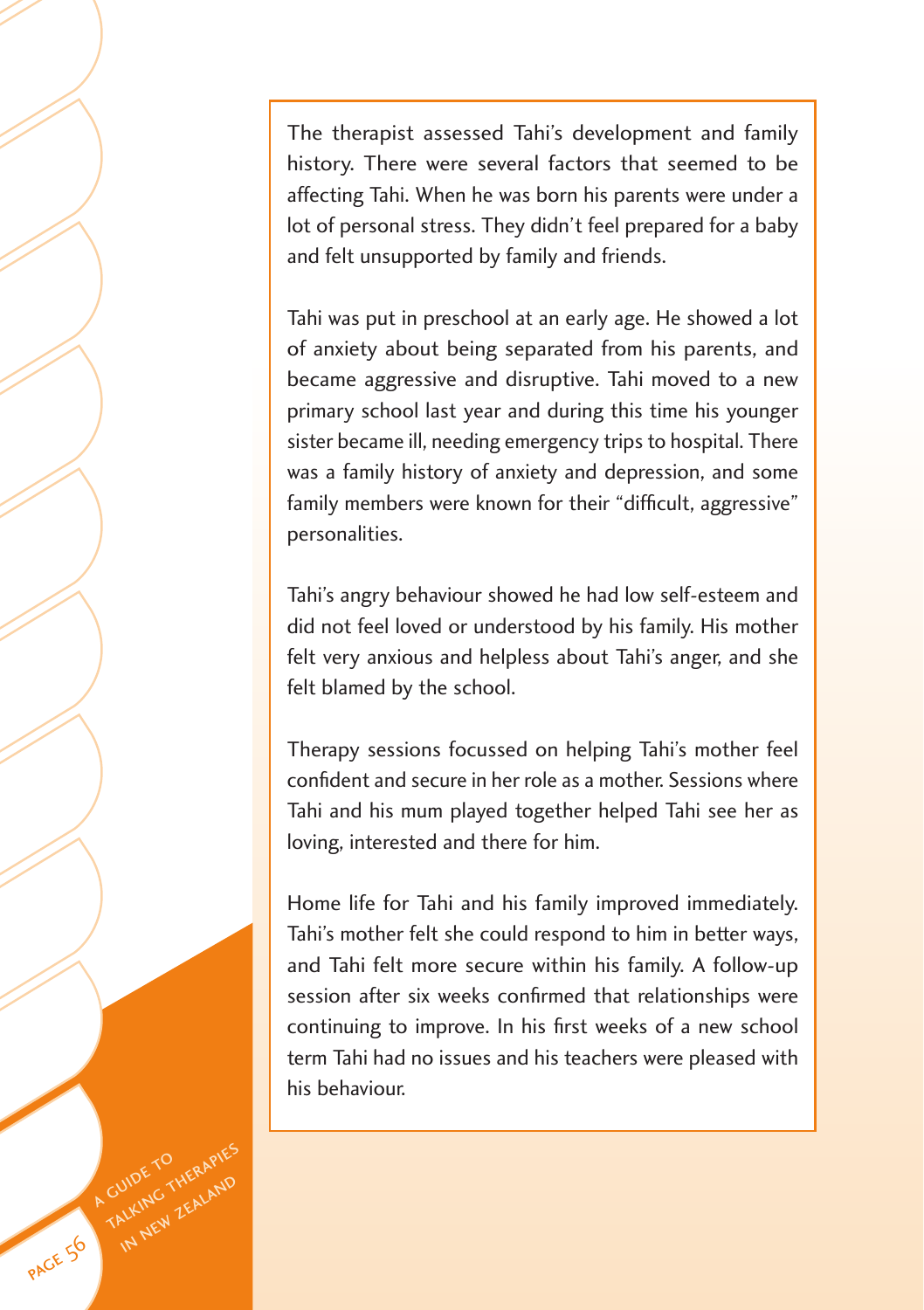# What's the history of psychotherapy with children?

Psychotherapy with children and parents has a long history overseas, particularly in the UK. Child psychotherapy has developed from the theories and work of object relations and psychodynamic theorists. It uses a deep understanding of attachment theory and concepts from family therapy. Important pioneers in the field have been Donald Winnicott, John Bowlby, Melanie Klein and Anna Freud.

A formal child psychotherapy course was first run in New Zealand by the University of Otago Medical School more than 30 years ago. The course has now developed to a master's level qualification and is run through the Auckland University of Technology. Child psychotherapists in New Zealand have a recognised mental health qualification and have been intensively supervised as part of their clinical training.

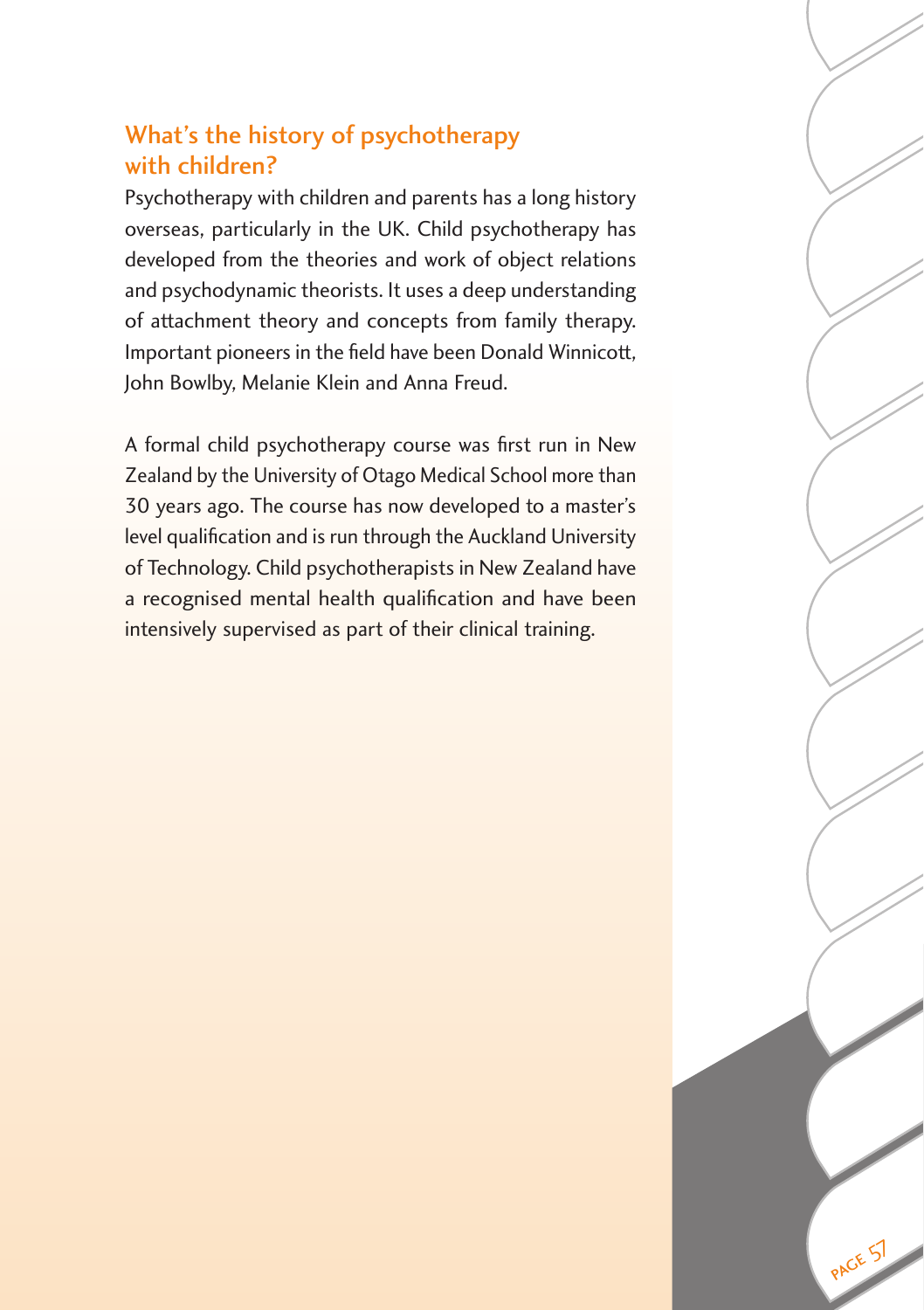# **Dialectical** behaviour therapy<sup>®</sup>

# How does it work?

Dialectical behaviour therapy (DBT) is generally used to treat serious issues like self-harming, and significant emotional and relationship issues.

DBT combines techniques used in cognitive behavioural therapy (CBT) (see page 32) for changing your thoughts, feelings and behaviour, with concepts such as mindfulness. Mindfulness means becoming aware of what you are actually experiencing right now, and separating this from any thoughts and emotional experiences you may have about the past or future. DBT uses meditation and stress management techniques to help you cope with overwhelming feelings.

DBT encourages you to recognise and understand different viewpoints, which helps to change how you react in difficult situations.

The goal of DBT is to build a "life worth living".

<sup>15 –</sup> Sanderson, 2008; Brassington and Krawitz, 2006; Te Pou, 2007; New Zealand Guidelines Group, 2008; Binks et.al, 2006; *Balance programme*, A GUIDE TO HERAPIES 2009.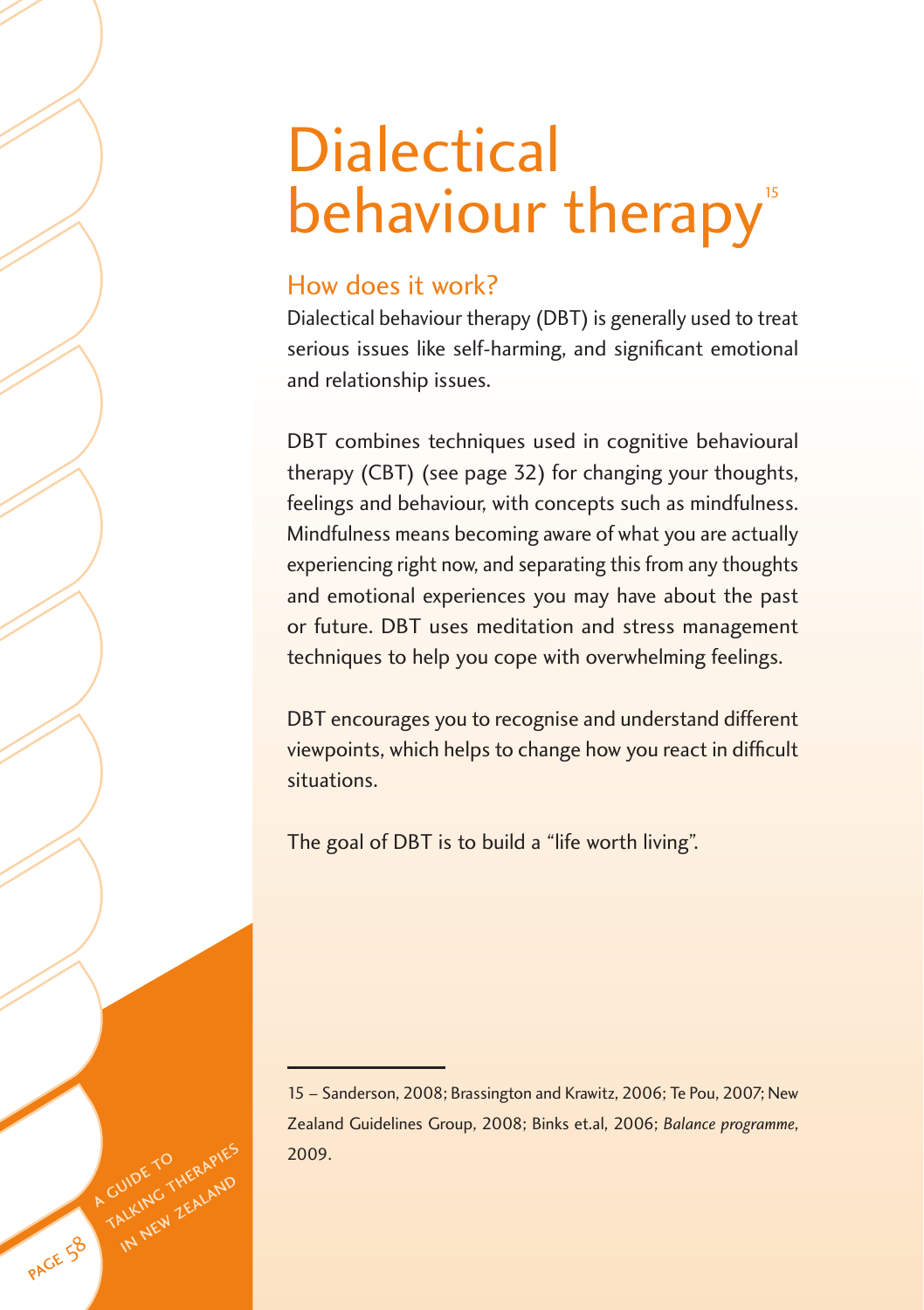DBT works through four stages:

- working toward being in control of behaviour
- working toward fully experiencing and regulating emotions
- building an ordinary life and solving ordinary issues
- building a feeling of completeness.

# What's it helpful for?

DBT has proven to be effective for:

- self-harming (self-cutting, suicidal thoughts and suicide attempts)
- persistent binge eating
- difficulties dealing with strong emotions
- people diagnosed with borderline personality disorder.

Research has shown DBT reduces anger and self-harming, reduces dependence on mental health services, and improves relationship difficulties.

# Who will it suit?

Most people will be referred to DBT by a mental health service, after they have had a thorough assessment of their needs.

# What's a therapy session like?

DBT typically involves a combination of:

- individual therapy (60-90 minutes per week)
- group skills training (two hours per week)
- emergency phone counselling.

# How long does a course of therapy take?

Because DBT works with complex issues, a course of therapy can last a year or longer.

page 59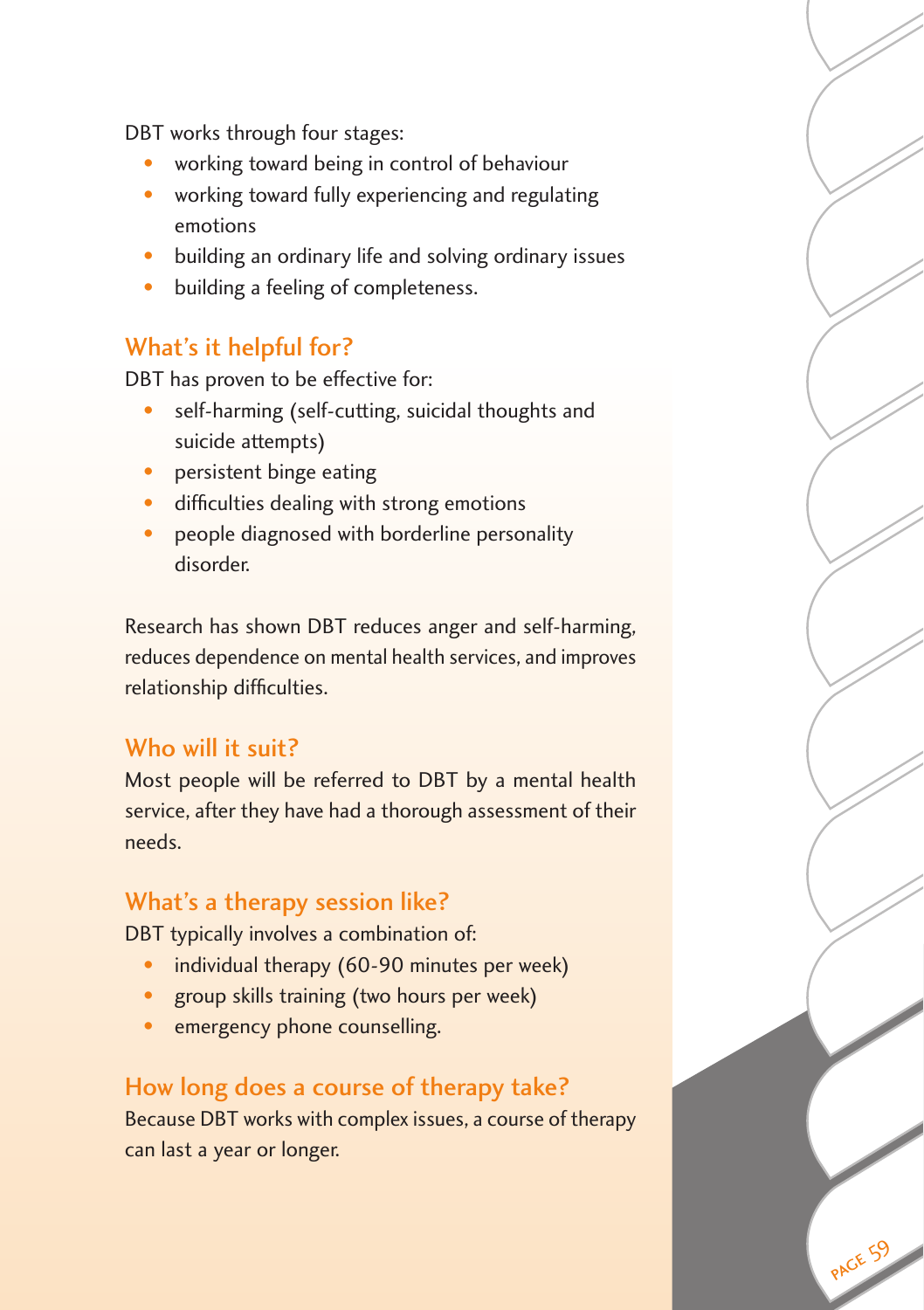### Where can I find a therapist?

DBT is offered by some district health boards for their mental health clients. Most people will be referred to DBT by a mental health service.

### Tia's Story

A GUIDE TO THERAPIES

PAGE 60

Tia was a sensitive child who found separations from her mother difficult, but was generally happy. During her teenage years she was sexually abused by a trusted family friend, and her behaviour changed drastically. She had mood swings, began to cut herself and tried to commit suicide when she was 15.

Tia was in and out of hospital for several years, which interrupted her schoolwork and family life. She managed to live in the community, but still cut herself in secret as she found this helped her deal with her emotions and the memories of her abuse. Tia tried trauma counselling, but it didn't help with her behaviour, and at times made her feel more out of control.

Tia became depressed after some relationship and money problems, and was admitted to an acute psychiatric unit in hospital when she was 23. She was offered DBT.

She began weekly sessions of individual therapy and also completed a DBT skills group. Tia learnt some new coping strategies, and gradually made progress. She began to feel she could understand and express her emotions better, and no longer needed to self-harm. Once she reached this point she was able to have therapy to deal with her childhood issues and sexual abuse and experienced some relief.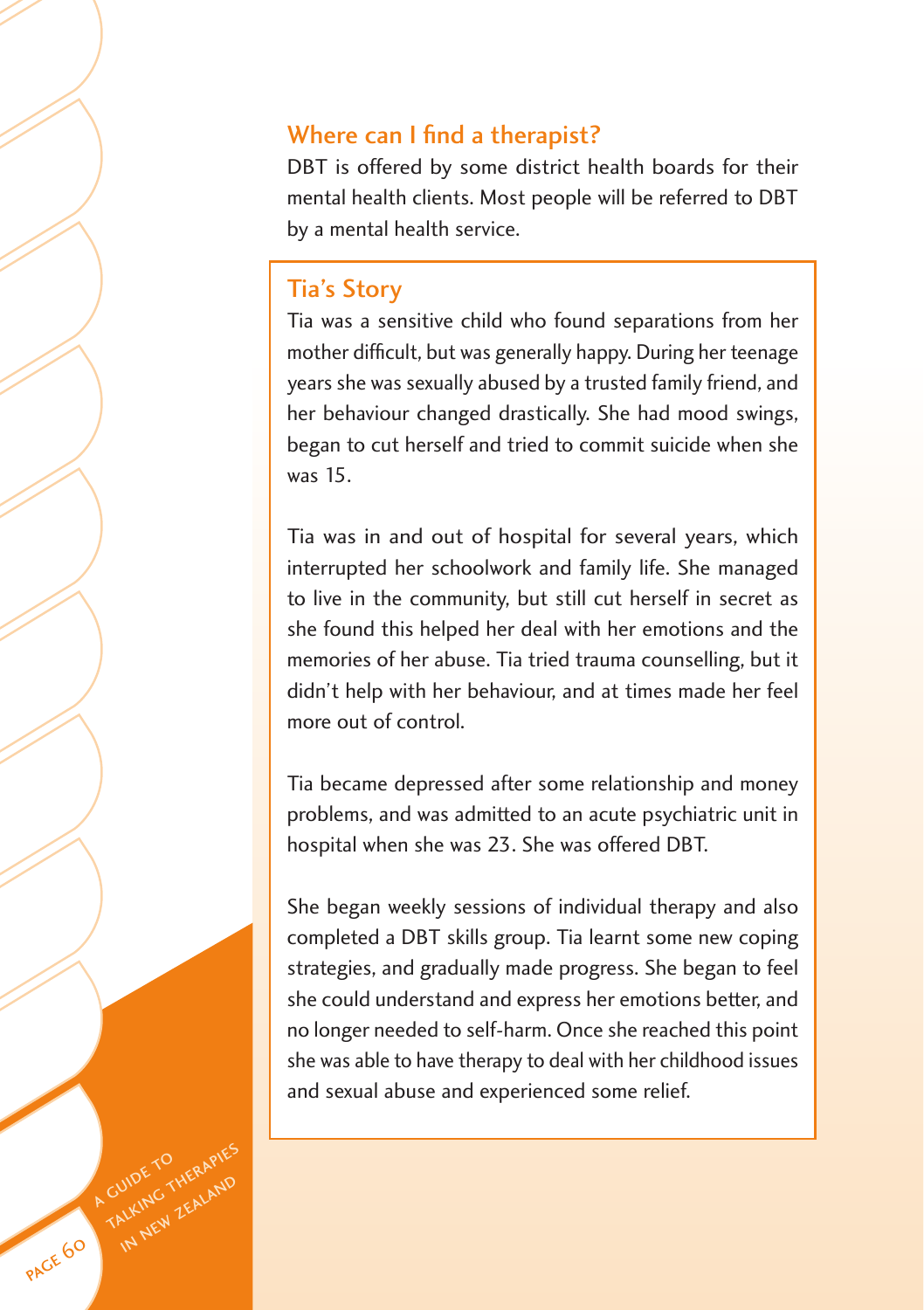Tia was able to become fully independent, have healthy relationships, get a job, and stop using mental health services. After her serious difficulties, she had built a life worth living.

#### **History**

DBT was developed by Dr Marsha Linehan in the late 1970s. Dr Linehan started using CBT with women who had serious self-harming behaviour and had been diagnosed with borderline personality disorder, but found the therapy had limited benefits for her clients. She adapted parts of CBT and added new strategies and meditation techniques. DBT has been clinically trialled and is considered an effective therapy for serious mental health issues that were previously considered difficult to treat.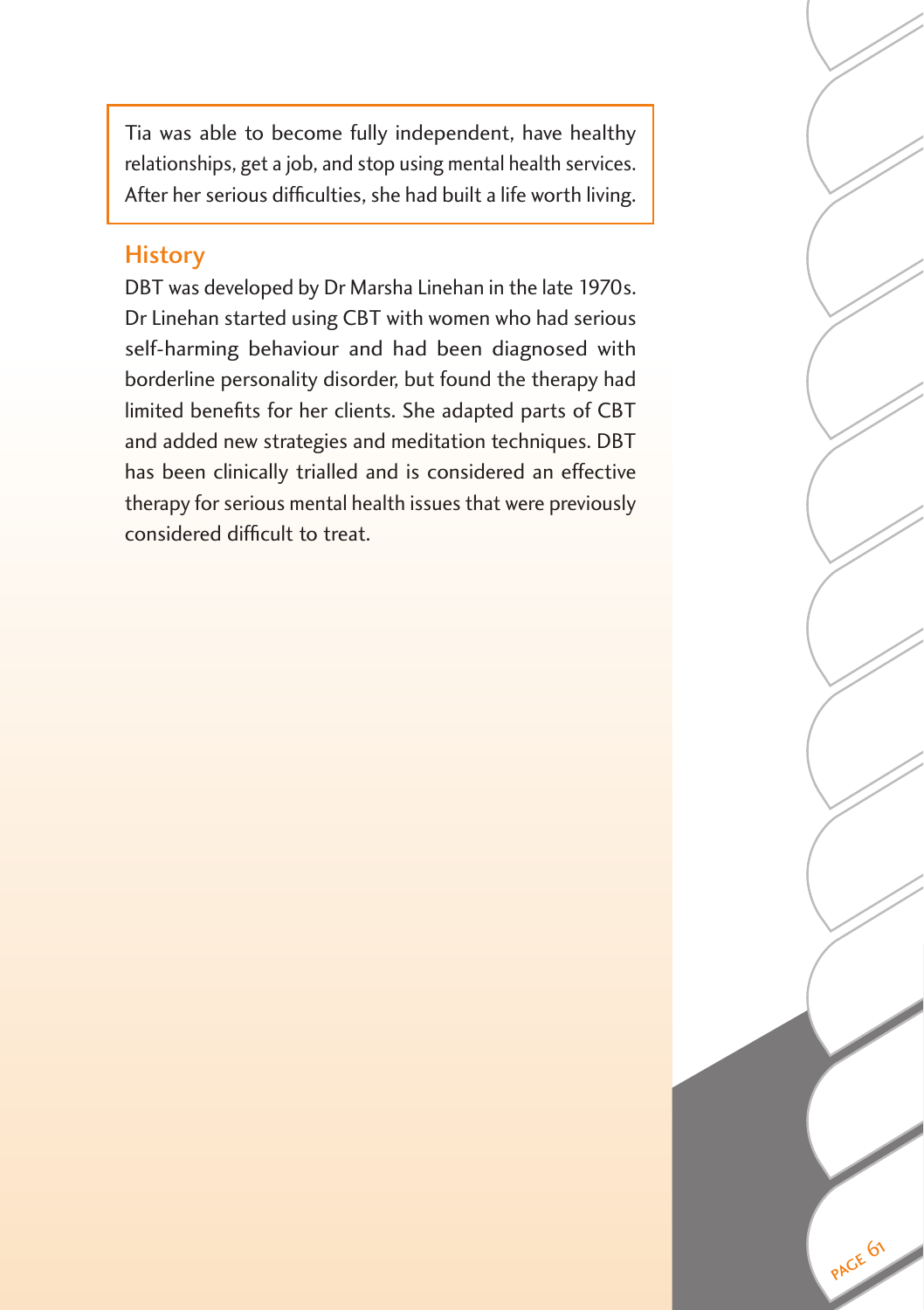# **Interpersonal** psychotherapy<sup>1</sup>

### How does it work?

Interpersonal psychotherapy (IPT) identifies and works on problem areas in your relationships with others and your roles in life. It's designed to help your communication skills and improve your relationships and roles (for example as a wife or husband, mother or father, student, worker etc).

### What's it helpful for?

IPT has proven to be effective with depression for all age groups, anxiety, bulimia nervosa and a wide range of diagnosed psychiatric disorders, as well as personal and relationship growth and changes.

### Who will it suit?

PAGE 62

IPT will suit you if you would like a short, step-by-step course of therapy, and you feel that your relationships or adjustment to role changes seem to be the main cause of your issues. These may be relationships with your partner, children, family/whanau members, friends or colleagues.

### What's a therapy session like?

With your therapist, you first identify problem areas in your relationships with others, or your adjustment to roles in your life. You then work through a step-by-step process to address these areas.

16 – Luty et al, 2007; Ministry of Health, 2009; International Society for Interpersonal Psychotherapy: [www.interpersonalpsychotherapy.org](http://www.interpersonalpsychotherapy.org); Luty, 2009.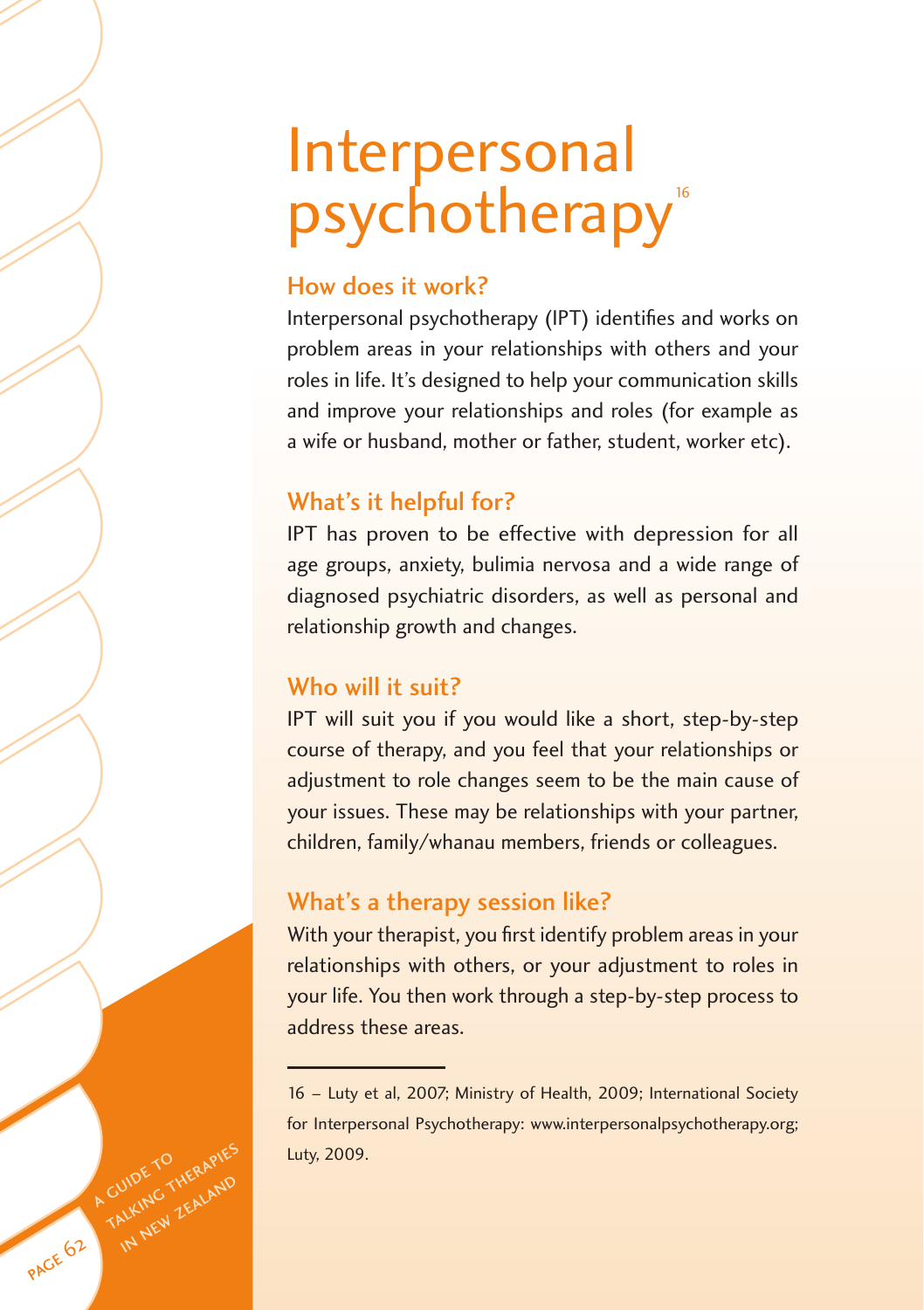# How long does a course of therapy take?

A course of IPT usually lasts for 12-16 sessions, once per week.

# Where can I find a therapist?

IPT is not yet widely available in New Zealand, so it may be hard to find a therapist in your area.

- Ask your GP.
- Look in the Yellow Pages under "Counselling Services".
- Look on the internet.
- Ask the counsellor at your school.
- Ask at the health service at your polytechnic or university.
- Ask at your local kaupapa Maori service.
- See *how do I find a talking therapist* on page 8.

Make sure your therapist is qualified and registered to practise. See the *further information* section on page 75 for how to check this.

### Jane's Story

Jane is 34, and lives with her partner in a large urban centre. Jane has had depression twice before – once in her late teens, and again last year. She isn't happy with her life, and talks with her GP, who suggests IPT.

In her first session, Jane and her therapist talk about the important people in Jane's life – past and present. Jane draws a timeline, which shows the relationship between changes in her mood, her life events and her interpersonal relationships.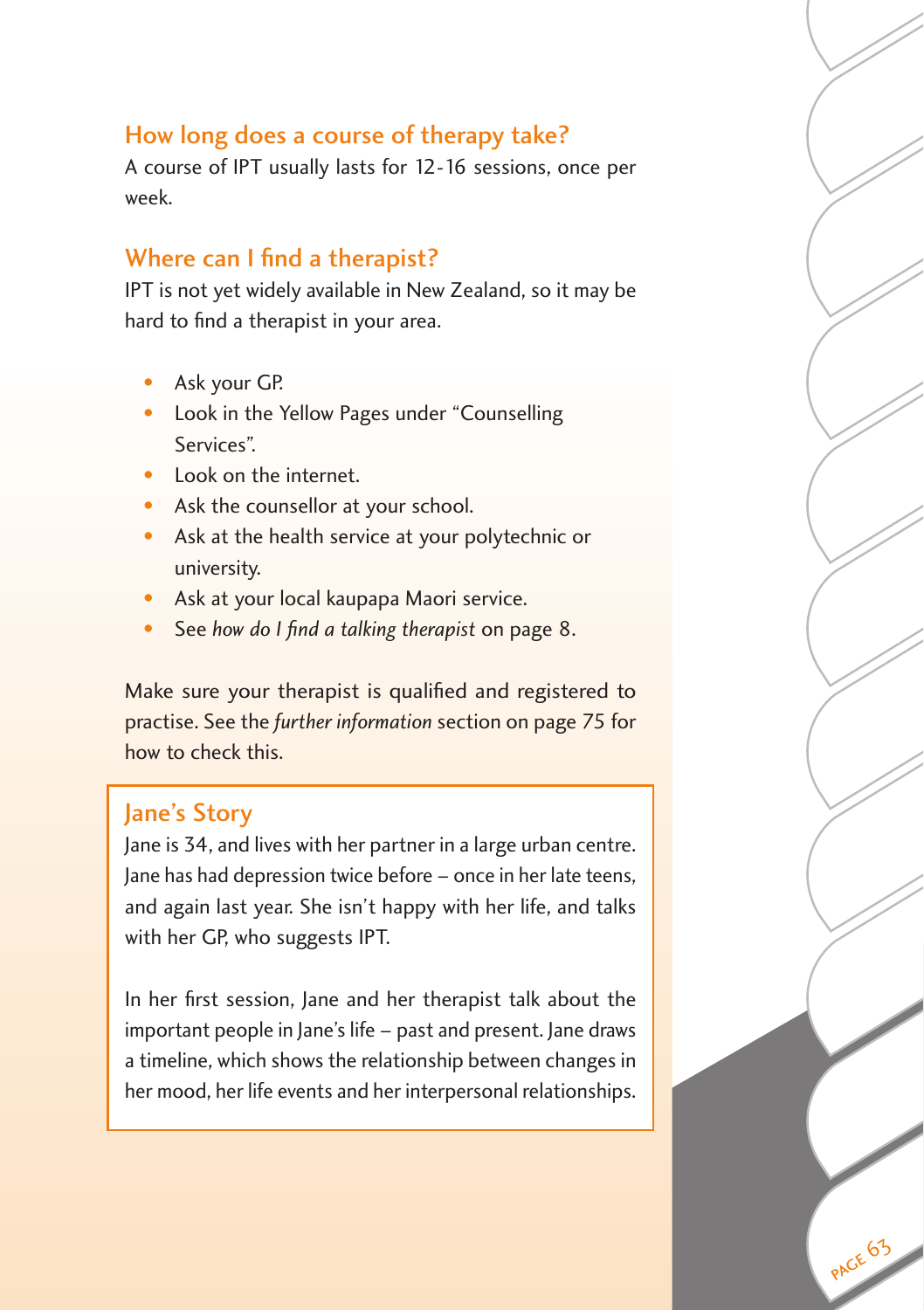She identifies conflict with her partner and family members, and would like to feel closer to them. Jane says she doesn't feel very confident and she often feels disconnected from people around her.

Jane and her therapist agree to work more on how she sees herself in relationships, her relationship patterns, and how she communicates. They do some role plays, with the therapist acting as Jane's partner, and through these Jane begins to see that she stops conversations with her partner when they talk about a subject she finds painful, or isn't confident about.

Jane's therapist works with her on a new way of communicating. As Jane practises with her partner and family, she begins to feel more confident. She realises her lack of confidence was preventing her from really opening up. At the same time, she had a deep need to feel understood by people close to her.

As Jane continues to work on her new communication style, she feels her relationships improving, not only with her partner and family, but with friends and her wider community. By her last two sessions, Jane is sure she doesn't need therapy anymore. A follow-up with Jane three months later confirms she feels her relationships are continuing to improve.

# What's the history of interpersonal psychotherapy?

A GUIDE TO THERAPIES

PAGE 64

IPT has origins in psychoanalytic psychotherapy. It was developed in the 1980s by Gerald Klerman and Myrna Weissman to address interpersonal issues in depression. IPT has since been modified to help a wider range of issues.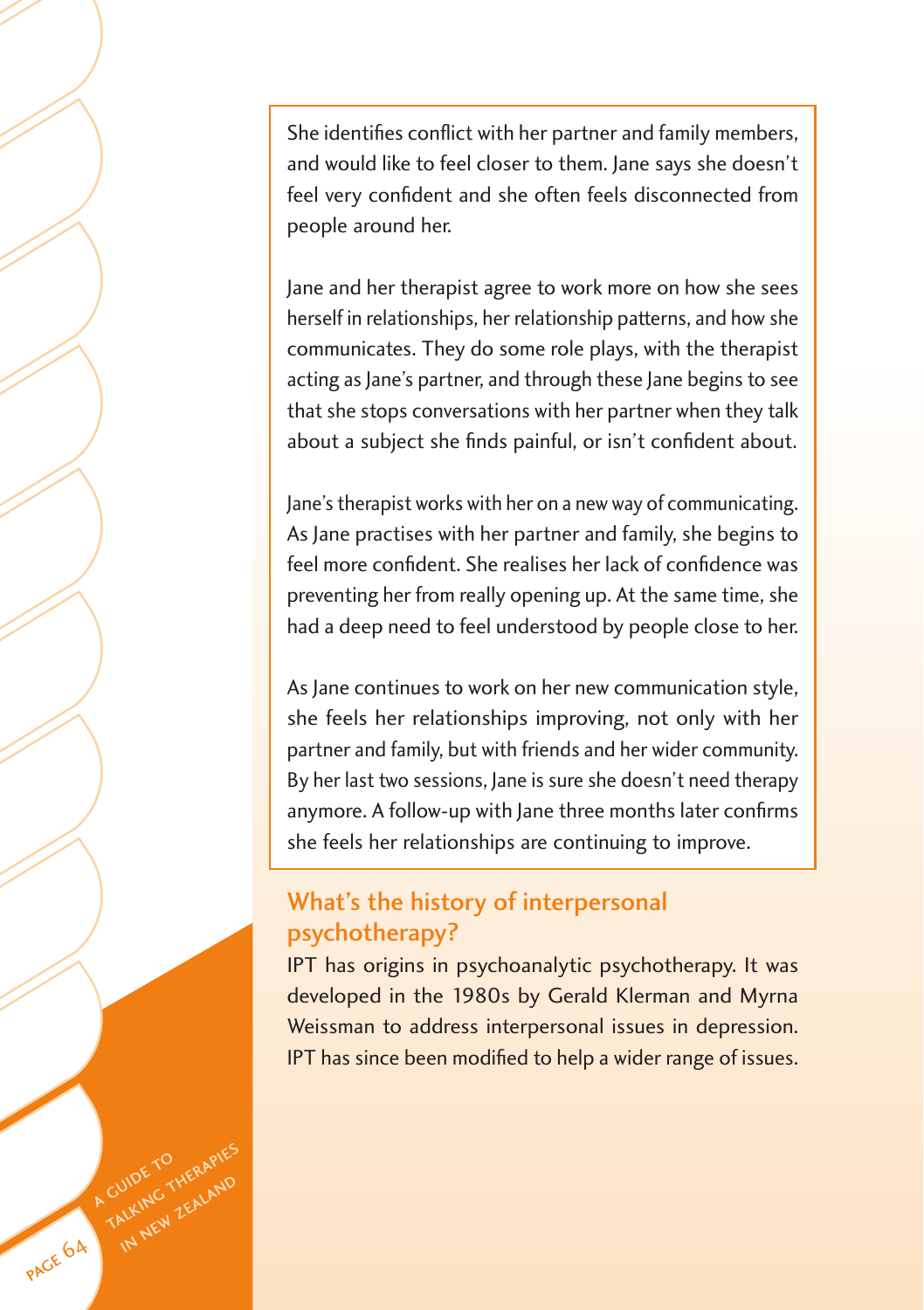# Problem solving therapy<sup>"</sup>

### How does it work?

Problem solving therapy (PST) uses a step-by-step process to help you with your problem solving skills.

PST is based on research, which shows that sometimes people with issues have difficulty solving problems effectively.

During a course of PST, you work with your therapist to identify issues in your life, and develop an approach to solving these issues. You also work on improving your general problem solving skills.

PST is also known as structured problem solving therapy.

# What's it helpful for?

PST has proven helpful for:

- depression
- anxiety
- chronic illness
- suicidal thoughts and behaviour
- behaviour change and personal growth.

### Who will it suit?

PST will suit you if you feel that your problem solving skills could be improved, and you would like a brief and focused therapy.

<sup>17 –</sup> Ministry of Health, 2009; University of Auckland, 2009; Pierce and Gunn, 2007.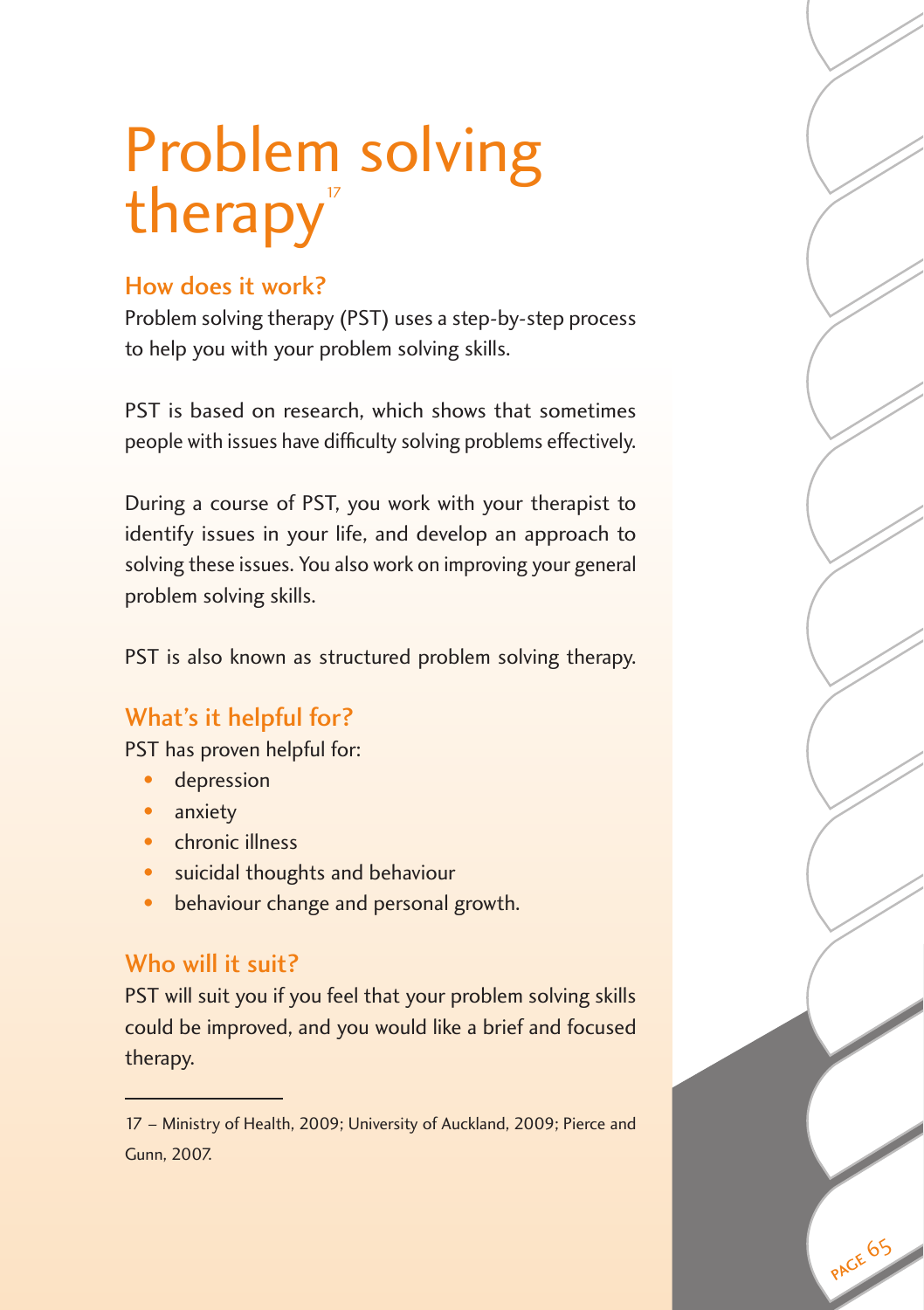#### What's a therapy session like?

In your first session of therapy, you will work with your therapist to identify major issues in your life. You then work together on an approach to solving these issues, using a step-by-step process, while also exploring your attitude to problem solving.

#### How long does a course of therapy take?

A course of PST usually lasts for 4-8 sessions. Each session will be about one hour, and you will probably have one session per week.

#### Where can I find a therapist?

PST is not yet widely available in New Zealand, so it might be difficult to find a therapist in your area.

• Ask your GP.

A GUIDE TO THERAPIES

PAGE 66

- Look in the Yellow Pages under "Counselling Services".
- Look on the internet.
- Ask the counsellor at your school.
- Ask at your local kaupapa Maori service.
- Ask at the health service at your polytechnic or university.
- See *how do I find a talking therapist* on page 8.

Make sure your therapist is qualified and registered to practise. See the *further information* section on page 75 for how to check this.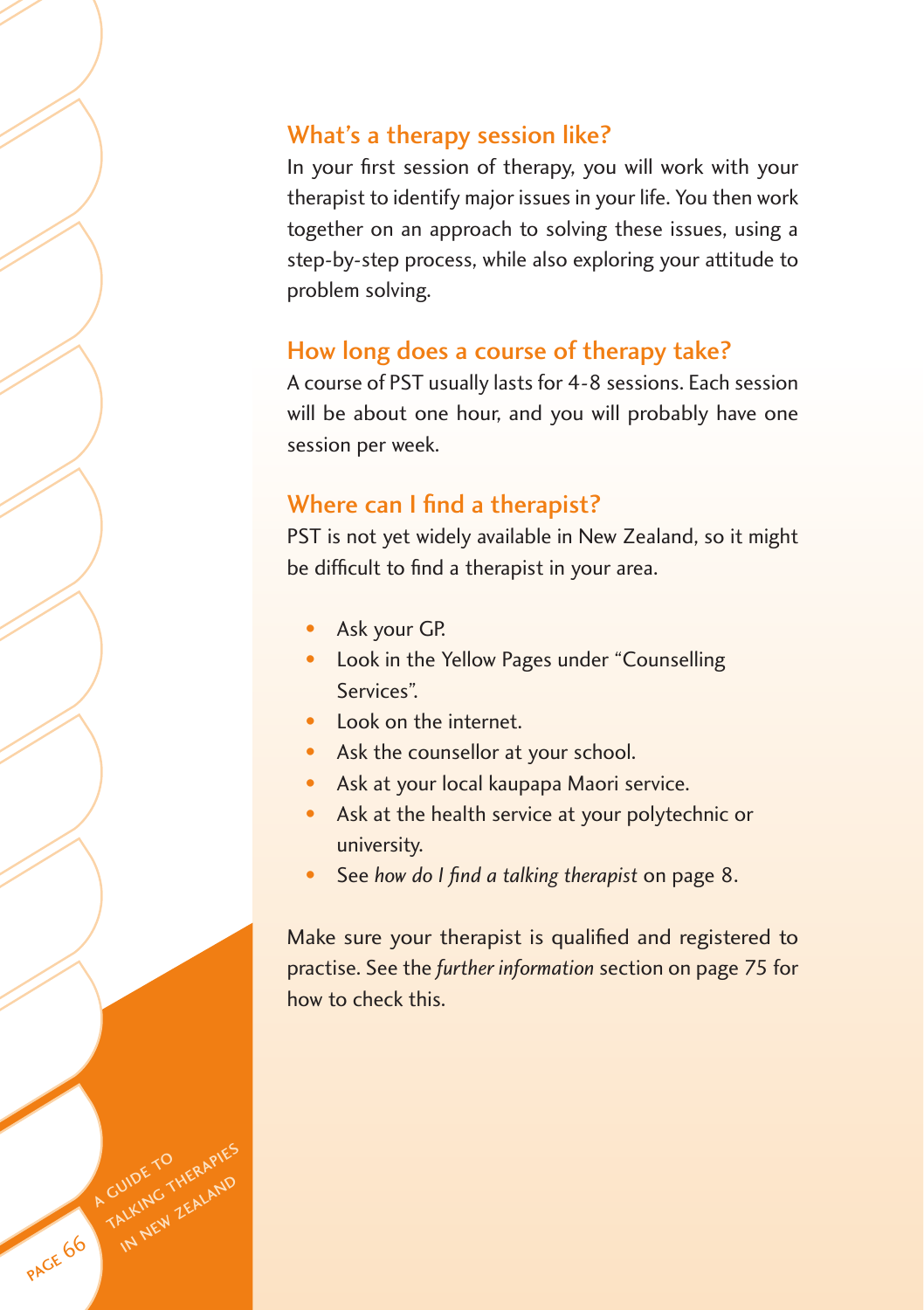# Lizzie's Story

Lizzie is 25, and has two children aged six and three with her partner of nine years. Her parents separated when she was eight, and her mother committed suicide when she was 10. Lizzie went to live with her dad, and then moved in with her partner when she was 16. Lizzie had low self-esteem, felt very negative about herself, and was struggling to look after her young children. Lizzie was referred to PST a week after overdosing on sleeping tablets and painkillers.

Lizzie felt negative about herself in most areas of her life. Talking with her therapist, she realised that she often tried to avoid problems or reacted without thinking when she felt she couldn't bear a problem any more.

Lizzie used a worksheet to write down feelings and behaviour that showed there might be a problem: feeling sad for no reason, drinking heavily, yelling at the kids, not answering the phone, feeling anxious, and having a lot of negative thoughts about herself.

Lizzie worked with her therapist to identify a number of issues that might be causing these feelings and behaviour. She then picked one to work with: "I don't feel good about how I look after my son".

After talking about this in detail, Lizzie came up with a problem statement: "I don't know how to give my son the attention he wants in the school holidays, as well as maintain my daughter's routine and all my usual household chores".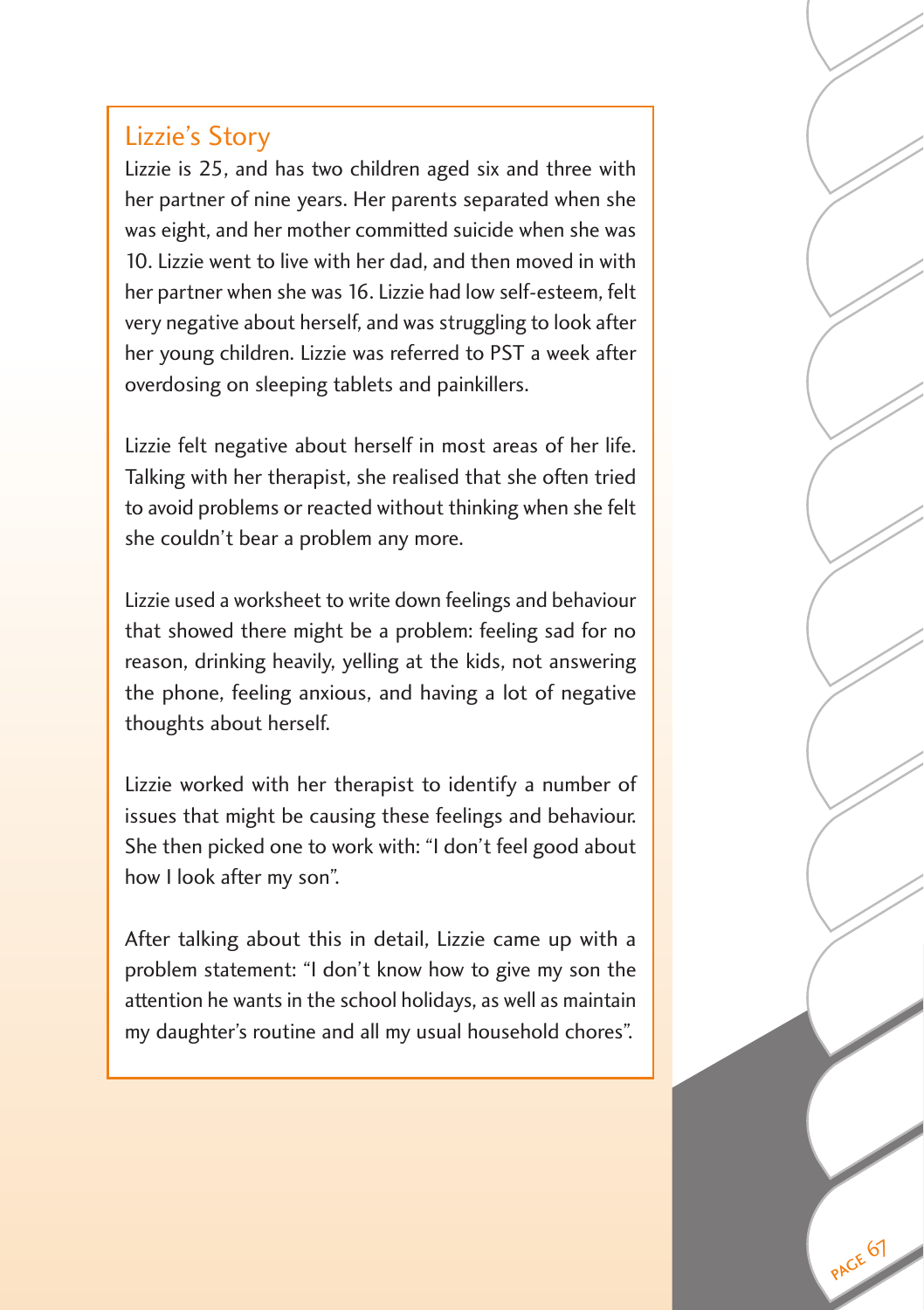Lizzie was encouraged to brainstorm some possible solutions to this problem. She surprised herself by the number of ideas she had. Lizzie then came up with an action plan for the holidays, by looking at the advantages and disadvantages of each idea.

Lizzie's son was excited by the plans for the holidays, and Lizzie was also looking forward to them. She realised she found it hard to be creative when she was feeling stressed and pressured. Through this exercise Lizzie felt more confident and generally better about herself. She felt ready to address a new problem. She was also surprised but pleased that facing up to her issues had helped her to feel better.

### What's the history of PST?

PST was initially developed in the early 1970s by D'Zurilla and Godfried, and expanded on through research trials.

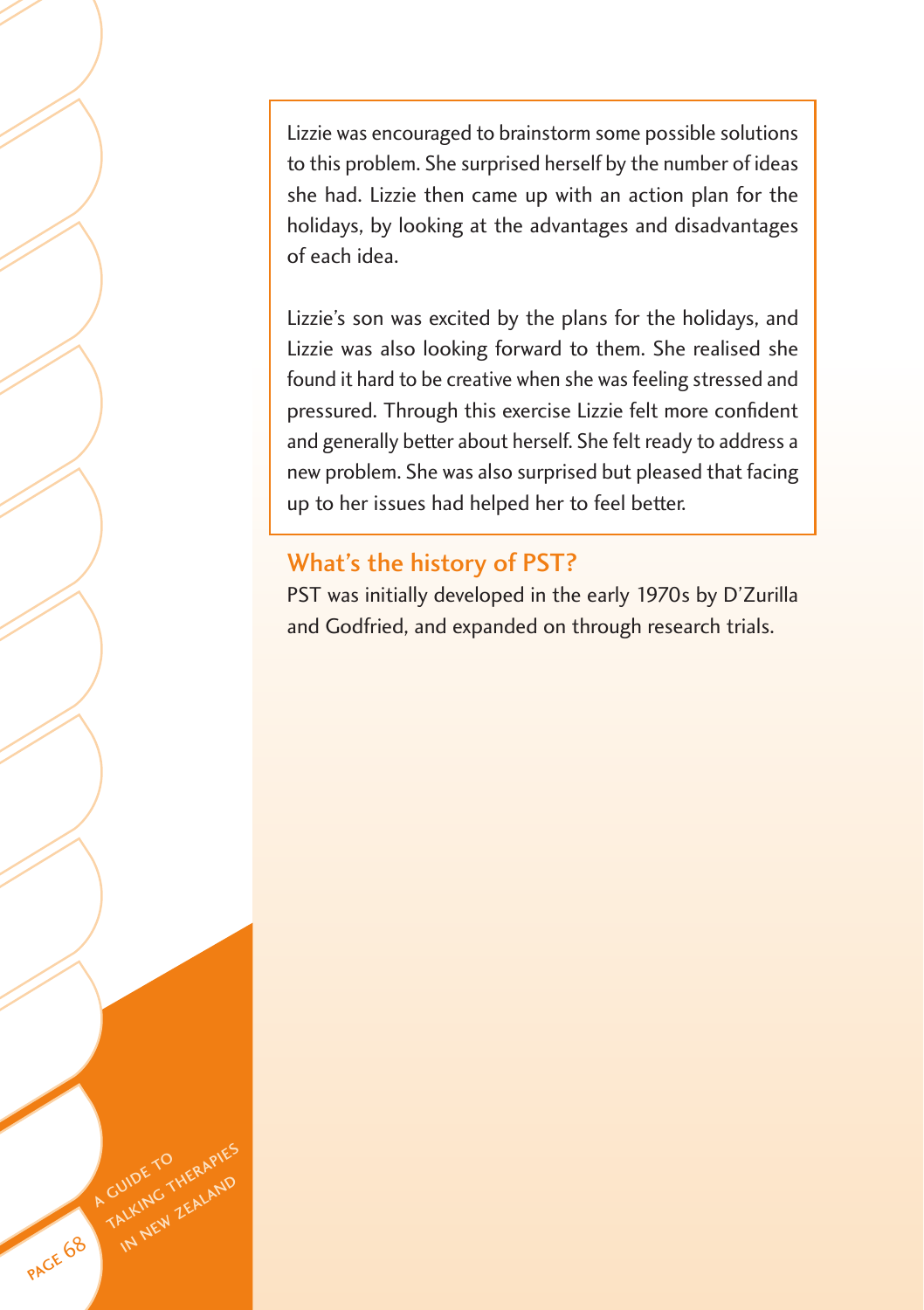## Multisystemic therapy®

#### How does it work?

Multisystemic therapy (MST) has been developed for young people with serious behavioural issues. In New Zealand, it is mainly being used with young offenders, young people with serious behavioural issues, and young people with alcohol or drug issues.

MST views a young person as part of a network that includes themselves, their family/whanau, and their community (peers, school, and neighbourhood). MST works with this whole network to promote healthy behaviour and relationships, using existing strengths within the network.

MST targets areas in a young person's life that are contributing to their difficulties. An MST therapist works intensively with the family/whanau, providing a 24-hour, seven-day-a-week on-call service.

The ultimate goal of MST is to enable a young person to learn to live well, and to help the family/whanau manage any future issues that may occur.

18 – Te Pou, 2007; Curtis et al, 2009; MST Institute: [www.mstinstitute.](http://www.mstinstitute.org) [org;](http://www.mstinstitute.org) Russell, 2008; Werry Centre, 2008, Bruce, 2009.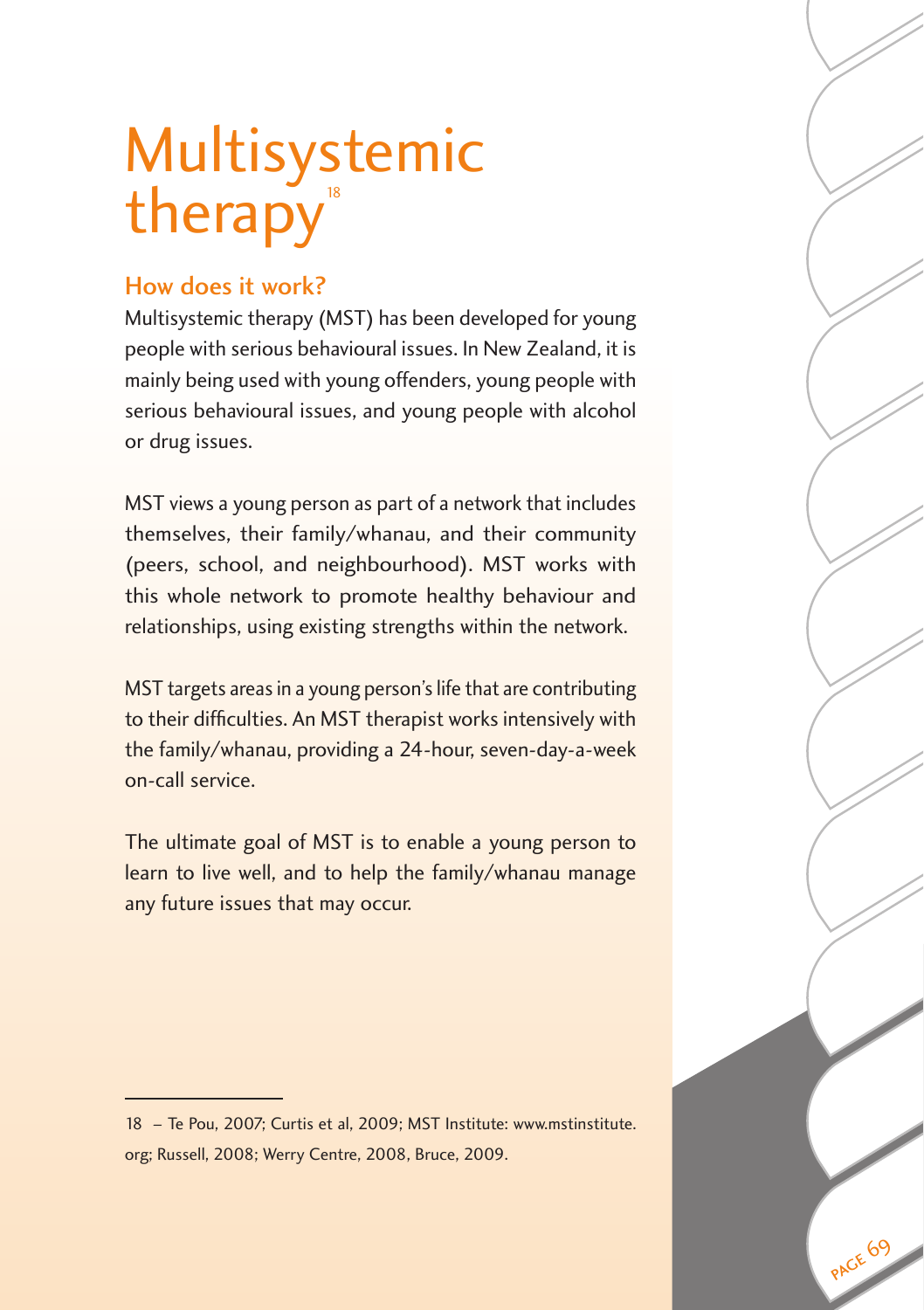#### What's it helpful for?

MST has been effective in New Zealand with reducing offending behaviour by young people. Research has also found that it helps reduce alcohol and drug issues, violent behaviour at home and in the community, and school difficulties.

#### Who will it suit?

MST will suit young people aged 10-17 years who have complex issues, or alcohol and drug issues. They may be involved in the youth justice system.

#### What's a therapy session like?

A therapy plan is developed with the young person and their family/whanau, and therapy takes place within the young person's home, school and wider community. Other members of the young person's community, like teachers, will also be involved. A therapist is available to the family 24 hours a day, seven days a week for the course of therapy.

#### How long does a course of therapy take?

MST is a short-term, intensive programme generally running for five months.

#### Where can I find a therapist?

MST is not yet widely available throughout New Zealand. Young people are usually referred to an MST team by Child, Youth and Family Services, Child and Adolescent Mental Health Services, Police Youth Aid, school counsellors, Group Special Education, and school counsellors. In some areas families can self-refer.<sup>19</sup>

A GUIDE TO THERAPIES 19 - Bruce, 2009.

page 70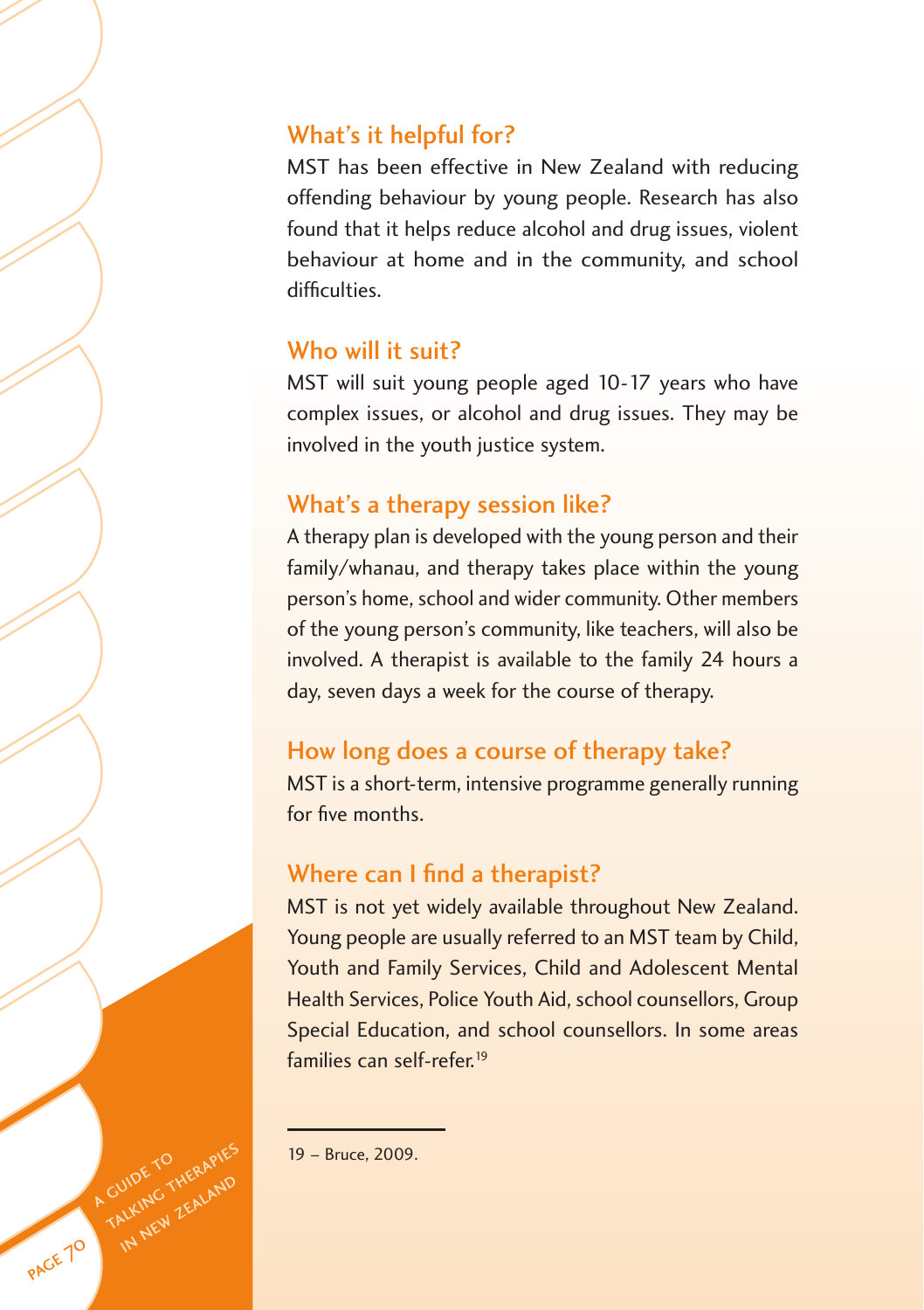#### What else should I consider?

MST requires a high level of commitment by everyone involved to get the best outcome for a young person, their family/whanau and community.

#### Hamish's Story

Hamish, aged 16, was referred to an MST team by Police Youth Aid for his offending behaviour (stealing money and property to sell for drugs), his alcohol and drug use (cannabis on a daily basis and binge drinking alcohol once a week), and his verbal and physical aggression at home (which included swearing, threats to harm and using weapons to threaten on a daily basis).

The first step involved developing a safety plan with Hamish's family based on the most recent incident of aggression. The safety plan gave the family some strategies to deal with threatening situations. They were supported by the MST team's 24-hour on-call service if needed. The family then developed some clear rules for their home, with incentives and consequences. A plan was developed to ensure everyone worked together as a team and that Hamish's parents were consistent in their responses to him.

Hamish would often intimidate his parents to get money for his drug habit, so the family and the MST clinician worked on some strategies for not giving in to his demands. A monitoring plan was developed, which gave clear expectations about the type of information the family needed before Hamish went out, a curfew time, and a plan for what the family would do if this was not followed. They also worked on supporting Hamish to find work, as having too much time on his hands was clearly contributing to his risky behaviour.

 $pQE$ <sup>T</sup>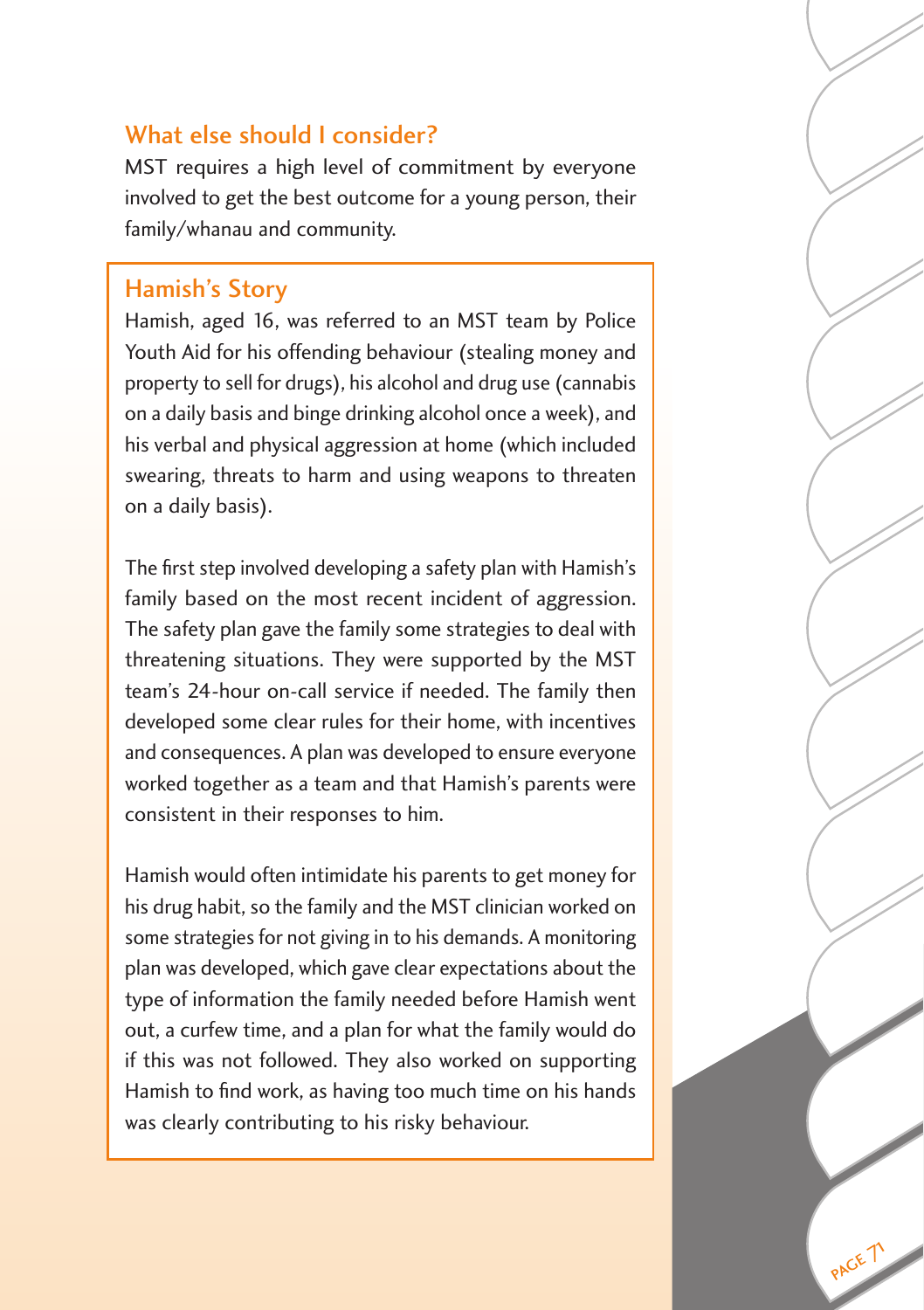The family worked incredibly hard with the MST clinician and by the end of treatment there had been no incidents of offending, and his aggression, drug and alcohol use had significantly reduced. The family also learned some strategies for dealing with future issues should they arise.

#### What's the history of MST?

MST was developed in the late 1970s in the United States in response to perceived limitations in existing mental health services for young offenders. These limitations included high costs and minimal effectiveness. The therapy is based on a social-ecological view of human development proposed by the psychologist Urie Bronfenbrenner.

Evidence suggests that serious anti-social behaviour is determined by a combination of individual, family, peer, school and neighbourhood factors. MST addresses these by working with a young person within their social networks.

MST is now being used in the United States, the UK, Australia, New Zealand and elsewhere.

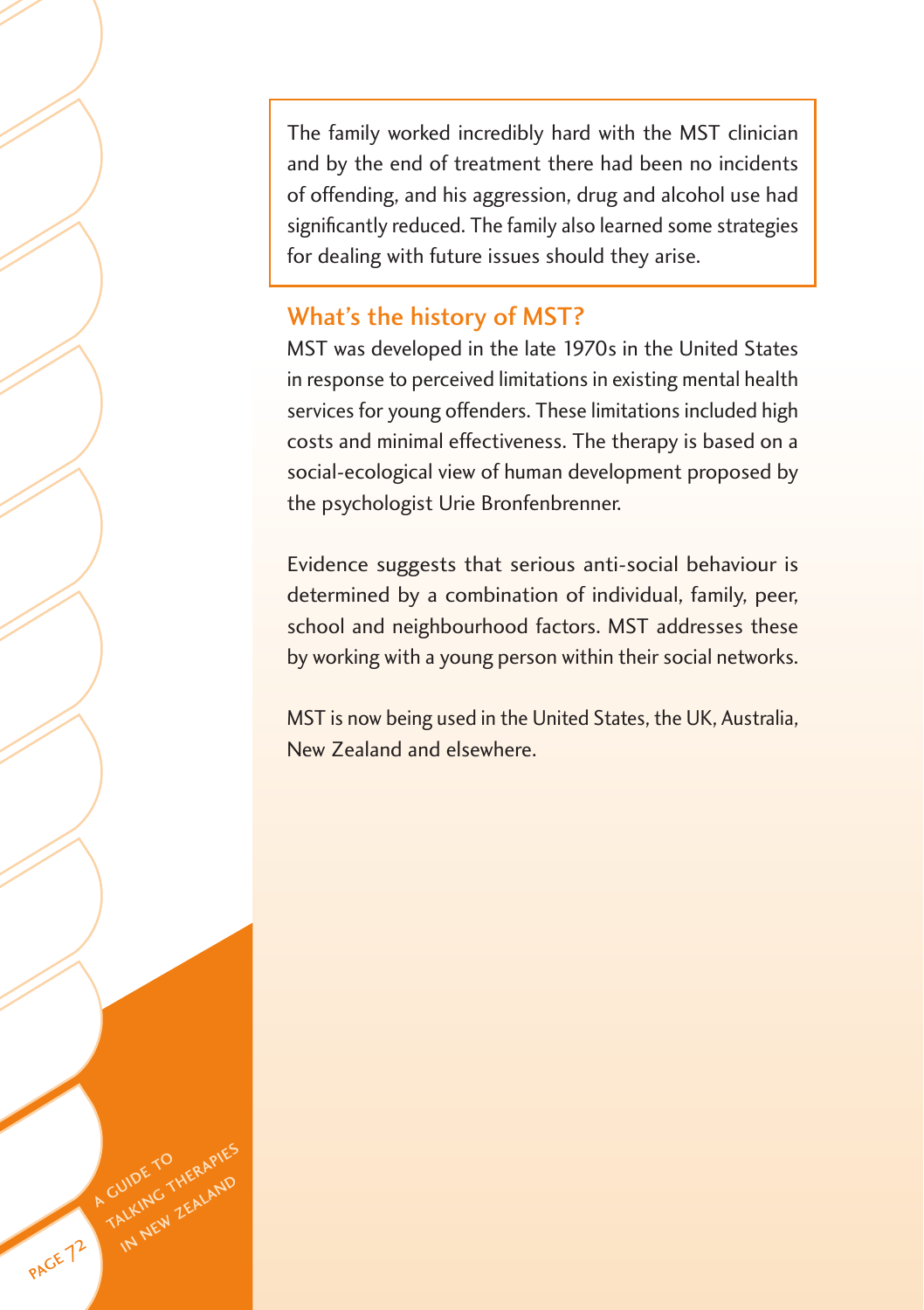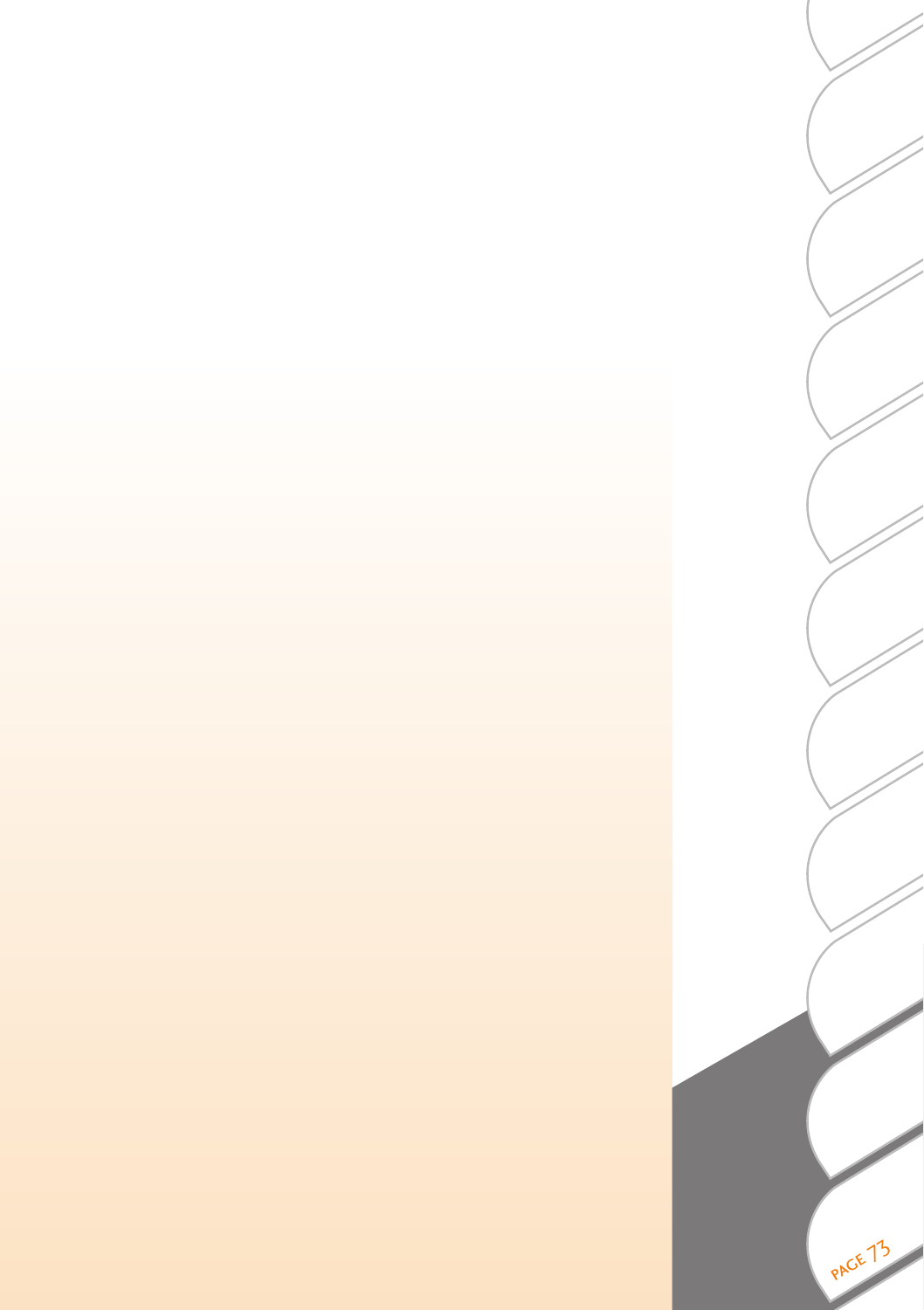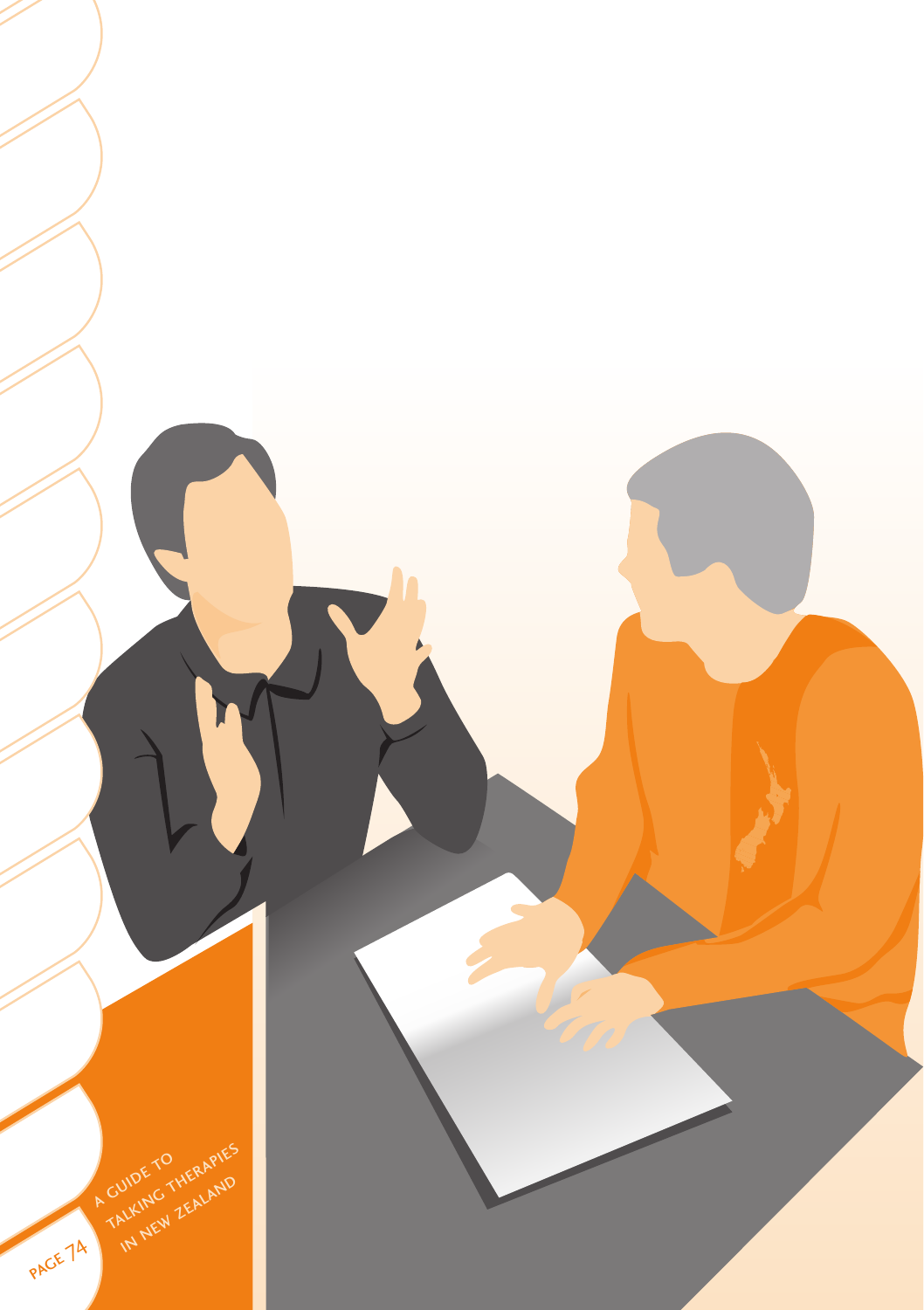## 4. Further information

### How do I check my therapist is qualified and registered?

New Zealand has legislation such as the Health Practitioners Competence Assurance Act 2003, which protects the health and safety of the public by ensuring health practitioners are competent and fit to practise. Some of the professions offering talking therapies are covered by this act.

Your therapist may be fully qualified to practise the therapy they have trained in, or they may have learnt some skills from a particular type of therapy. If your therapist is registered with their board or professional organisation, you can be sure they are trained and qualified to practise in their profession. This won't necessarily mean they are trained in talking therapies. You should ask your therapist about their talking therapy qualifications.

You can telephone a board or professional organisation, or check the public register on their website.

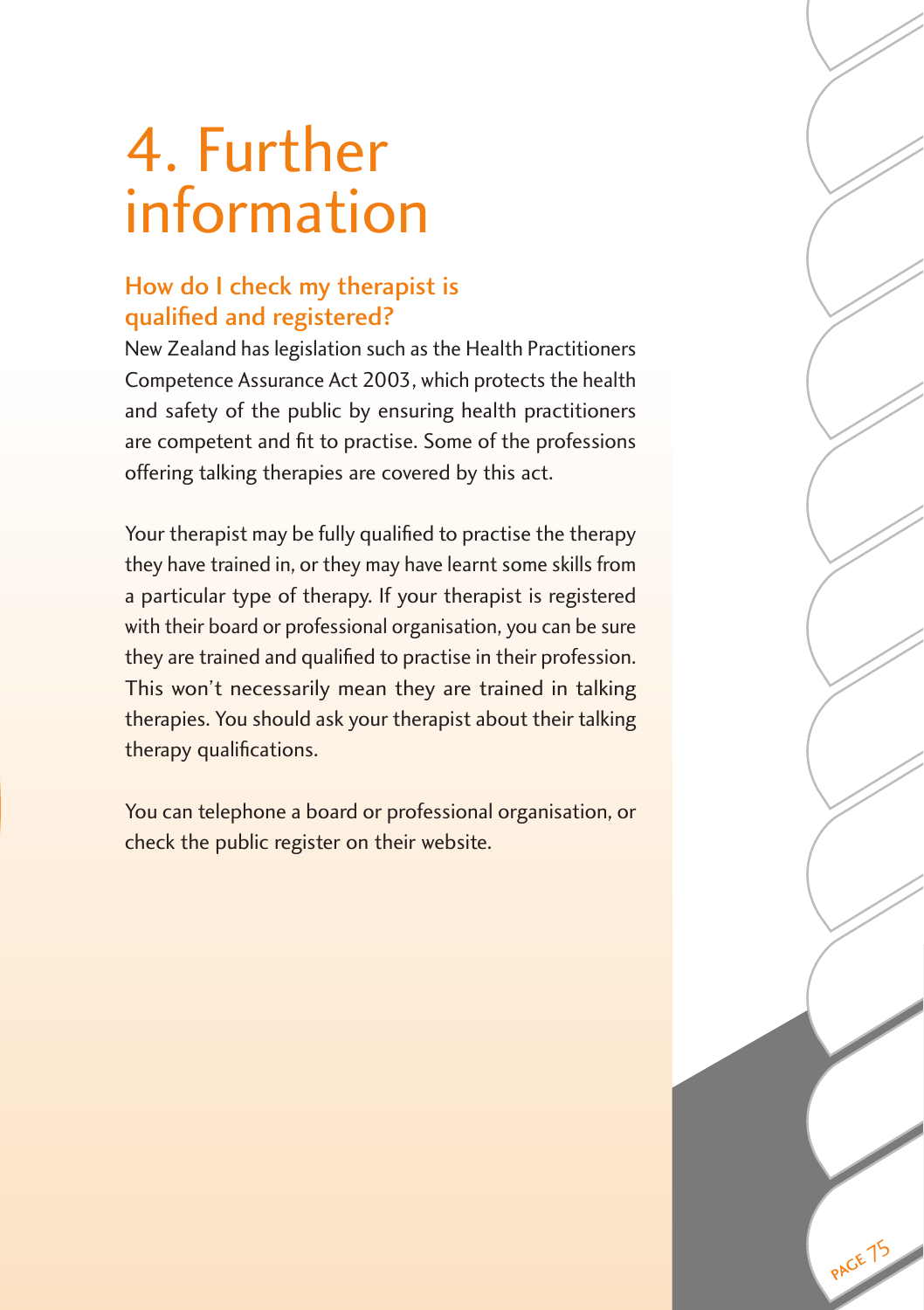#### Covered by the Health Practitioners Competence Assurance Act 2003 and regulated by a board:

| Psychologists                                                                                            | New Zealand Psychologists Board<br>$(04)$ 471 4580<br>www.psychologistsboard.org.nz                                |
|----------------------------------------------------------------------------------------------------------|--------------------------------------------------------------------------------------------------------------------|
| Psychotherapists                                                                                         | Psychotherapy Board of<br>Aotearoa New Zealand<br>Phone: (04) 918 4727<br>www.pbanz.org.nz                         |
| GPs and<br>psychiatrists                                                                                 | <b>Medical Council of New Zealand</b><br>0800 286 801<br>www.mcnz.org.nz                                           |
| Registered nurses<br>working in<br>mental health<br>or addictions                                        | Nursing Council of New Zealand<br>(04) 385 9589<br>www.nursingcouncil.org.nz                                       |
| Occupational<br>therapists                                                                               | <b>Occupational Therapy</b><br><b>Board of New Zealand</b><br>(04) 918 4740 or 0800 99 77 55<br>www.otboard.org.nz |
| Not covered by the Health Practitioners Competence<br>Assurance Act 2003, but have a professional board: |                                                                                                                    |
| Counsellors                                                                                              | New Zealand Association<br>of Counsellors<br>(07) 834 0220<br>www.nzac.org.nz                                      |
| Drug and alcohol<br>workers                                                                              | Drug and Alcohol Practitioner's<br>Association of Aotearoa New Zealand<br>(04) 499 3083<br>www.dapaanz.org.nz      |
| Social workers                                                                                           | <b>Social Workers Registration Board</b><br>$(04)$ 931 2650<br>www.swrb.org.nz                                     |

PAGE 76

A GUIDE TO THERAPIES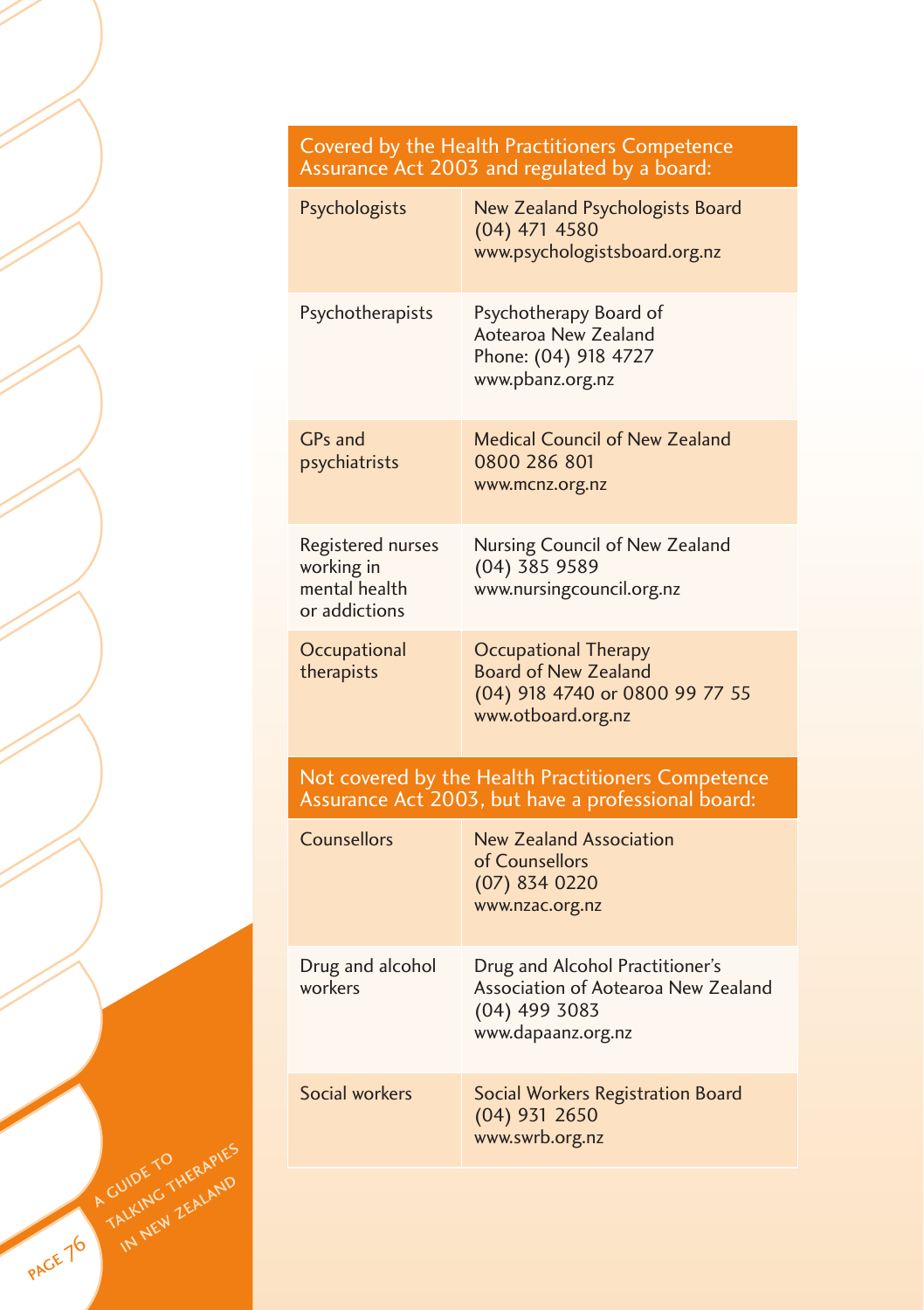#### What if my therapist crosses professional boundaries?20

Professional boundaries make sure that you and your therapist feel safe and trust each other. The need to create a good relationship can create situations where boundaries are more likely to be crossed.

If you feel that your therapist has crossed professional boundaries, contact the therapist's board or professional organisation (listed above) or the Health and Disability Commissioner. The commissioner promotes and protects the rights of people who use health and disability services in New Zealand.

Health and Disability Commissioner 0800 11 22 33 [www.hdc.org.nz](http://www.hdc.org.nz)

See *what are professional boundaries* on page 17 for more information on this topic.

#### How do I give feedback on my therapist?

Some therapists will ask you to give them feedback, usually by completing a form.

You can give positive or negative feedback directly to your therapist.

You may find it easier to have a friend support you if you are giving negative feedback in person. You can also write to your therapist or ask for the help of a health advocate.

<sup>20 –</sup> Medical Council of New Zealand, 2008; New Zealand Association of Counsellors, 2009.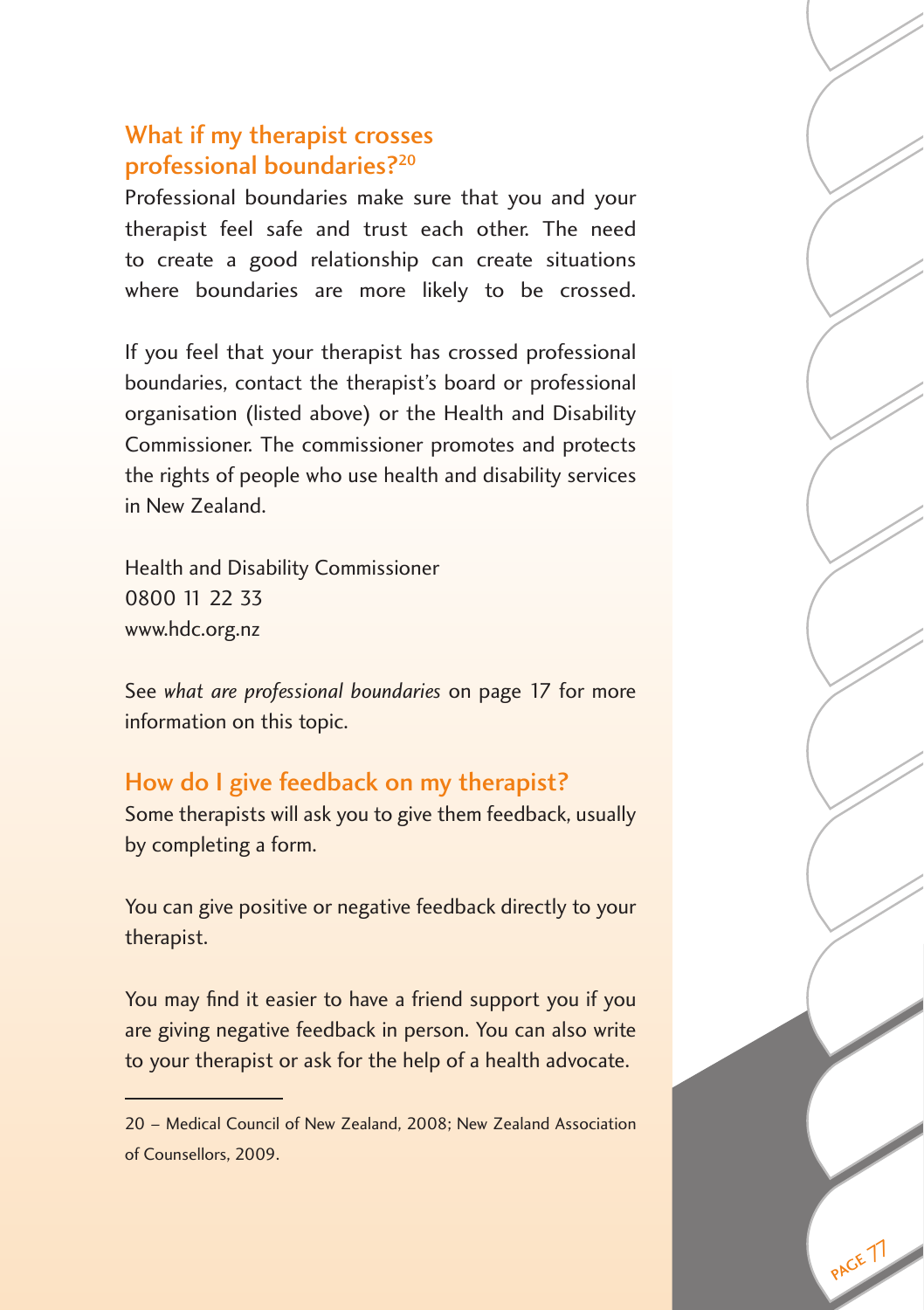Health advocates can be found through the Health and Disability Commissioner (contact details page 77).

You can give positive or negative feedback, or make a complaint about your therapist to their professional board or organisation (contact details page 77).

You can also make a complaint to the Health and Disability Commissioner (contact details page 77).

A GUIDE TO THERAPIES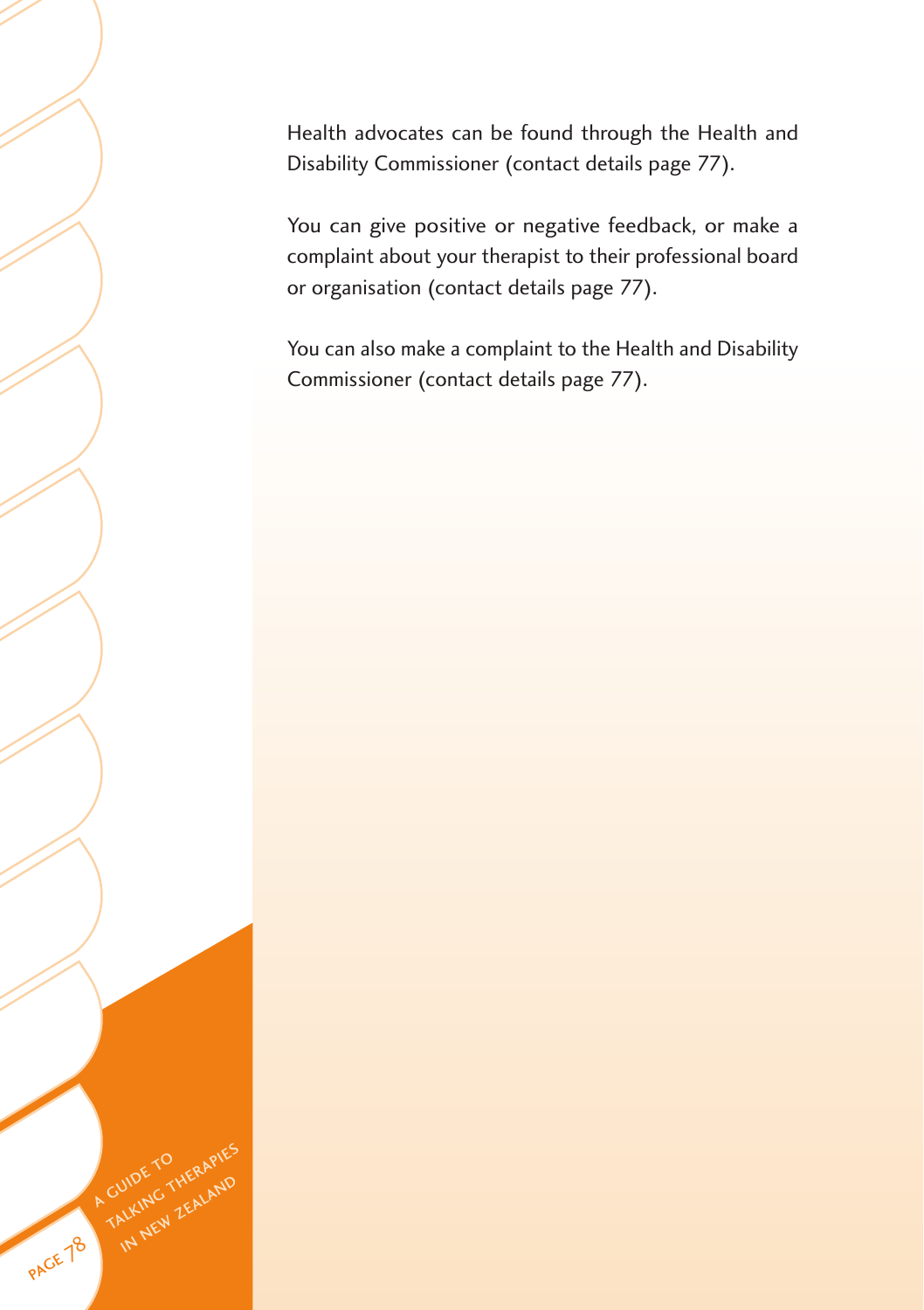# References

*Balance programme*. (2009). Retrieved from Auckland District Health Board website. [www.adhb.govt.nz/balanceprogramme](http://www.adhb.govt.nz/balanceprogramme).

Beck Institute: [www.beckinstitute.org](http://www.beckinstitute.org).

Binks, C., Fenton, M., McCarthy, L., Lee, T., Adams, C.E. & Duggan, C. (2006). Psychological therapies for people with borderline personality disorder. *Cochrane Database of Systematic Reviews* , Issue 1. Art. No.: CD005652.

[Brassington, J.](http://www.ncbi.nlm.nih.gov/sites/entrez?Db=pubmed&Cmd=Search&Term=%22Brassington J%22%5BAuthor%5D&itool=EntrezSystem2.PEntrez.Pubmed.Pubmed_ResultsPanel.Pubmed_DiscoveryPanel.Pubmed_RVAbstractPlus), & [Krawitz, R](http://www.ncbi.nlm.nih.gov/sites/entrez?Db=pubmed&Cmd=Search&Term=%22Krawitz R%22%5BAuthor%5D&itool=EntrezSystem2.PEntrez.Pubmed.Pubmed_ResultsPanel.Pubmed_DiscoveryPanel.Pubmed_RVAbstractPlus). (2006). Australasian dialectical behaviour therapy pilot outcome study: Effectiveness, utility and feasibility. *[Australasian Psychiatry](file:///F:/Communication%20Team/-%20DESIGN/TE%20POU/Folders-brochures/090721%20TP%20Talking%20therapies%20service%20user%20guide/javascript:AL_get(this, )*, 14(3), 313–319.

Bruce, H. 2009. MST consultant: personal communication.

Carr, A. 2006. *Family Therapy: Concepts, Processes and Practice* (2nd ed). England: Wiley.

Centre for Mental Health Research: www.ehub.anu.edu.au.

*Cognitive Behaviourial Therapy*. (2009). Retrieved from National Health Service website: [www.nhs.uk.](http://www.nhs.uk)

*Counselling*. (2009). Retrieved from National Health Service website: [www.nhs.uk.](http://www.nhs.uk)

[Curtis, N.M.](http://www.ncbi.nlm.nih.gov/sites/entrez?Db=pubmed&Cmd=Search&Term=%22Curtis NM%22%5BAuthor%5D&itool=EntrezSystem2.PEntrez.Pubmed.Pubmed_ResultsPanel.Pubmed_DiscoveryPanel.Pubmed_RVAbstractPlus), [Ronan, K.R](http://www.ncbi.nlm.nih.gov/sites/entrez?Db=pubmed&Cmd=Search&Term=%22Ronan KR%22%5BAuthor%5D&itool=EntrezSystem2.PEntrez.Pubmed.Pubmed_ResultsPanel.Pubmed_DiscoveryPanel.Pubmed_RVAbstractPlus)., [Heiblum, N](http://www.ncbi.nlm.nih.gov/sites/entrez?Db=pubmed&Cmd=Search&Term=%22Heiblum N%22%5BAuthor%5D&itool=EntrezSystem2.PEntrez.Pubmed.Pubmed_ResultsPanel.Pubmed_DiscoveryPanel.Pubmed_RVAbstractPlus)., & [Crellin, K](http://www.ncbi.nlm.nih.gov/sites/entrez?Db=pubmed&Cmd=Search&Term=%22Crellin K%22%5BAuthor%5D&itool=EntrezSystem2.PEntrez.Pubmed.Pubmed_ResultsPanel.Pubmed_DiscoveryPanel.Pubmed_RVAbstractPlus). (2009). Dissemination and effectiveness of multisystemic treatment in New Zealand: A benchmarking study. *[Journal of Family](file:///F:/Communication%20Team/-%20DESIGN/TE%20POU/Folders-brochures/090721%20TP%20Talking%20therapies%20service%20user%20guide/javascript:AL_get(this, ) [Psychology](file:///F:/Communication%20Team/-%20DESIGN/TE%20POU/Folders-brochures/090721%20TP%20Talking%20therapies%20service%20user%20guide/javascript:AL_get(this, )*, 23(2), 119–129.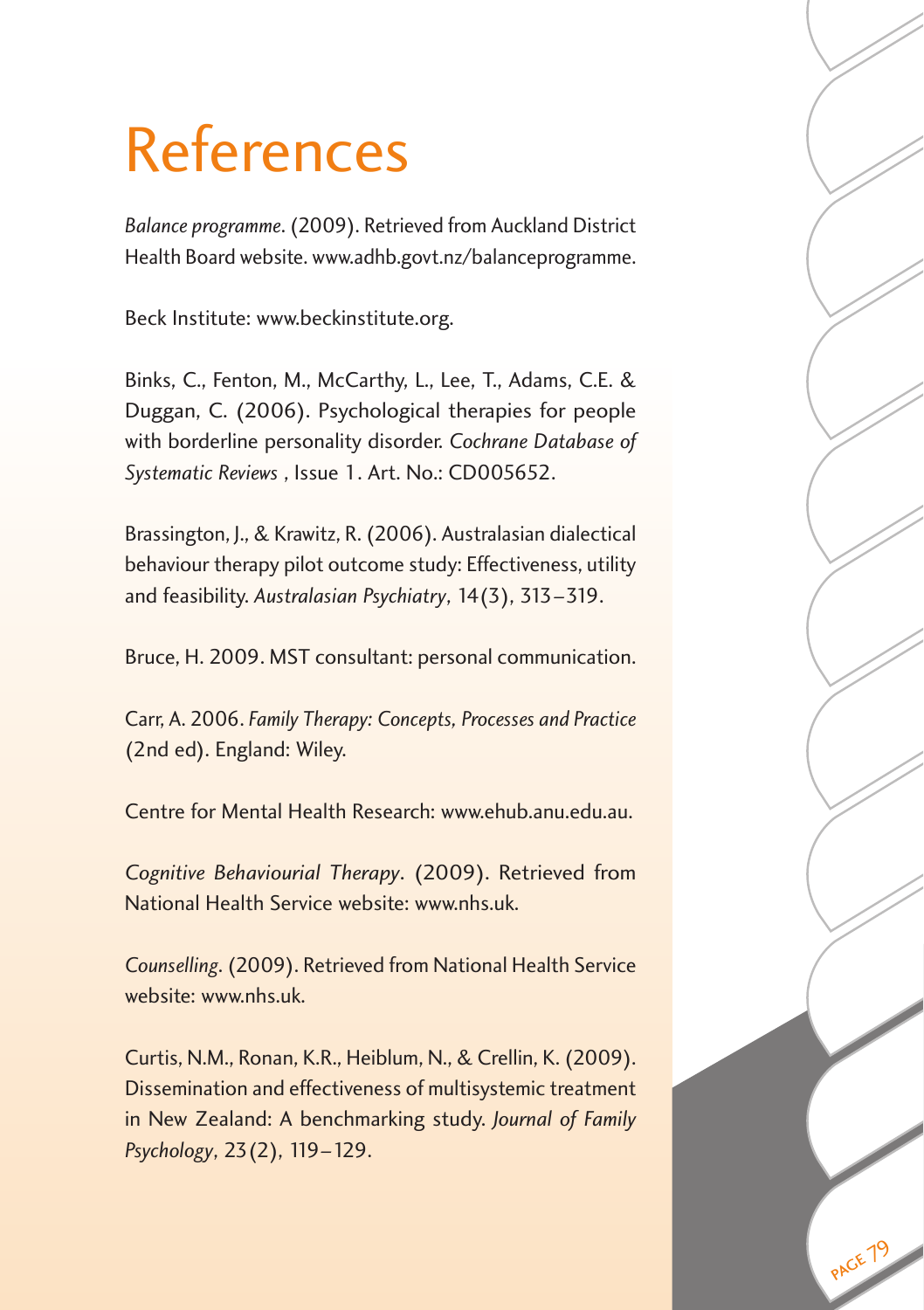[Forbes, D](http://www.ncbi.nlm.nih.gov/sites/entrez?Db=pubmed&Cmd=Search&Term=%22Forbes D%22%5BAuthor%5D&itool=EntrezSystem2.PEntrez.Pubmed.Pubmed_ResultsPanel.Pubmed_DiscoveryPanel.Pubmed_RVAbstractPlus)., [Creamer, M](http://www.ncbi.nlm.nih.gov/sites/entrez?Db=pubmed&Cmd=Search&Term=%22Creamer M%22%5BAuthor%5D&itool=EntrezSystem2.PEntrez.Pubmed.Pubmed_ResultsPanel.Pubmed_DiscoveryPanel.Pubmed_RVAbstractPlus)., [Phelps, A](http://www.ncbi.nlm.nih.gov/sites/entrez?Db=pubmed&Cmd=Search&Term=%22Phelps A%22%5BAuthor%5D&itool=EntrezSystem2.PEntrez.Pubmed.Pubmed_ResultsPanel.Pubmed_DiscoveryPanel.Pubmed_RVAbstractPlus)., [Bryant, R](http://www.ncbi.nlm.nih.gov/sites/entrez?Db=pubmed&Cmd=Search&Term=%22Bryant R%22%5BAuthor%5D&itool=EntrezSystem2.PEntrez.Pubmed.Pubmed_ResultsPanel.Pubmed_DiscoveryPanel.Pubmed_RVAbstractPlus)., [McFarlane, A.](http://www.ncbi.nlm.nih.gov/sites/entrez?Db=pubmed&Cmd=Search&Term=%22McFarlane A%22%5BAuthor%5D&itool=EntrezSystem2.PEntrez.Pubmed.Pubmed_ResultsPanel.Pubmed_DiscoveryPanel.Pubmed_RVAbstractPlus), [Devilly, G.J.](http://www.ncbi.nlm.nih.gov/sites/entrez?Db=pubmed&Cmd=Search&Term=%22Devilly GJ%22%5BAuthor%5D&itool=EntrezSystem2.PEntrez.Pubmed.Pubmed_ResultsPanel.Pubmed_DiscoveryPanel.Pubmed_RVAbstractPlus), [Matthews, L.](http://www.ncbi.nlm.nih.gov/sites/entrez?Db=pubmed&Cmd=Search&Term=%22Matthews L%22%5BAuthor%5D&itool=EntrezSystem2.PEntrez.Pubmed.Pubmed_ResultsPanel.Pubmed_DiscoveryPanel.Pubmed_RVAbstractPlus), [Raphael, B](http://www.ncbi.nlm.nih.gov/sites/entrez?Db=pubmed&Cmd=Search&Term=%22Raphael B%22%5BAuthor%5D&itool=EntrezSystem2.PEntrez.Pubmed.Pubmed_ResultsPanel.Pubmed_DiscoveryPanel.Pubmed_RVAbstractPlus)., [Doran, C.](http://www.ncbi.nlm.nih.gov/sites/entrez?Db=pubmed&Cmd=Search&Term=%22Doran C%22%5BAuthor%5D&itool=EntrezSystem2.PEntrez.Pubmed.Pubmed_ResultsPanel.Pubmed_DiscoveryPanel.Pubmed_RVAbstractPlus), [Merlin, T](http://www.ncbi.nlm.nih.gov/sites/entrez?Db=pubmed&Cmd=Search&Term=%22Merlin T%22%5BAuthor%5D&itool=EntrezSystem2.PEntrez.Pubmed.Pubmed_ResultsPanel.Pubmed_DiscoveryPanel.Pubmed_RVAbstractPlus)., & [Newton, S.](http://www.ncbi.nlm.nih.gov/sites/entrez?Db=pubmed&Cmd=Search&Term=%22Newton S%22%5BAuthor%5D&itool=EntrezSystem2.PEntrez.Pubmed.Pubmed_ResultsPanel.Pubmed_DiscoveryPanel.Pubmed_RVAbstractPlus) (2007). Australian guidelines for the treatment of adults with acute stress disorder and post-traumatic stress disorder. *[Australian and New Zealand Journal of Psychiatry](file:///F:/Communication%20Team/-%20DESIGN/TE%20POU/Folders-brochures/090721%20TP%20Talking%20therapies%20service%20user%20guide/javascript:AL_get(this, )*, 41(8), 637–648

Froggatt, W. (2006). A Brief Introduction to Cognitive Behaviour Therapy. Retrieved from: www.rational.org.nz.

Gregory, K. and Vessey, J. (2004). Bibliotherapy: A strategy to help students with bullying. *J Sch Nurs*, 20, 127

Hay, P.P.J., Bacaltchuk, J., & Stefano, S. (2009). Psychotherapy for bulimia nervosa and binging. *Cochrane Database of Systematic Reviews* , 3.

Heath, M., Sheen, D., Leavy, D., Young, E. & Money, K. (2005). Bibliotherapy: A resource to facilitate emotional healing and growth. *School Psychology International*, 26, 563.

Hunot, V., Churchill, R., Teixeira, V., & Silva de Lima, M. (2007). Psychological therapies for generalised anxiety disorder. *Cochrane Database of Systematic Reviews*, Issue 1. Art. No.: CD001848.

International Society for Interpersonal Psychotherapy: [www.interpersonalpsychotherapy.org.](http://www.interpersonalpsychotherapy.org)

Jack, S. & Ronan, K. (2008). Bibliotherapy: Practice and research. *School Psychology International*, 29, 161.

A GUIDE TO THERAPIES

page 80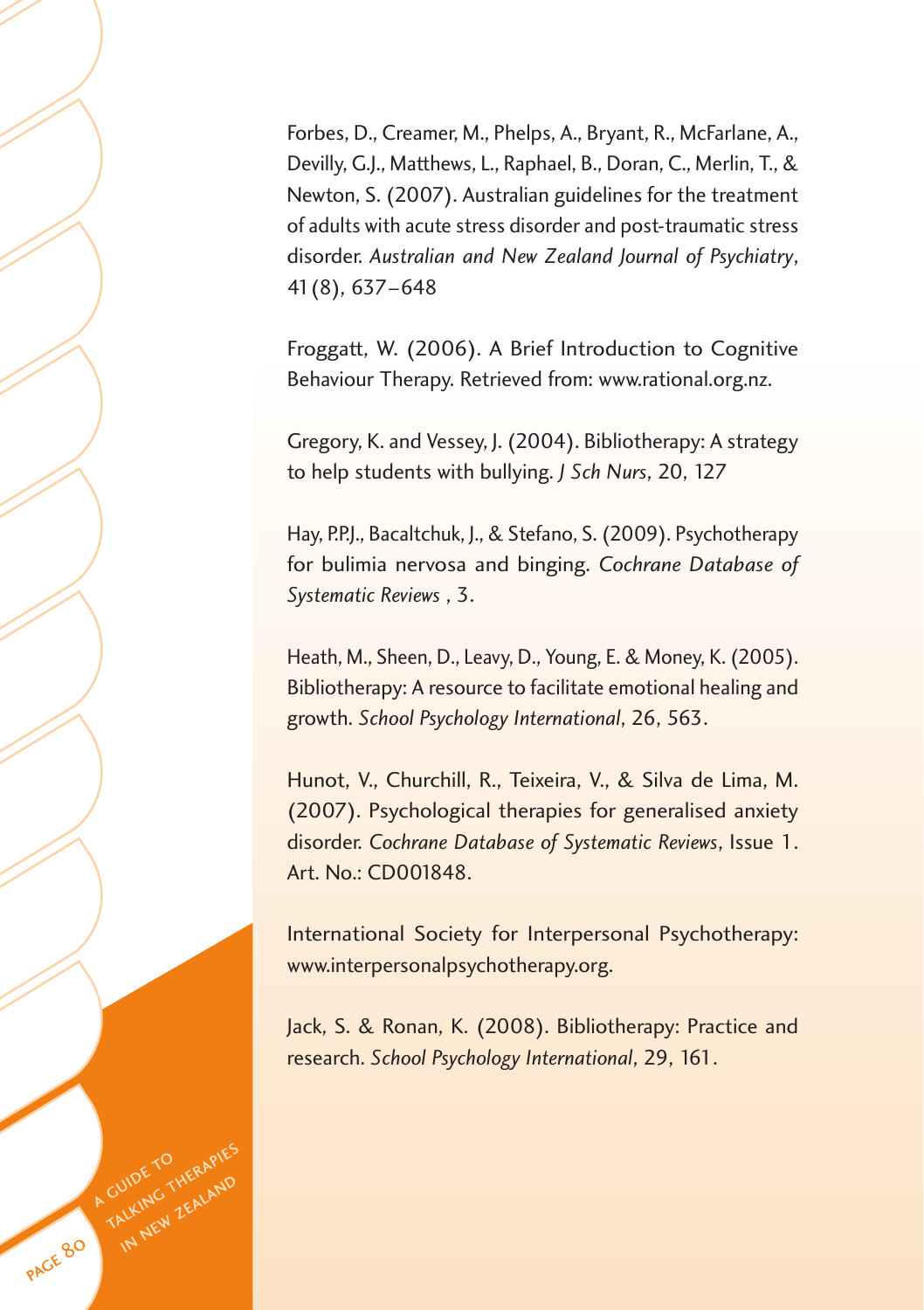James, A.A.C.J., Soler, A., & Weatherall, R.R.W. (2009). Cognitive behavioural therapy for anxiety disorders in children and adolescents. *Cochrane Database of Systematic Reviews*, Issue 4. Art. No.: CD004690.

Luty, S., Carter, J., McKenzie, J., Rae, A., Frampton, C., Mulder, R., & Joyce, P. (2007). Randomised controlled trial of interpersonal psychotherapy and cognitive behavioural therapy for depression. *British Journal of Psychiatry*, 190, 496–502.

Luty, S. (2009). Personal communication.

Medical Council of New Zealand. (2008). Good Medical Practice: A guide for doctors. Wellington, Medical Council of New Zealand.

Ministry of Health. (2009). *Fact sheet 16: Treatment options*. Retrieved from [www.depression.org.nz](http://www.depression.org.nz)

MST Institute: [www.mstinstitute.org.](http://www.mstinstitute.org)

National Depression Initiative: www.depression.org.nz.

National Health Service Scotland. (2008). *Mental Health in Scotland: A Guide to delivering evidence-based Psychological Therapies in Scotland - "The Matrix"*. Retrieved from [www.nhs.org.uk.](http://www.nhs.org.uk)

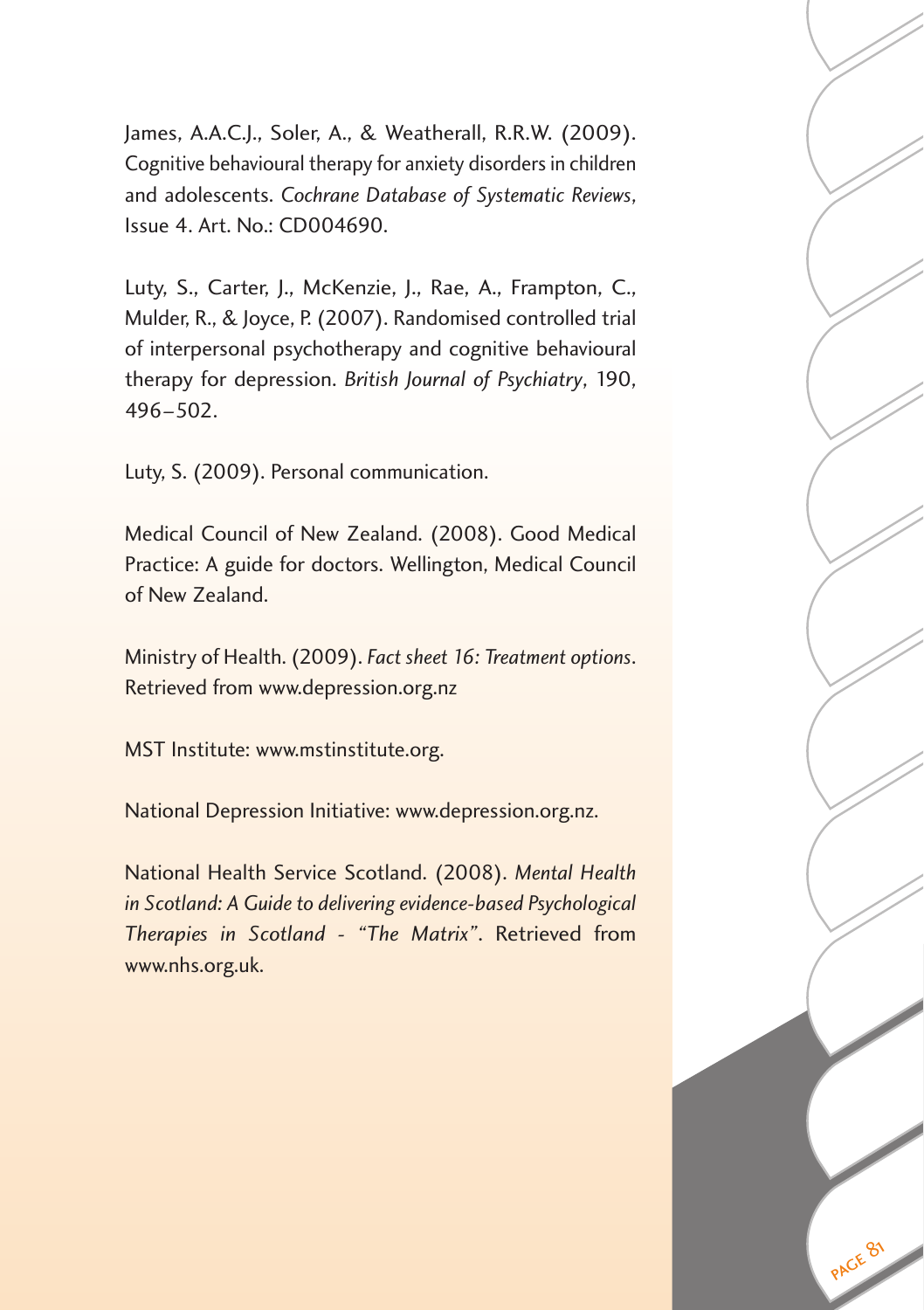National Institute for Health and Clinical Excellence. (2005). Obsessive compulsive disorders: clinical guidelines. Retrieved from [www.nice.org.uk/guidance](http://www.nice.org.uk/guidance).

National Institute for Health and Clinical Excellence. (2007a). *Depression: clinical guidelines*. Retrieved from [www.nice.org.uk/guidance](http://www.nice.org.uk/guidance).

National Institute for Health and Clinical Excellence. (2007b). Anxiety: clinical guidelines. Retrieved from [www.nice.org.uk/guidanc](http://www.nice.org.uk/guidance)e.

New Zealand Association of Counsellors: [www.nzac.org.nz.](http://www.nzac.org.nz)

New Zealand Association of Psychotherapists: [www.nzap.org.nz](http://www.nzap.org.nz).

New Zealand Guidelines Group. (2008). *Talking Therapies: A brief review of recent literature on the evidence of the use of cognitive behaviour therapy, dialectical behaviour therapy and motivational interviewing; on cultural issues in therapies and on the therapeutic alliance*. Auckland: Te Pou o Te Whakaaro Nui: The National Centre of Mental Health Research and Workforce Development.

Pehrsson, D., Allen, B., Folger, A., McMillen, P. & Lowe, I. (2007). Bibliotherapy with pre-adolescents experiencing divorce. *The Family Journal*, 15, 409.

Pierce, D., & Gunn, J. (2007). Using problem solving therapy in general practice. *Australian Family Physician*, 36(3), 230– 233.

A GUIDE TO THERAPIES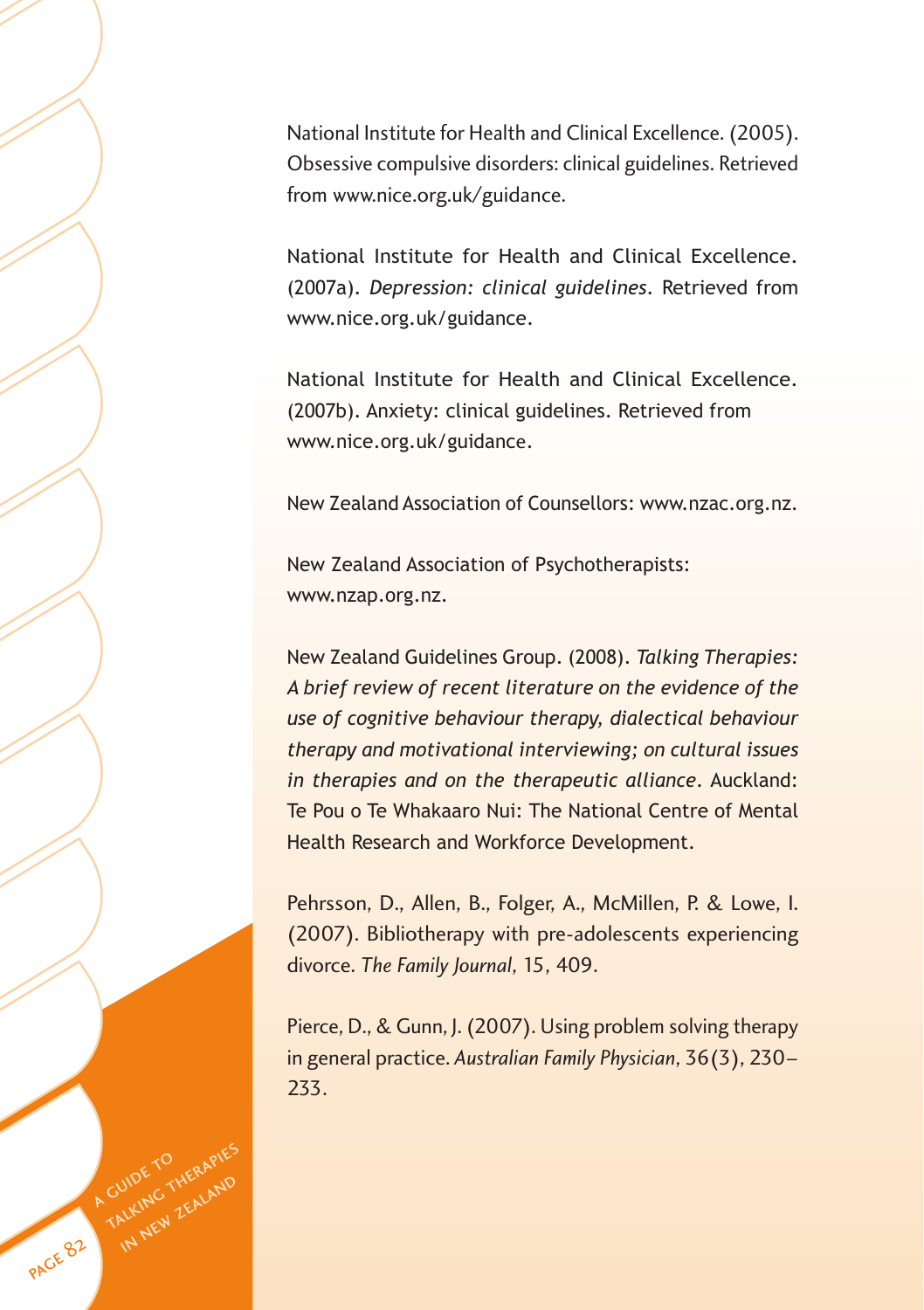*Psychotherapy*. (2009). Retrieved from National Health Service website: [www.nhs.uk.](http://www.nhs.uk)

Rollnick, S., & Miller, W.R. (1995). What is motivational interviewing? *Behavioural and Cognitive Psychotherapy*, 23, 325–334.

Royal Australia and New Zealand College of Psychiatrists. (2005) Clinical Guidelines on Bipolar, Self-harming, Panic Disorder and Agoraphobia, Depression and Schizophrenia. Retrieved from: www.ranzcp.org/resources/clinical-practiceguidelines.html.

Russell, C. (2008). *Multisystemic Therapy in New Zealand: Effectiveness and predictors of outcome*. PhD thesis. Palmerston North: Massey University.

Sanderson, C. (2008). Dialectical Behaviour Therapy: Frequently asked questions. Retrieved from <http://behavioraltech.org>.

*Talking therapies explained*. (2009). Retrieved from Mental Health Foundation UK website: [www.mentalhealth.org.uk](http://www.mentalhealth.org.uk).

Te Pou. (2007). *We Need to Talk: Talking therapies – a snapshot of issues and activities across mental health and addiction services in New Zealand*. Auckland: Te Pou o Te Whakaaro Nui: The National Centre of Mental Health Research and Workforce Development.

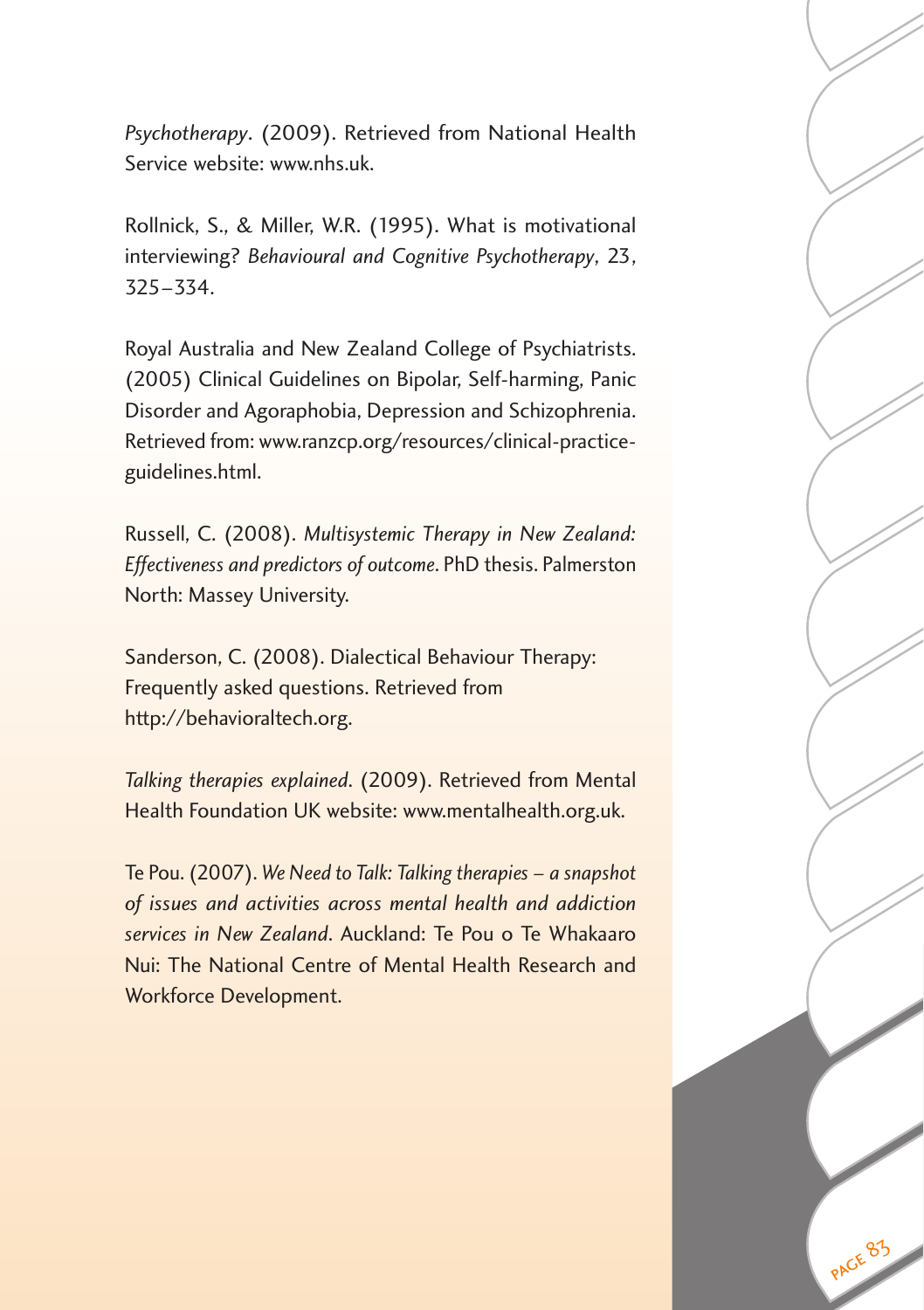Te Pou. (2009). *Action Plan for We Need To Act Talking Therapies 2008 –2011: Processes to increase quality, sustainability and spread of talking therapies for users of mental health and addiction services in New Zealand*. Auckland: Te Pou o Te Whakaaro Nui: The National Centre of Mental Health Research and Workforce Development.

[Titov, N.](http://www.ncbi.nlm.nih.gov/sites/entrez?Db=pubmed&Cmd=Search&Term=%22Titov N%22%5BAuthor%5D&itool=EntrezSystem2.PEntrez.Pubmed.Pubmed_ResultsPanel.Pubmed_DiscoveryPanel.Pubmed_RVAbstractPlus), [Andrews, G](http://www.ncbi.nlm.nih.gov/sites/entrez?Db=pubmed&Cmd=Search&Term=%22Andrews G%22%5BAuthor%5D&itool=EntrezSystem2.PEntrez.Pubmed.Pubmed_ResultsPanel.Pubmed_DiscoveryPanel.Pubmed_RVAbstractPlus)., [Choi, I](http://www.ncbi.nlm.nih.gov/sites/entrez?Db=pubmed&Cmd=Search&Term=%22Choi I%22%5BAuthor%5D&itool=EntrezSystem2.PEntrez.Pubmed.Pubmed_ResultsPanel.Pubmed_DiscoveryPanel.Pubmed_RVAbstractPlus)., [Schwencke, G.](http://www.ncbi.nlm.nih.gov/sites/entrez?Db=pubmed&Cmd=Search&Term=%22Schwencke G%22%5BAuthor%5D&itool=EntrezSystem2.PEntrez.Pubmed.Pubmed_ResultsPanel.Pubmed_DiscoveryPanel.Pubmed_RVAbstractPlus) and [Mahoney,](http://www.ncbi.nlm.nih.gov/sites/entrez?Db=pubmed&Cmd=Search&Term=%22Mahoney A%22%5BAuthor%5D&itool=EntrezSystem2.PEntrez.Pubmed.Pubmed_ResultsPanel.Pubmed_DiscoveryPanel.Pubmed_RVAbstractPlus)  [A](http://www.ncbi.nlm.nih.gov/sites/entrez?Db=pubmed&Cmd=Search&Term=%22Mahoney A%22%5BAuthor%5D&itool=EntrezSystem2.PEntrez.Pubmed.Pubmed_ResultsPanel.Pubmed_DiscoveryPanel.Pubmed_RVAbstractPlus). (2008). Shyness 3: Randomized controlled trial of guided versus unguided internet-based CBT for social phobia. *[Australian and New Zealand Journal of Psychiatry](file:///F:/Communication%20Team/-%20DESIGN/TE%20POU/Folders-brochures/090721%20TP%20Talking%20therapies%20service%20user%20guide/javascript:AL_get(this, )*, 42(12), 1030–1040.

University of Auckland. (2009). *Problem solving therapy*. Retrieved from [www.problemsolvingtherapy.ac.nz](http://www.problemsolvingtherapy.ac.nz)

Werry Centre. (2008). *Evidence-Based Age-Appropriate Interventions: A guide for child and adolescent mental health services (CAMHS)*. Auckland: The Werry Centre for Child and Adolescent Mental Health Workforce Development.

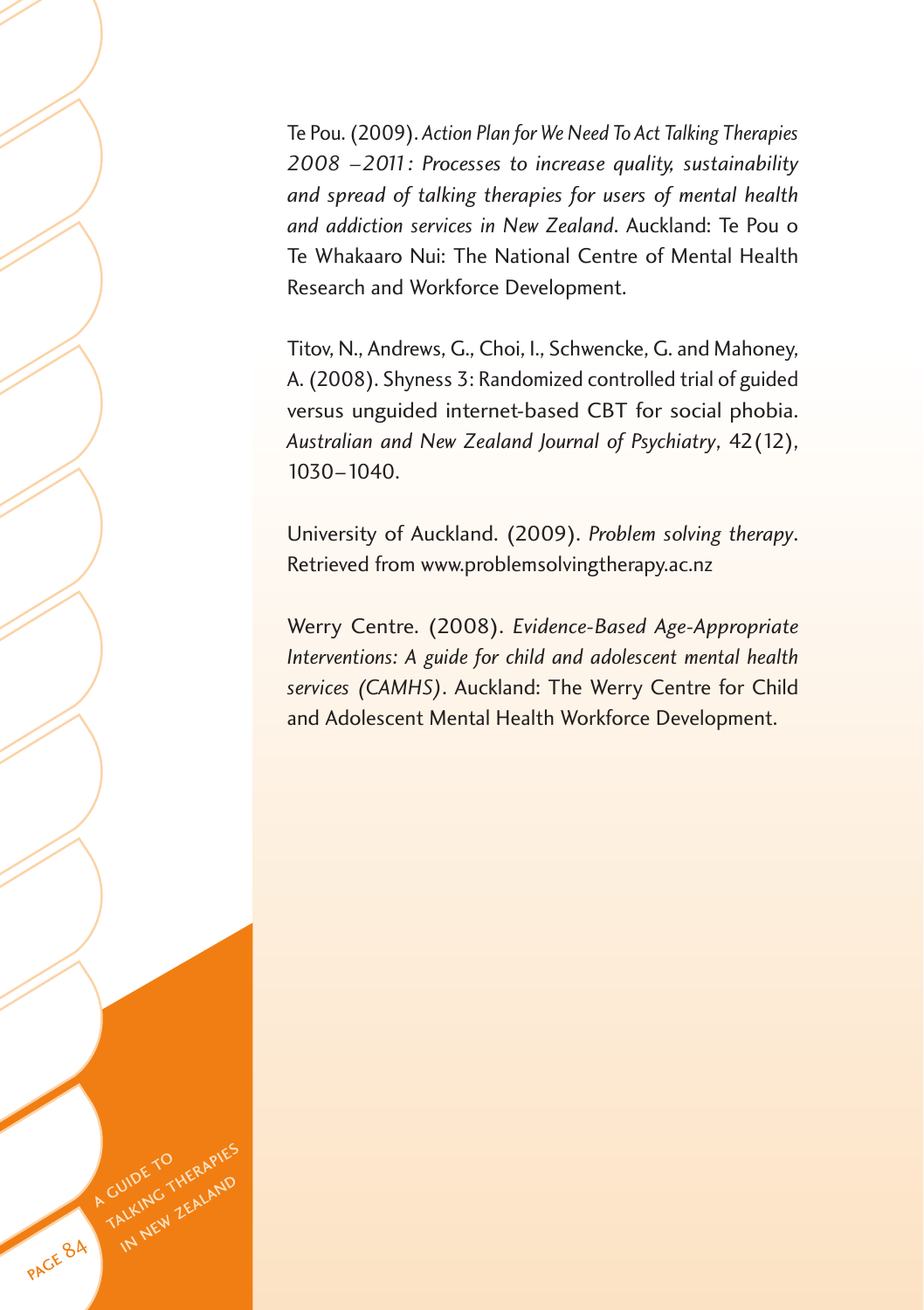## **Notes**

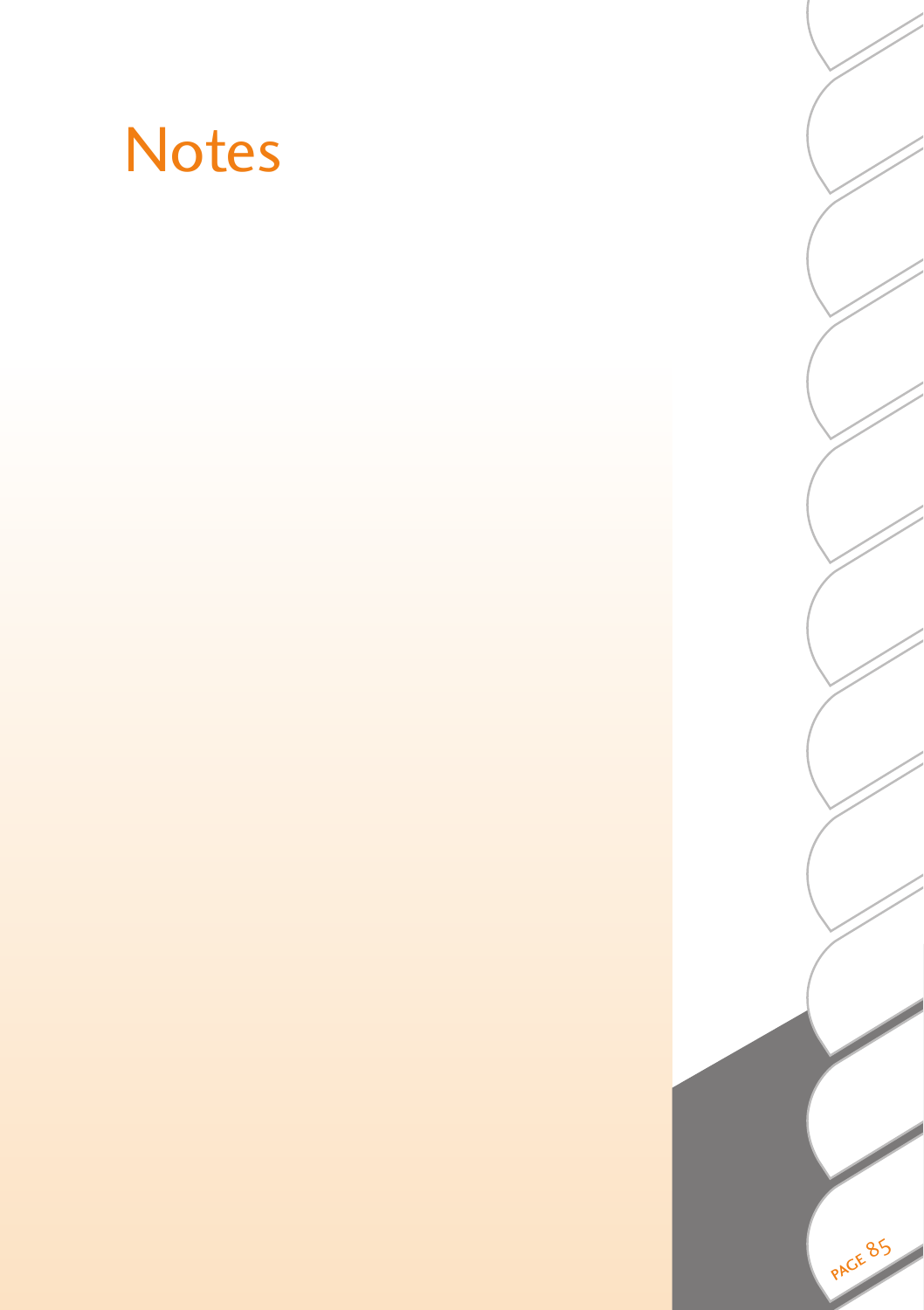